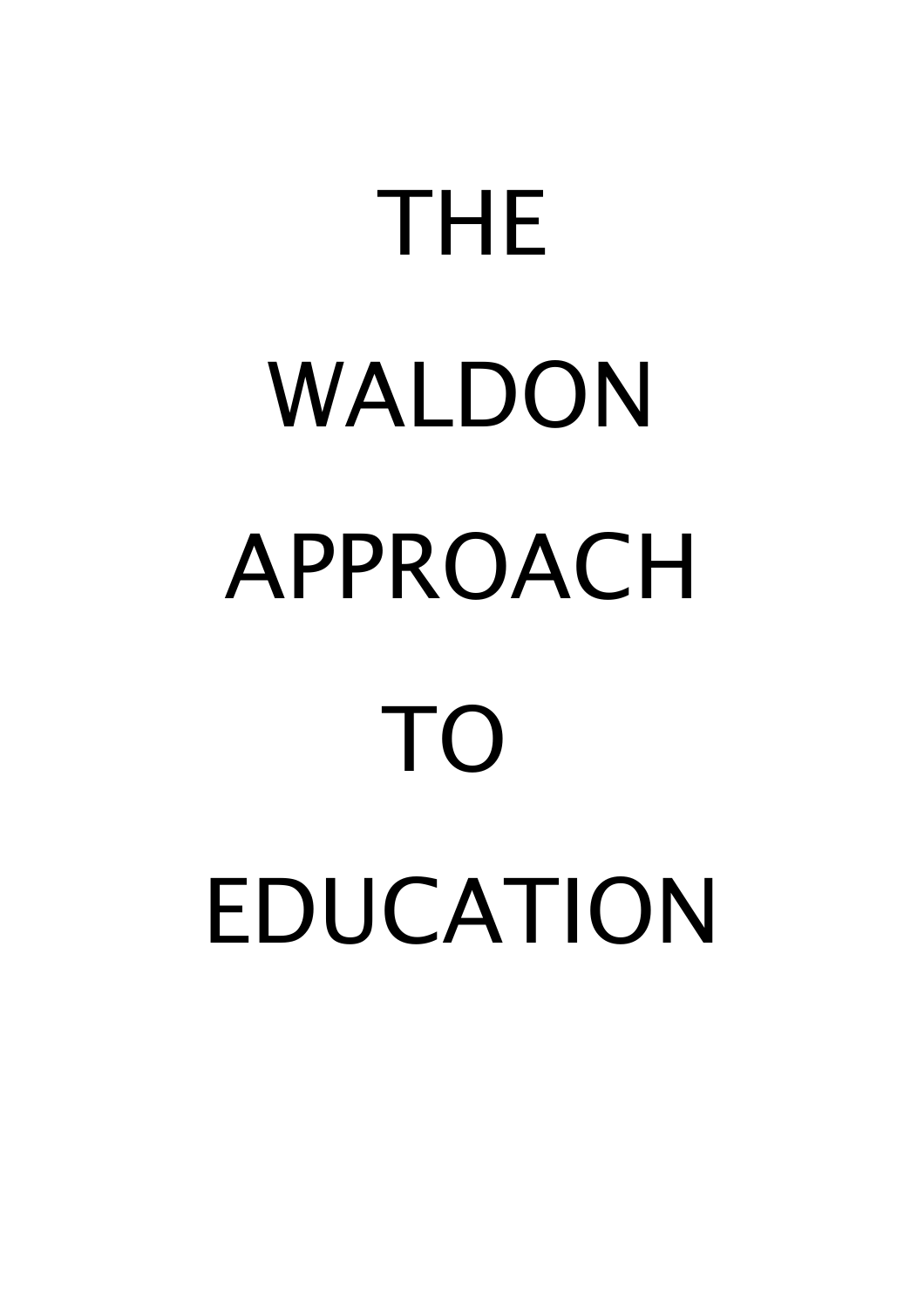# **CONTENTS**

| PART 1                                                         | page           |
|----------------------------------------------------------------|----------------|
| Preface                                                        | $\overline{2}$ |
| Introduction                                                   | 3              |
| General Understanding                                          | 6              |
| Social Understanding and<br><b>Interpersonal Communication</b> | 14             |
| Primary and Secondary Impediments<br>to Learning               | 21             |
| <b>Educational Applications</b>                                | 34             |
| Appendix<br><b>Summary of Principles</b>                       | 45             |

# PART 2

| Rationale for Educational Intervention | 47 |
|----------------------------------------|----|
| Appendix<br>Learning through Doing     | 57 |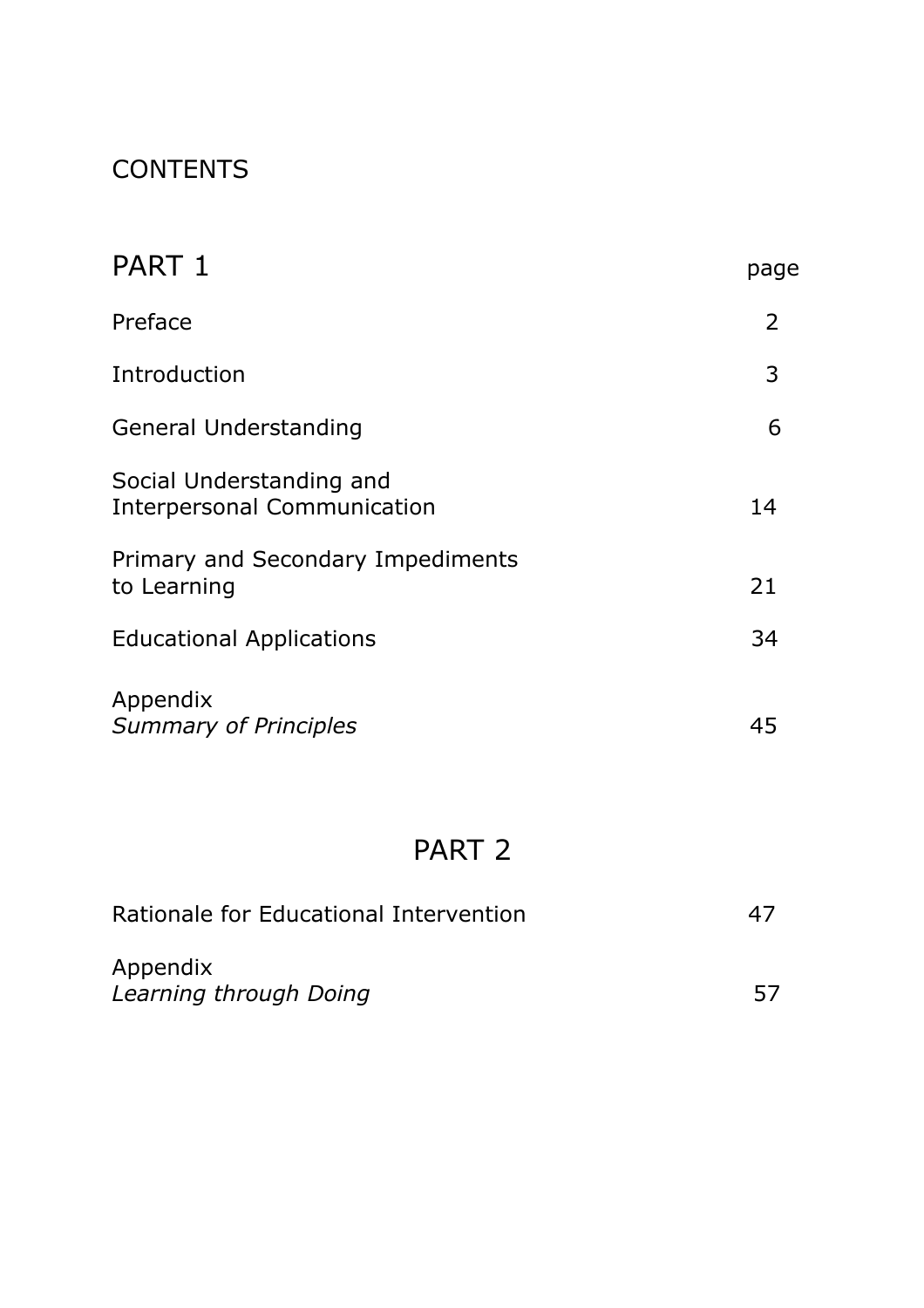## **PART 1**

A number of members of Leeds City Council's education service for adults with learning difficulties contributed to these documents over the years, offering opinions and comments on the work in progress.

The final version of Part 1 was authored by Peter Bowker, Terry Buchan, Ann Clarke, Marilyn Crook, Mary Jo Middleton, and Paul Roberts, and, together with Part 2, which I wrote in a bid to explain the Waldon Approach to new staff, was published in 2004 in booklet form.

Terry Buchan October 2017

#### **PREFACE**

The ideas on learning and development, and the derived educational approach, that are described in the following pages, were pioneered by the late Dr Geoffrey Waldon.

A neurologist by training, he devised a unique theory concerning the development of the human organism and the origins and growth of the understanding.

This theory was based upon his systematic observations and interpretations of the behaviours of babies and children of all ages, a project which he undertook initially for a six-year period before it became his lifelong study.

Waldon is a set of ideas centrally concerned with the phenomenon of survival: with specific reference to human beings, it addresses the matter of how physiological development and fundamental learning promote and facilitate survival.

The educational approach derived from these theories is designed to foster the growth of this adaptive capacity, which approximates to what Geoffrey Waldon termed General Understanding.

Through helping students to strengthen their General Understanding, or the basic ability to learn-how-to-learn, our aim is to assist in the development of their all round competence, autonomy, emotional equilibrium, sense of confidence etc. - in other words their capacity to be constructively and creatively active in the world.

At the heart of Waldon theory is the assertion that **meaning comes from movement**, that movement is the ultimate source of motivation, learning and development.

Everything follows from this observation.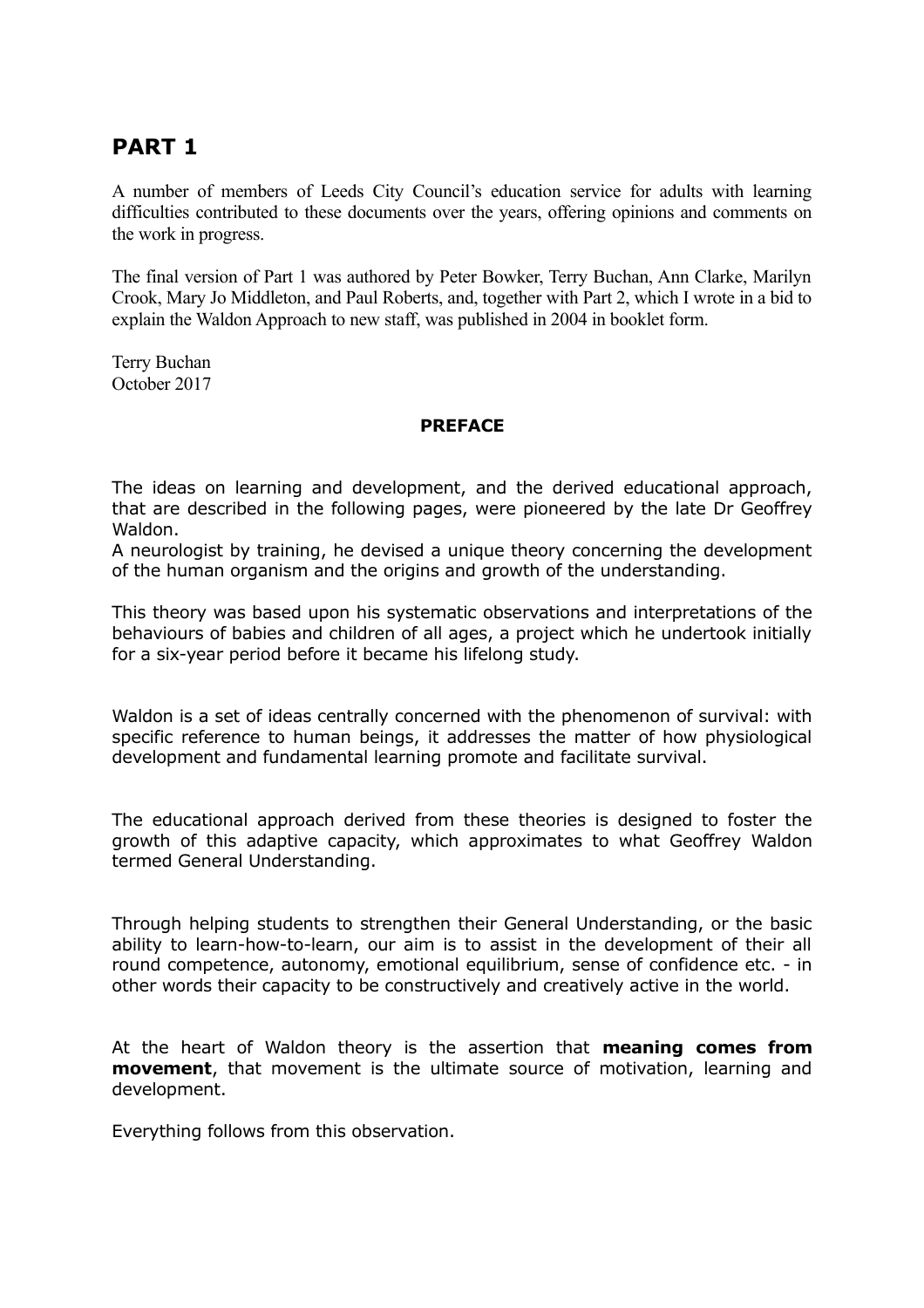#### **INTRODUCTION TO CONTENTS**

Section A concerns the development of General Understanding.

Part (i) introduces a working definition of **"understanding"** as a basis from which to introduce Waldon's ideas on "**General Understanding**".

Part (ii) elaborates upon the role of "**motivation**" as the power source of our General Understanding.

Part (iii) looks at the process of **organismic development** - the simultaneous occurrence of *bodily integration* and the *structuring of a personal space.*

Part (iv) introduces a vital notion in Waldon developmental theory, that of the child's "**continuant capacity**" - the ability to switch attention from (region of space) A to (region of space) B and back again.

Part (v) provides brief summaries of the six **learning-how-to-learn tools**, which underpin all General Understanding.

Section B concerns the development of Social Understanding and Interpersonal Communication.

Part (i) looks at **Social Understanding** and how it develops with particular reference to General Understanding.

Part (ii) looks at the particulars of development in General Understanding up to 36 months and gives pointers as to the basis this provides for the development of **interpersonal communication**.

Section C concerns itself with anomalous development and the consequent difficulties in learning.

Part (i) looks at **Primary Impediments** to learning - factors relating to the human being's capacities to sample, register and build upon their experience effectively.

Part (ii) introduces **Secondary Impediments**. These are learned patterns of behaviour, which serve a short term self-protective function, but which present real obstacles to the usual processes of development, and learning.

Part (iii) looks at the nature of "**challenging behaviours**".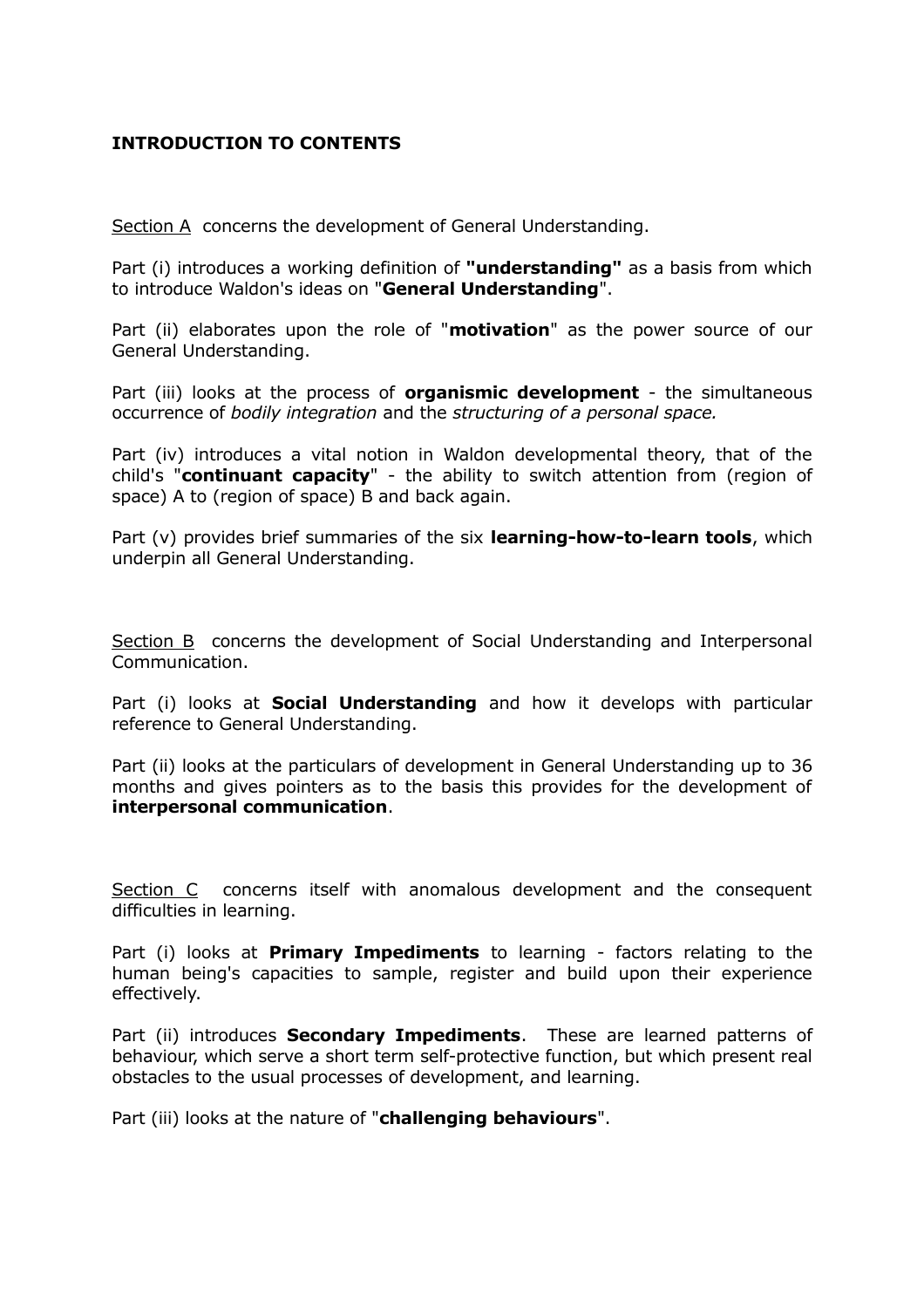Part (iv) concerns the effect on **Social Understanding** when development of **General Understanding** is in some way anomalous.

Section D concerns educational intervention.

Part (i) is a summary introduction to Waldon's ideas, especially in regard to their **educational applications** with children and adults who have learning difficulties.

Part (ii) is primarily an aid to **observation** and concerns specific aspects of the development of General Understanding. It invites the observer to look closely at the manner of how things are done, at how movements are carried out - that is, at the *quality of the action itself.*

It is intended to inform any intervention designed to help someone to develop his or her General Understanding.

Part (iii) relates to the fundamental tool-using activity of **banging and scraping**.

The Appendix summarises the principles from which the Waldon educational approach is derived.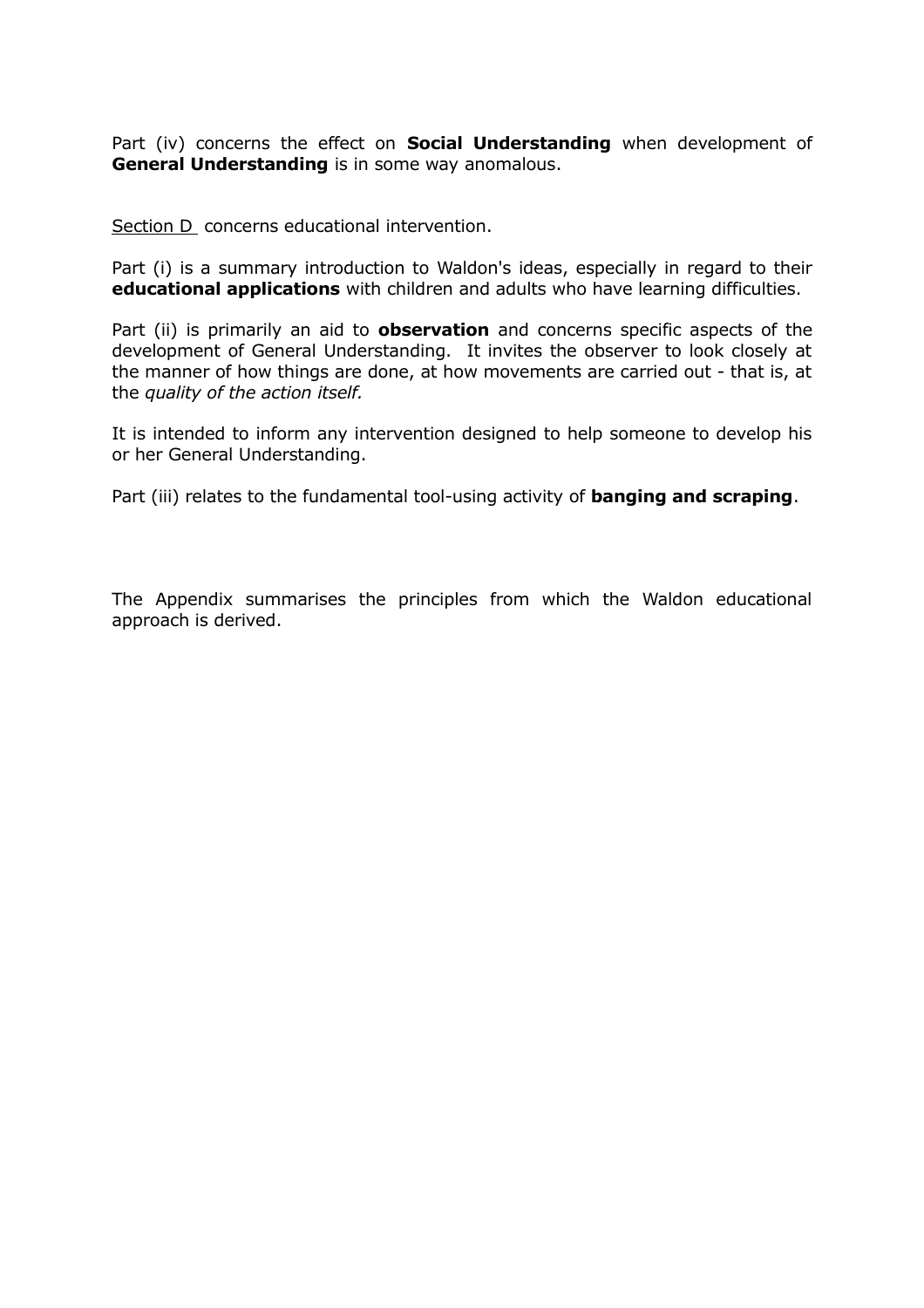#### **SECTION A**

#### Recapitulation

This section deals with key points in the development of General Understanding.

Part (i) introduces a working definition of 'understanding' as a basis from which to introduce Waldon's ideas on "General Understanding".

Part (ii) elaborates upon the role of "Motivation" as the power source of our General Understanding.

Part (iii) looks at the process of organismic development - the simultaneous occurrence of bodily integration and the structuring of a personal space.

Part (iv) introduces a vital notion in Waldon developmental theory - that of the child's "continuant capacity" - the ability to shift the focus of activities from one region of space to another and back again.

Part (v) provides brief summaries of the six learning-how-to-learn tools which, along with the precursor abilities, underpin all our General Understanding.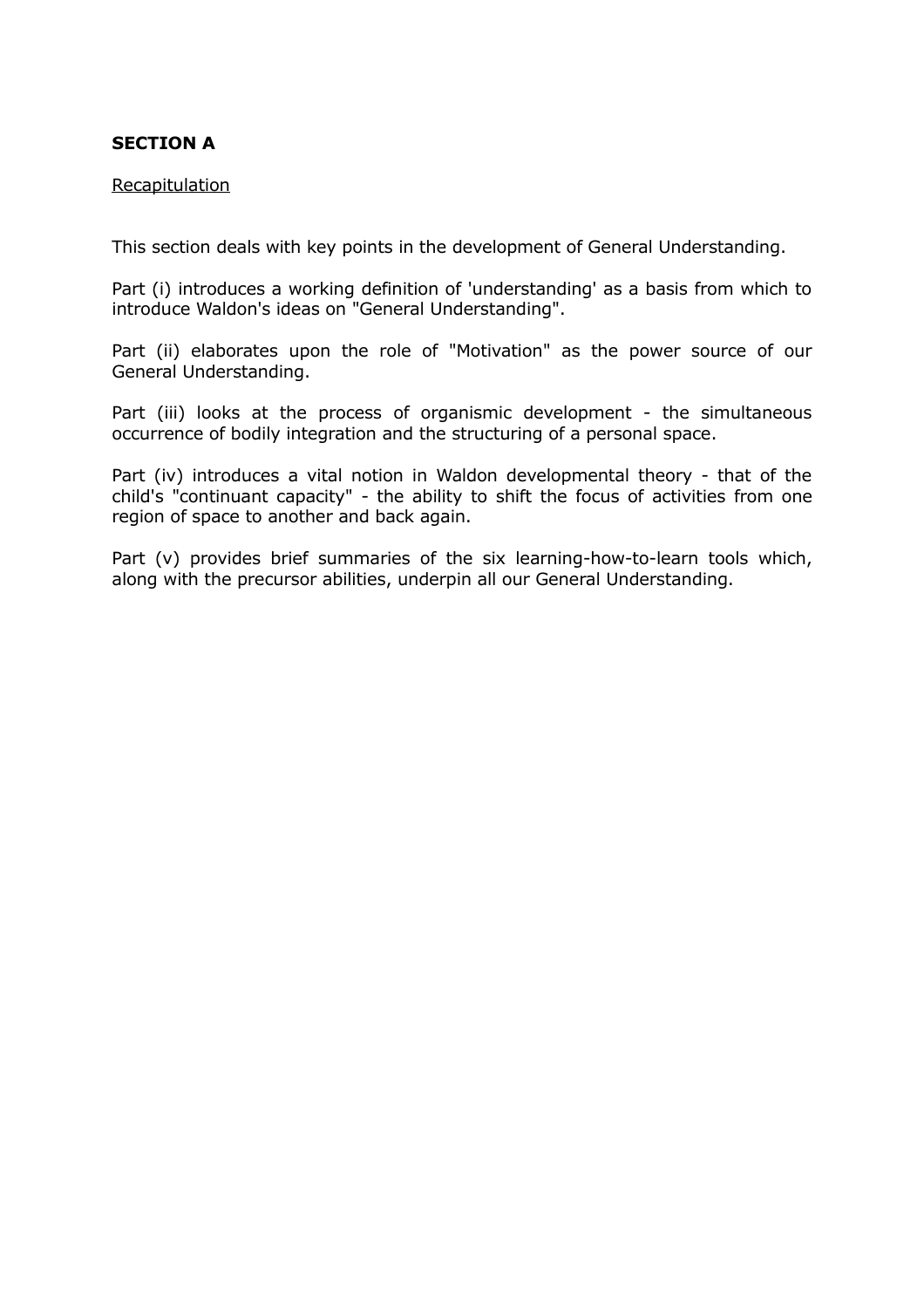#### **Understanding and GENERAL UNDERSTANDING**

Essentially, "understanding" may be regarded as a behaviour-generating state: all actions are produced by, and are an expression of, the current understanding.

The condition of the understanding at any one time will therefore determine the range and type of possible behaviours that may be produced.

A change in the understanding-state (as happens when learning has occurred) will change either the range, or the type, or both, of the possible (available) behaviours.

**General Understanding** may be defined as "that physiologically-developed fundamental understanding, common to all human beings, which encapsulates and expresses the myriad possibilities of the human form and apparatus through all available patterns of activity".

All fundamental learning strengthens and enriches the developing general understanding. Such learning depends upon, draws from, and exercises all earlier learning, in a process of evolution through constant recapitulation and creation of variant forms.

The more thorough and "dense" the early learning, the greater the scope for elaboration and development of the understanding.

In the normal course of events, through the exercising of primary motivation ("a tendency to act fully on the available environment") the baby's early patterns of movement bring about significant bodily integration - resulting in the capacity to focus attention and activity through the relevant limb or limbs, with the rest of the body providing structural support - by the sixth or seventh month of post-natal life.

If, therefore, General Understanding is regarded as the foundational understanding from which all specific aptitudes and skills develop, then to the extent that a student can be helped to enhance<sup>[1](#page-6-0)</sup> his or her GU we would expect him to become ("physically", "emotionally" and "cognitively"[2](#page-6-1) ) increasingly capable of producing adaptive<sup>[3](#page-6-2)</sup> patterns of behaviour/activity.

<span id="page-6-0"></span><sup>&</sup>lt;sup>1</sup> That is, to strengthen and improve the **quality** of his understanding, and thereby increase it.

<span id="page-6-1"></span> $2$  We can label aspects of the understanding in this fashion, as if they were separate things, but clearly at a fundamental level they are indivisible.

<span id="page-6-2"></span> $3$  "Adaptive" in terms of biological survival; in the day-to-day social realm we would probably call them "constructive" or "appropriate".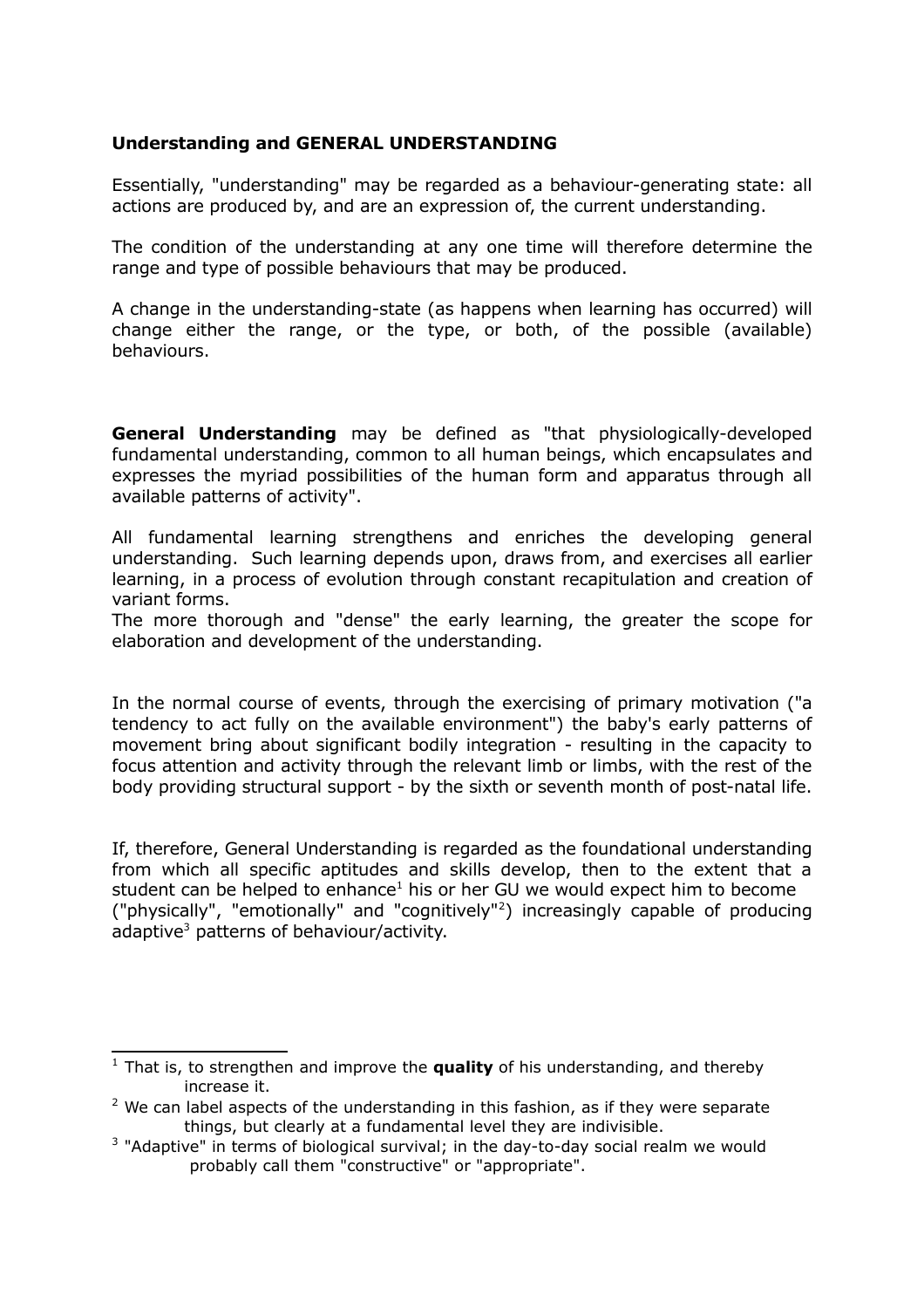#### **MOTIVATION**

"Motivation" is the tendency to act fully on the available environment. It is the "drive to do" that powers our behaviour.

Waldon's notion of motivation is quite distinct from that of being drawn along by external incentives.

Waldon affirms that activity is intrinsically rewarding, in this sense: all actions produce receptor activity patterns (RAPs) within the nervous system, and these are accompanied by positively reinforcing, neurochemical agents ('reinforcant').

Any action or movement that occurs is made more likely to occur again in the future by virtue of this intrinsic reinforcant. The more familiar and well-defined a (pattern of) movement is, the greater the positive reinforcement associated with it.

Unconstrained, this would lead to an exponential growth in activity from birth onwards.

This explosion in activity is limited by two factors

- (i) the operation of a separate negative reinforcement system which is active in proportion to the unfamiliarity percentage of the RAPs which are produced, and which serves to inhibit behaviour (a necessary survival mechanism)
- (ii) the growth of the child the increasing size and weight of the body, trunk and limbs, as he or she develops - which requires ever greater physical power, in order to move any part of the body.

Motivation builds akin to a head of steam, and an excess is maintained in order to power the growing body and limbs. It is effortful activity, in the first place physical activity, that stokes the system, and the "head of steam" built up by the child may be seen as proportionate to the amount of effort expended.

It follows that any factors that limit the amount of effortful activity in the individual child or adult (e.g. sensory or motor difficulties, deficiency in the internal reinforcement system, etc) will cause a lower than average motivational reservoir to be accumulated. Since there is less power, there is less activity produced, and so on.

Very many individuals with learning difficulties have lower than usual motivation with which to power their future development. The overall quantity, range, duration, frequency and amplitude of their movement is less - often very much less - than what is normally required.

Measures to continue building up motivation by specifically addressing a person's movement capacities and deficiencies will be the most important aspect of any intervention we may make.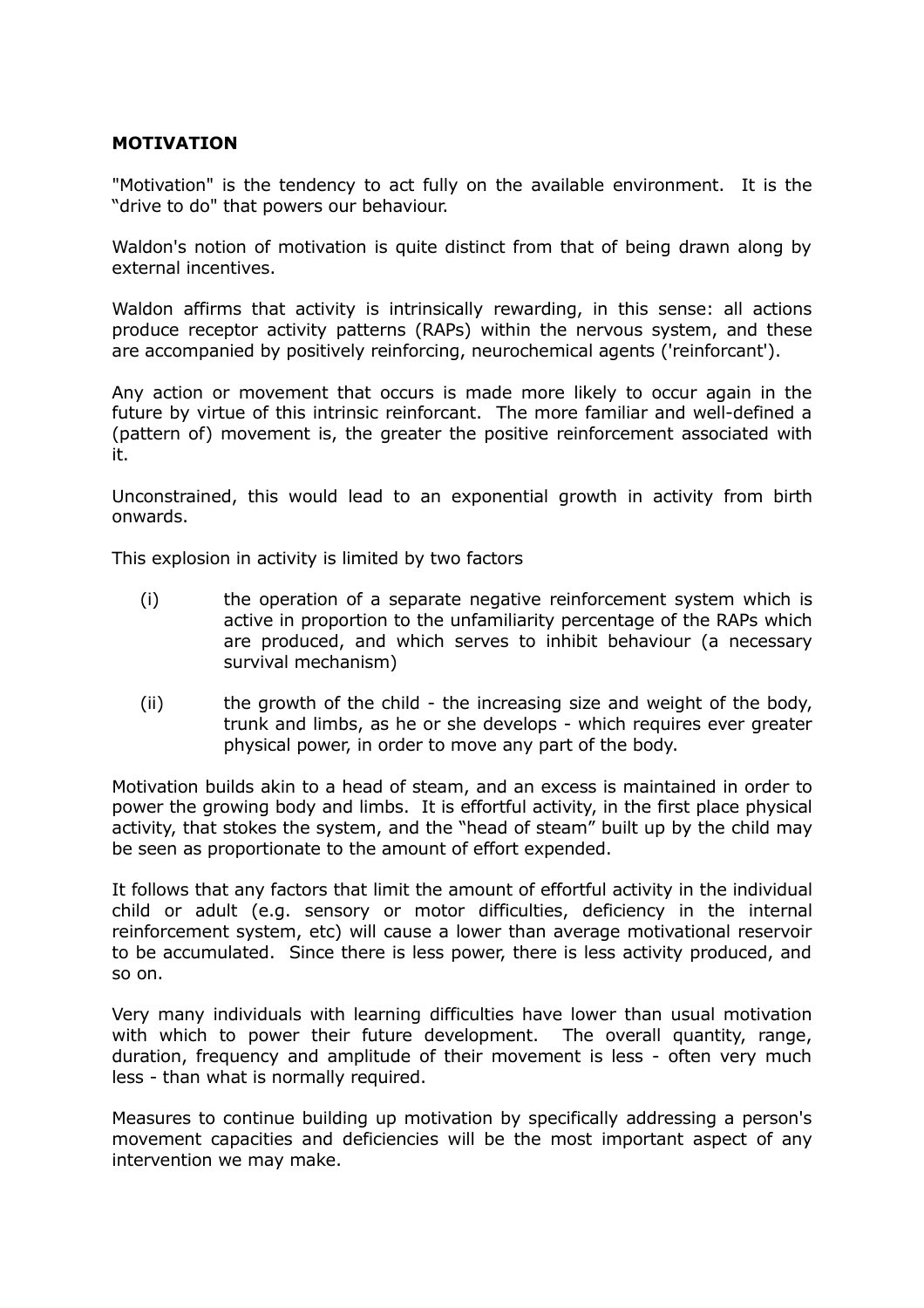#### **ORGANISMIC DEVELOPMENT/BODILY INTEGRATION**

*DEVELOPMENT OF INTEREST IN AND STRUCTURING OF A PERSONAL SPACE*

From birth, bodily movement (particularly limb movements) increases in amount, form and range. For about the first three months the fields of interest of each of the limbs (including the head-limb with its clusters of specialised sensory receptors) are developed and expanded, in a fairly piecemeal fashion.

This occurs as reflex and spontaneous movement, and in response to handling. Movement at this time is largely that of the trunk and whole-limbs (e.g. the arms move from the shoulder in a paddle-like fashion).

By three months, with growth and increasing activity, there is some overlap of the fields of interest of the various limbs. From now on, these regions increasingly fuse, or coalesce. Regions of space relative to the axes of the body are beginning to be "known" and thus referred to by more than one exploratory limb system. Waldon terms this the *period of bodily unification*, the time when the body is recognisably becoming a true organism, a single experiential entity distinct from the outside world and consisting of co-operating parts.

Before this time experience can be imagined as consisting of an 'ocean' of receptor activity patterns (RAPs) - the sensory signals from proprioception, and from the five 'conventional' senses. The making of repeated core movements (with envelopes of variation) - always subject to external constraints such as gravity, and to internal constraints such as the physical limits to movement - is the primary source of regularity or pattern in the wealth of receptor activity, the means by which experience may begin to be organised. Alongside this process there occurs the simple registering of associations - the linking of arbitrary, contiguous occurrences (in space and/or time) of more than one sensory event.

*Interest is a function of understanding*: the more thoroughly explored a region of space is, in relation to the limbs and to the body as a whole, the more "interesting" it is. From around six months the organism is beginning to be able to focus interest through a particular limb, and to act on objects in space (to reach for, to visually fix on, etc.). For some time this is an irresistible urge if the object lies within the most familiar spatial region, a region which is quite small and well defined, in the midline and in front of the upper chest. Over the next few months, with increasing activity, there develops the ability to focus interest at wider and deeper points in space, relative to the midline and trunk.

This enlargement of the interest fields results eventually in a seamless, thoroughly-known region: a single "personal space" in which, although there is still a gradient of interest from the better-known to the less well-known, this difference is much less extreme.

Increasingly the body as a whole has been functioning in a posturally supportive manner; and there is by about nine months some active co-operation between the limbs in action, for example passing activities from one side of the body to the other, using both hands together co-operatively, etc. The head-limb will tend to be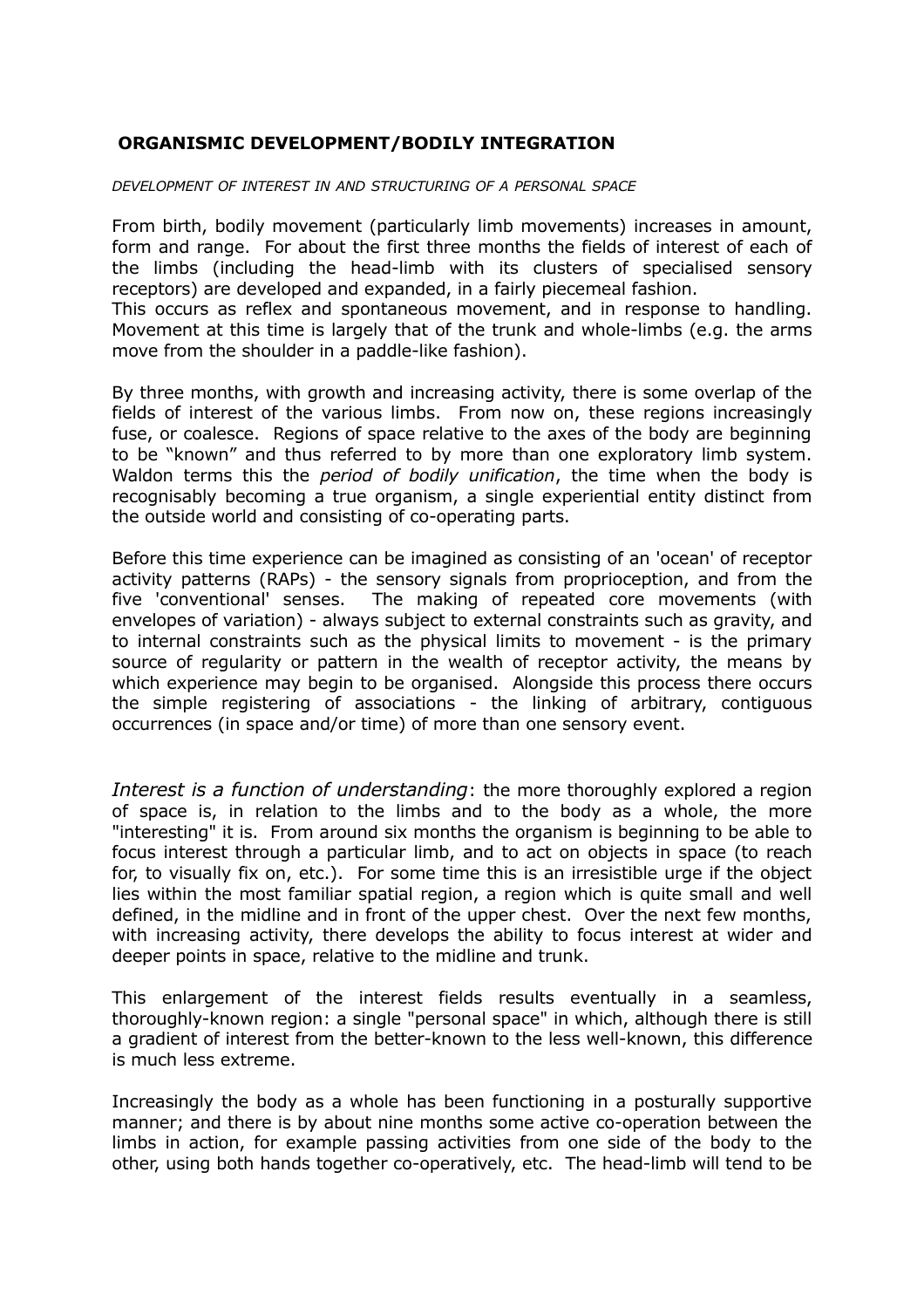following these actions, employing its specialised clusters of receptors to sample the environment through vision, hearing, taste and smell.

By now the directional range throughout which the organism is able to move its interest (to "scan") is expanding significantly. In contrast to the earlier piecemeal exploration of space, the time from about nine months Waldon terms the "period of comprehensive space-structuring". The richness and extent of this is a direct correlate of the operations<sup>[1](#page-9-0)</sup> of, and co-operation between, the three upper limbs (including the head) with their clusters of sensory receptors, and the range, relative to the body, throughout which such activity is taking place.

This space-structuring, or co-referencing, can be viewed as the main task of the young human organism at this time, objects being convenient spatial markers serving as foci for the active attention. From now on, throughout the growing period of life, activity serves to consolidate and to extend the familiar space, by acting upon things within the whole reachable region as the latter enlarges with growth.

In the period between nine and twelve months early activity-choice (the real option of attending to here -"this" - or to there -"that") becomes possible; this capacity grows with the thoroughness of the spatial structuring and the growth of the ability to switch the means through which attention is directed.

*Inertial memory* now comes into play; it consists, in these early stages, of the capacity to continue the action-design internally, if or when an action (e.g. reach, grasp or put in) has been cut short or in some way prevented from actualisation.

The spatial structuring described above has occurred through acting in near-body space upon convenient objects. The increasingly adaptive grasp, and the acquiring of "letting-go" (initially from chance knockings-out, and from reachings-for while forgetting an already-held object) contribute to the discovery of "in-ness", and to playing with putting-in and taking-out; and also to experimentation with handtools - operating on the environment via held objects (for example banging, poking, scraping things with a held stick, spoon, wooden building brick, etc).

<span id="page-9-0"></span> $1$  In terms of both quantity and quality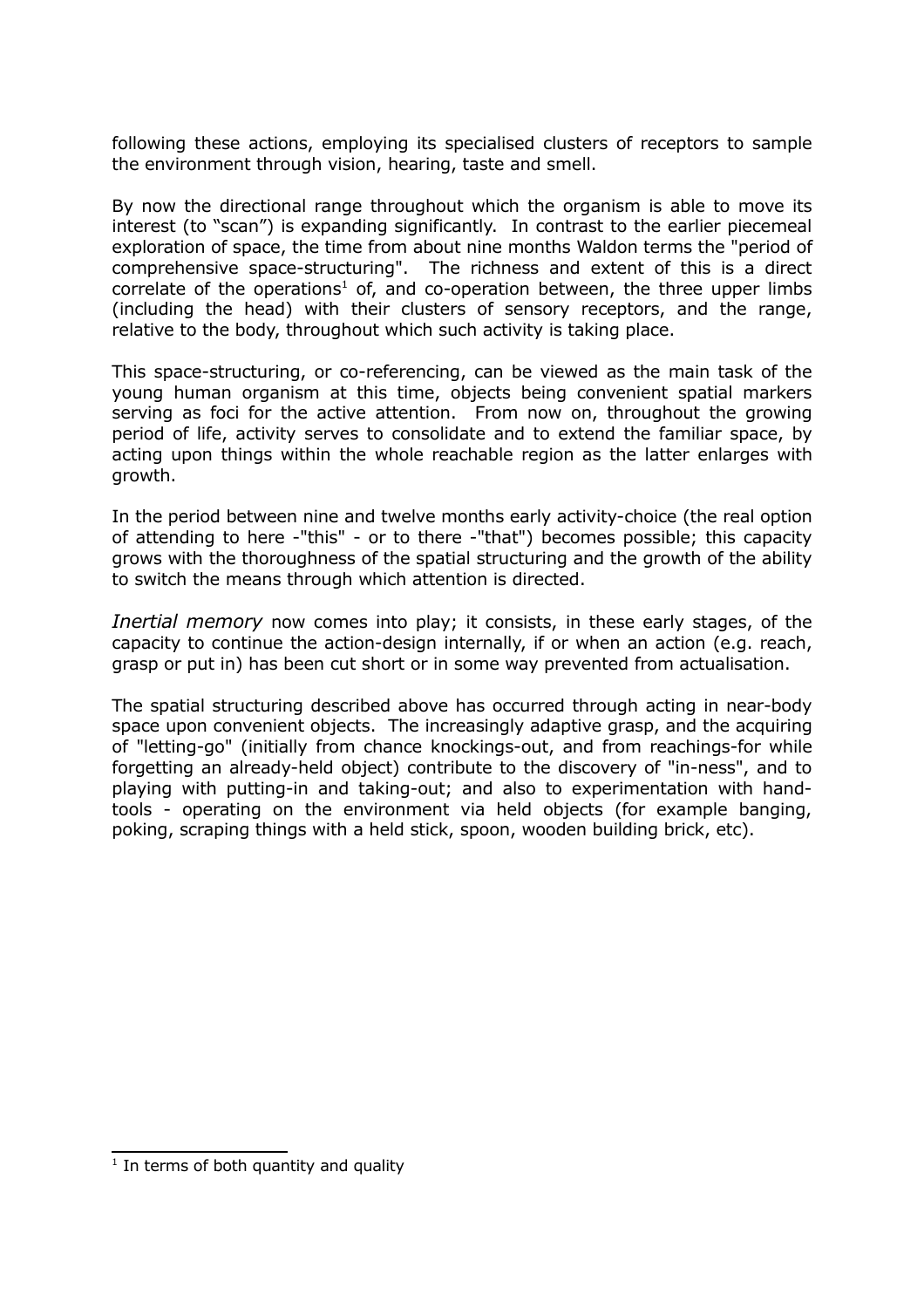#### **CONTINUANT CAPACITY**

By 15 to 18 months, all being well, through the exercise of primary motivation and the increasingly focused nature of the child's activities and attentions (created through its bodily integration), "continuant" capacity will begin to become established.

This may be defined as the ability to repeatedly switch the focus of one's activityinterest between separate regions of bodily space, back and forth continually.

As the "carrier" phase of all later activity, continuant capacity is crucial to the development of General Understanding since it enables the infant to gain a massive amount of experience: as he or she endlessly picks up and transfers items from A to B and back again the variation in his movements (amplitude, rhythm, direction etc), and, later, the characteristics of the items he handles, leads to a massive growth in experience. It is this experience-gain which lays the groundwork for the emergence of the learning-how-to-learn tools.

The development of these tools (Seriation, Sorting, Matching, 3D and 2D Praxis, and Coding) allows the creation of more order and pattern in experience, and the further elaboration and expansion of General Understanding.

The tools manifest individually from early in the third year and then appear in composite form in ordinary play activities with increasing frequency thereafter.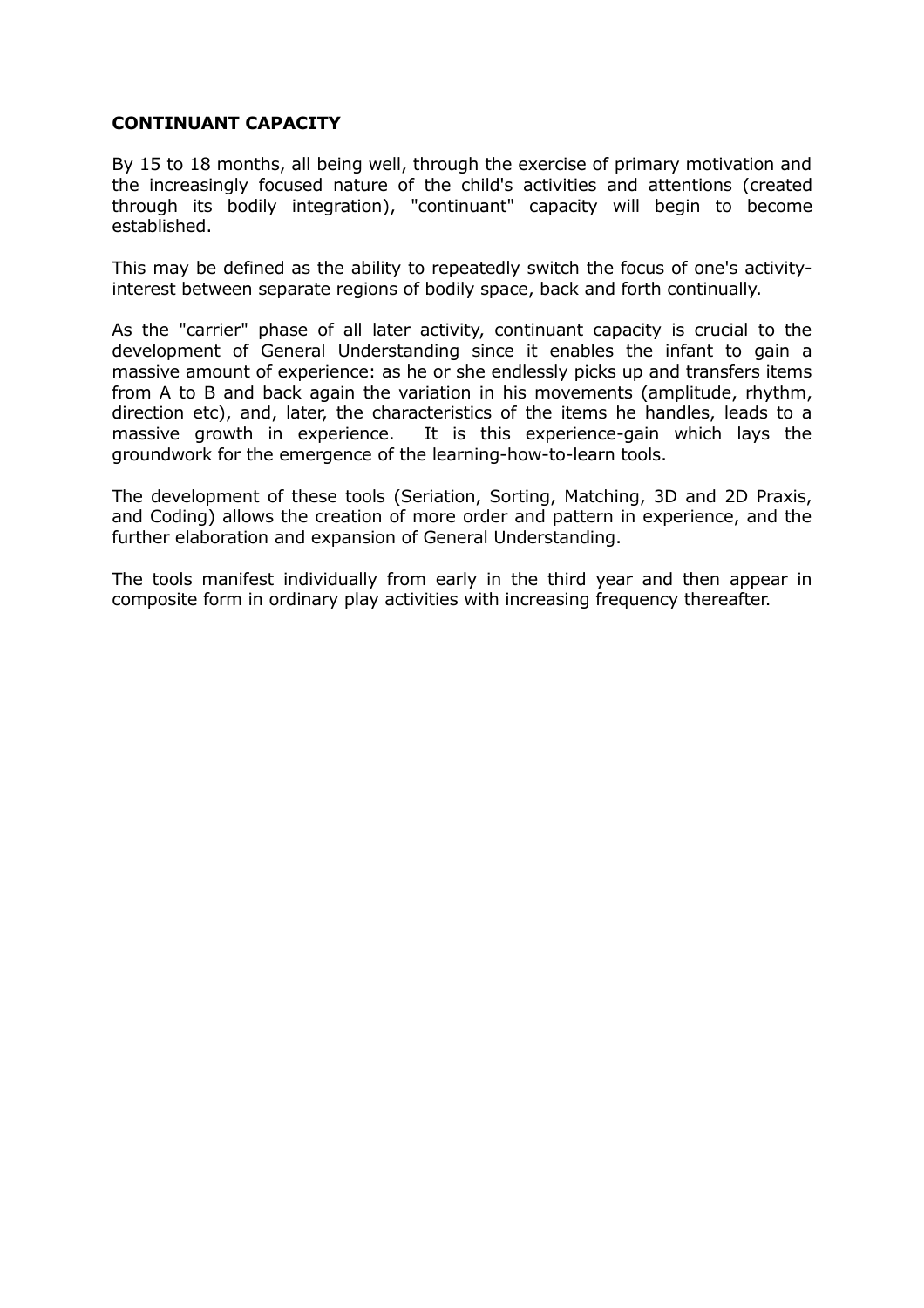#### **THE LEARNING-HOW-TO-LEARN TOOLS**

#### **Seriation**

Seriational understanding derives directly from a developing continuant capacity: in its earliest form it consists of the simple arranging of patterns in space and time, for example the ordering of objects in sequence.

These arrangings and orderings tend to become highly elaborate over months and years of ordinary, concentrated play; as the ability to create patterns becomes abstracted from the purely physical realm, and therefore less dependent on the behaviours and relative positions of objects in material space, then the activity takes on more and more of the attributes that we come to label as "inferential thinking" or "reasoning" (a large part of which is to do with the re-creation of experiences that we term, according to circumstances, anticipation of events which we have reason to believe may occur in the apprehensible future, or memory of events that we can call to mind from the discernible past).

#### Brickbuilding (3-D Praxis)

This is to do with the behaviours and properties of objects in time and space, in relation to one another and under the influence of constant, variable or intermittent forces (e.g. gravity, features of the resting surface, human agency, respectively).

This learning-how-to-learn tool is of particular relevance in arriving at an understanding of the social forces that are represented by people's behaviours (see pp 13, 14).

#### Drawing (2-D Praxis) and the Use of Tools

Ordinarily, a great deal of tool usage, particularly with simple tools such as spoons and sticks, used to bang, scrape, rake, stir with etc., precedes the making of marks on surfaces that constitutes the early stage of drawing.

#### Sorting

This learning-how-to-learn tool involves the allocation of patterns or objects to given sets, according to perceived similarities in the objects allocated.

Later classification involves the creation, and continual re-creation, of categories according to the changing understanding of the sorter.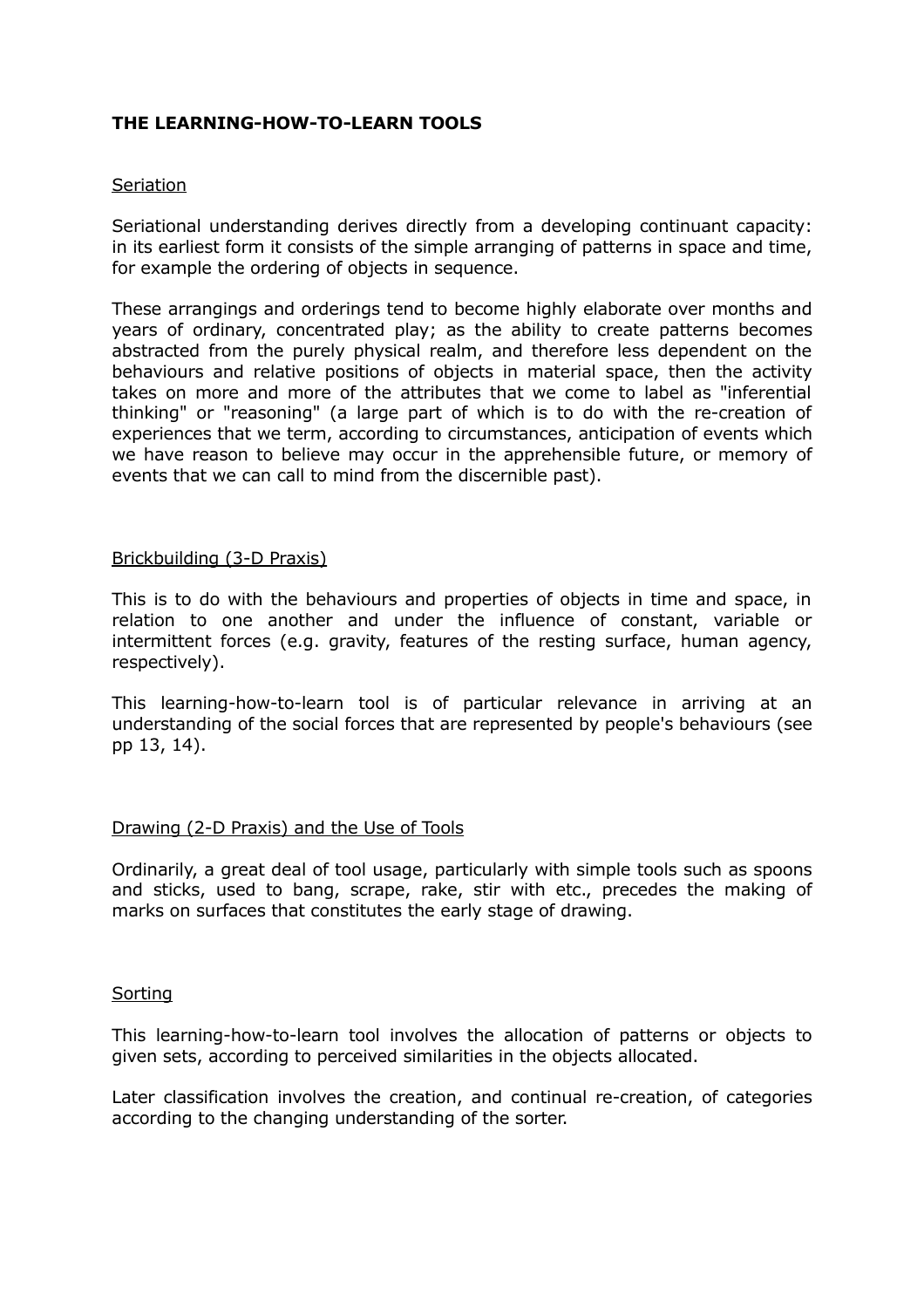#### **Matching**

In order to find a match to a given model one needs to be able to -

use available space fully, searching through it with eye (oculo-motor) or arm-hand movements, sweeping the attending understanding repeatedly across the field of activities (scanning) and selectively homing in on and withdrawing attention from specified locations within it (focusing)

discriminate between certain properties of objects (shape, size, colour, texture, density, acoustic attributes, aroma etc.) to the extent that one can reject all available candidates except one as being too unlike the model to provide a viable match (the match does not have to be exact - it probably cannot be: we are dealing with degrees of approximation).

#### Coding

Coding begins with the earliest accidental associations between perceptions and develops eventually into the organised use of symbols, arbitrarily selected by the individual.

Spoken and written language depend upon both the *fundamental* learning that gives rise to general understanding and the *associative* learning that is represented by the coding tool.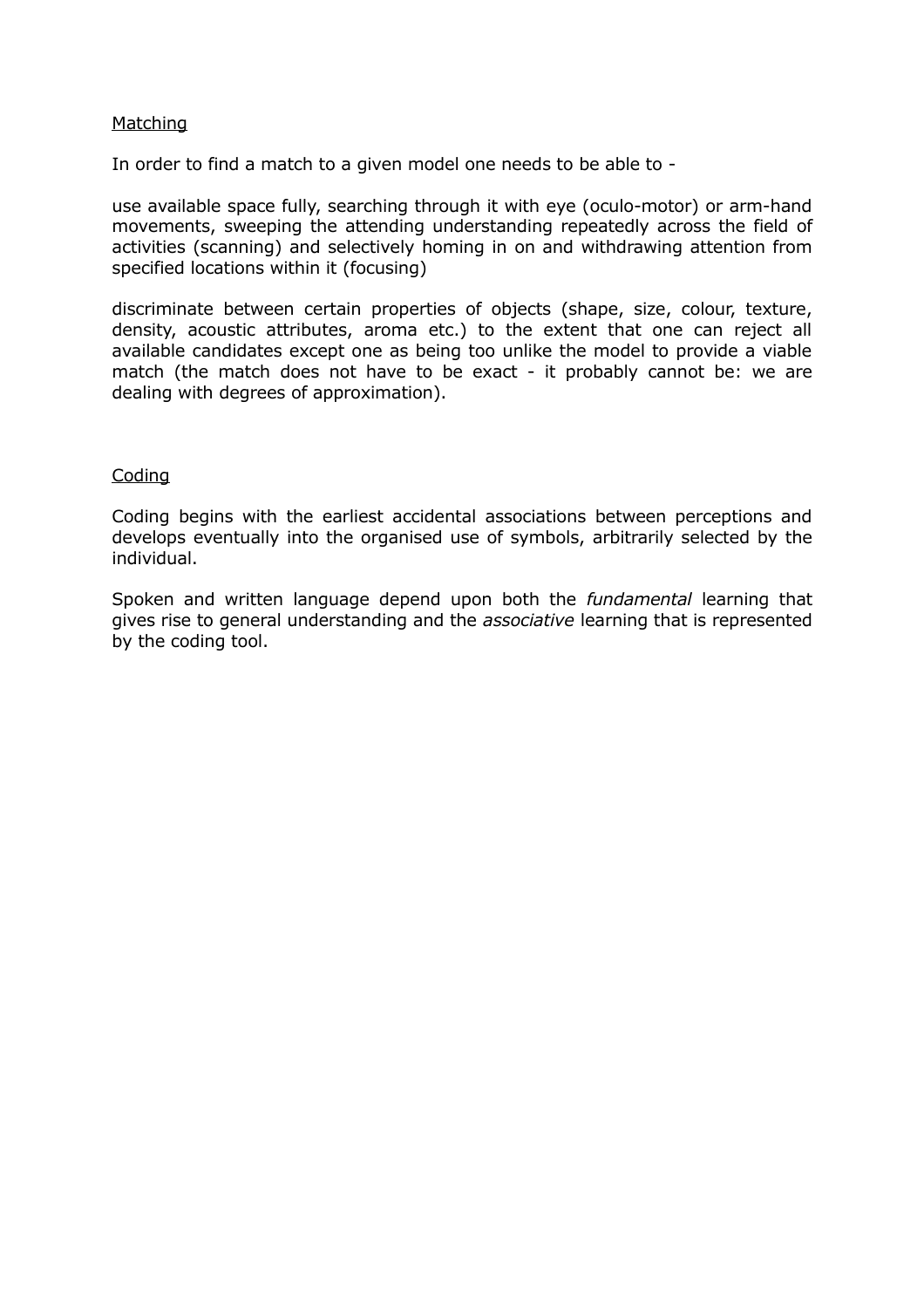#### **SECTION B**

Section B concerns the development of Social Understanding and Interpersonal Communication.

Part (i) looks at Social Understanding and how it develops with particular reference to General Understanding.

Part (ii) looks at the particulars of development in General Understanding up to 36 months and at the basis this provides for the development of interpersonal communication.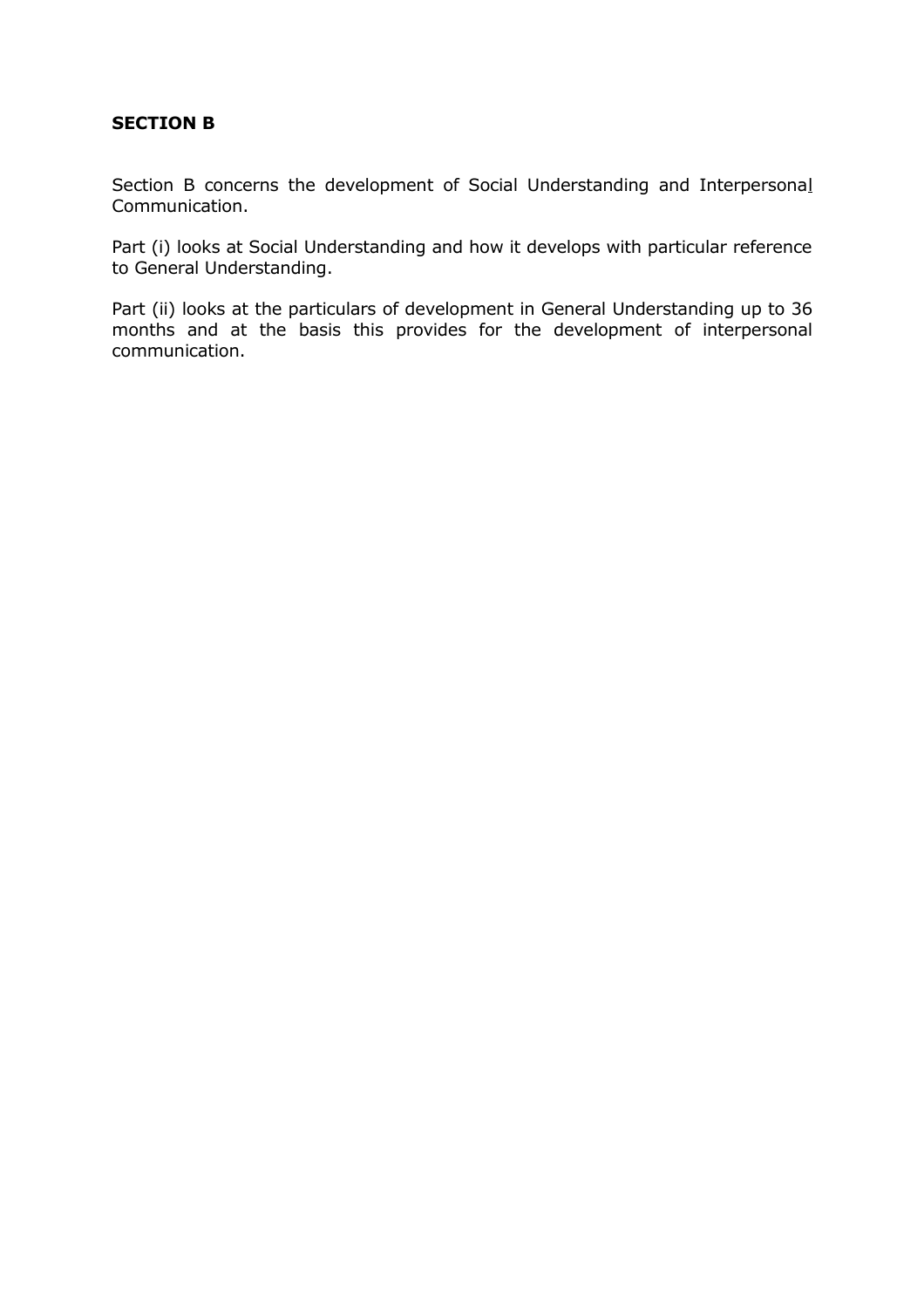#### **THE DEVELOPMENT OF SOCIAL UNDERSTANDING**

*WHAT IS SOCIAL UNDERSTANDING AND HOW DOES IT DEVELOP?*

Whilst social understanding might be defined broadly and somewhat crudely as an understanding of the behaviours of people, the growth of this capacity encompasses two very different aspects: one is learning *what is regarded by others* as appropriate behaviour towards, or in the presence of, other people; the other is learning to understand *what one is doing oneself* (and thereby the substance of what other people are doing).

The first of these is a cultural requirement determined by the traditionally held rules of the society one lives in and which therefore can vary considerably from one geographical location to another.

The second aspect is not cultural-particular but occurs identically in all humans everywhere because it is part of the General Understanding<sup>[1](#page-14-0)</sup> and therefore distinctly fundamental. This is the process whereby a child's growing capacity to do, then later to notice what he or she is doing, leads to a developing understanding of the behaviours, characteristics and properties of objects, including those of other people<sup>[2](#page-14-1)</sup>.

These two elements of social development, being very different in nature are, as might be expected, learnt in very different ways. The acquisition of culturalparticular understanding, including social skills, relies heavily on social reinforcement. Learning for General Understanding (and its personal-particular derivatives) however, takes place largely under naturally occurring solitary conditions, where intrinsic reinforcement accompanies and is proportionate to the activity of the learner.

In the usual course of human development these two types of learning are inextricably linked. From the first moments after birth and throughout the vitally important early years of life the infant learns from two sources-

- a) directly from his or her own movements
- b) through simple association between his own movements and those of another person - that is, the reinforcement inevitably and unwittingly brought about by the adult carer's movements, elicited in response to those of the child.

In process (b) the infant comes to recognise behaviours in the adult that are already part of his own repertoire of behaviours, and the adult does likewise. This

 *translocation* - movement from a to b *reorientation* - rotation around an axis *deformation* - change in relative disposition of parts ("shape")

<span id="page-14-0"></span><sup>&</sup>lt;sup>1</sup> General Understanding: that physiologically-developed understanding which is the source of every behaviour produced by an individual.

<span id="page-14-1"></span> $2$  Although people's behaviours are generally far more elaborate and complex than those of objects, their constituent parts are identical, being made up of three spatio-temporal elements: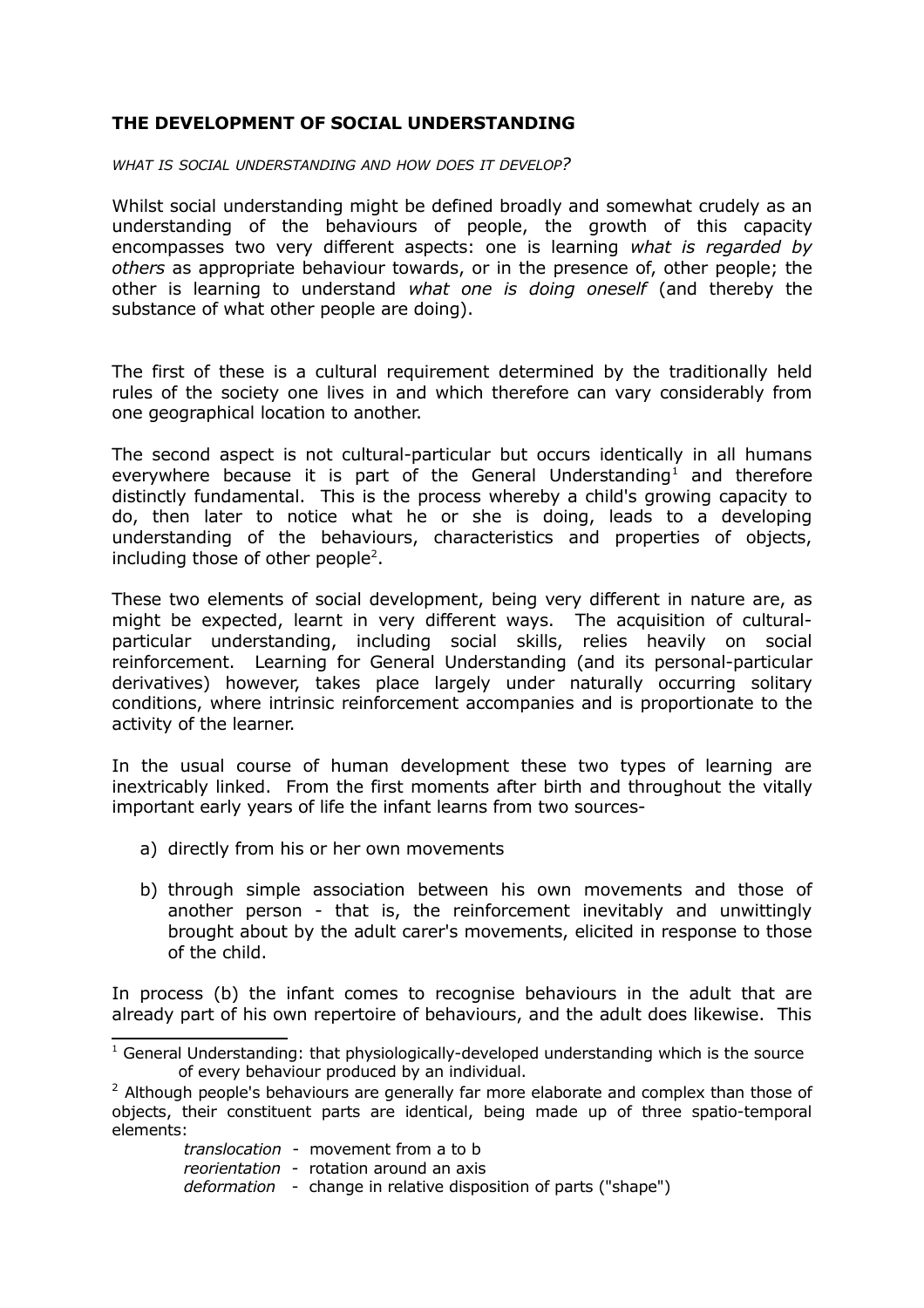is extremely important to the early bonding process and to the eventual development of interactions with other people.

But what remains largely ignored by the adult (because by its nature it is both less seductive and less obvious) is the solitary learning process described by (a) which is going on at the same time. This *necessarily* unheeded-by-others activity allows the continuing development of the understanding which lies beneath social behaviour. This is exactly the same kind of understanding which underlies the recognition of the positions, behaviours and attributes of objects - so that a child at a two years level (of General Understanding) should normally be able to respond to another person in the same way as they would to any other object.

*Note*: we are talking here about the fundamentals of pattern-creation and pattern recognition: clearly, emotional attachments to specific people are frequently stronger than attachments to objects, and the possibilities of intense two-way interactions with certain people likewise stronger.

In the usual course of things all social behaviours will be underpinned by the General Understanding.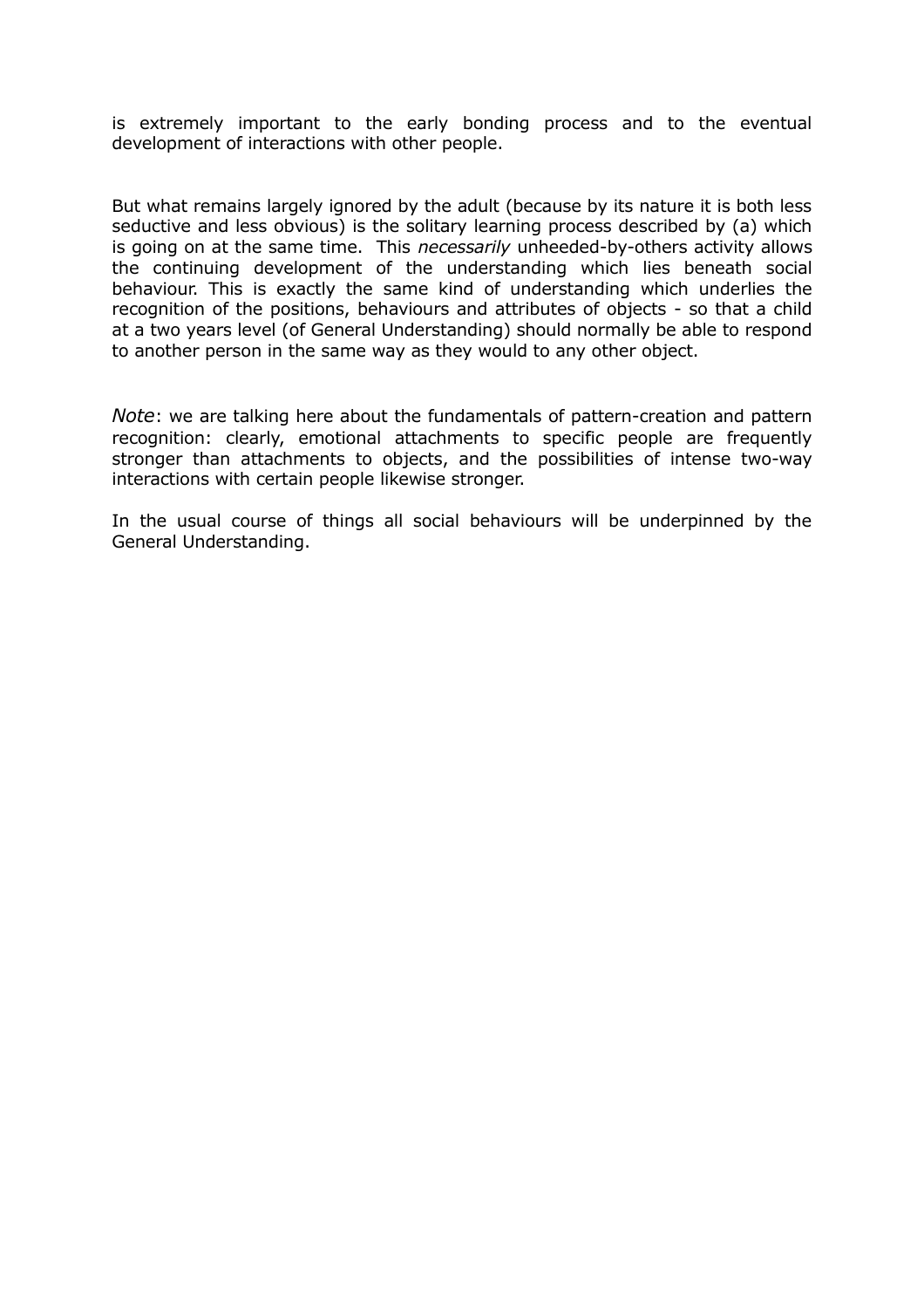#### **LANGUAGE AND THE DEVELOPMENT OF SPEECH COMPREHENSION**

Language develops from ordinary, childhood activity – firstly from those patterns of movement that we call "play", secondly from interaction with the adults who govern and regulate life in the particular society that the child is born into.

As is the case with perception generally, movement is fundamental to the growth of auditory perception. Spoken language depends upon movement both in a general and a specific way.

Movement is necessary for the direct acquisition of verbal understanding because it is the vocalisations which the child hears (accompanying certain repeated activities) which are first associated with the activities, and which come more and more to symbolically represent them.

The intricate processes of development mesh in such a way that learning consolidates and proceeds on a broad front, with interpersonal communication developing alongside and feeding into the growth of the General Understanding.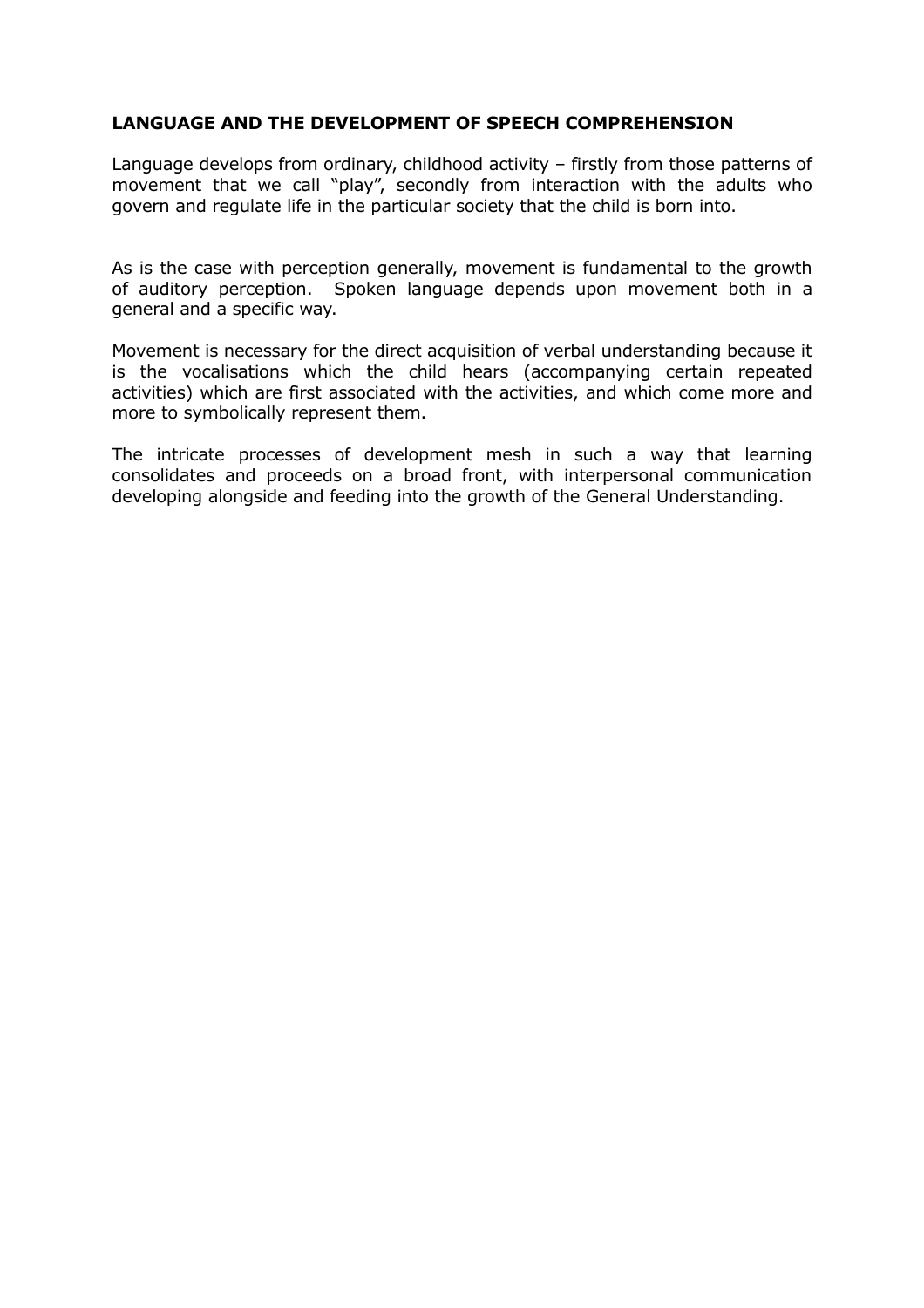#### THE GROWTH OF GENERAL UNDERSTANDING, INCLUDING COMMUNICATION (-0 TO 36+ MONTHS)

#### PRE-BIRTH

- foetal movements including reflexes and autorhythmic ("autorhythmic": of an inherent pulse; a biochemical physical rhythm)

#### 0 TO 4 MONTHS

- increase in bodily movement: a build up of power
- exercising of the muscles producing vocalisation
- response to sounds, including the speech of others

#### BY 6 MONTHS

- beginnings of bodily integration
- seeming to deliberately put hands onto things, guided by upper trunk movements
- capable of transferring attention from the hand holding the object to the other side of the body and thereby to release the grasp

#### FROM 6 TO 12 MONTHS

- reaches proportionally into the whole region of available bodily space, discovering more about it by acquiring and disposing of objects, and rummaging. By structuring his or her personal space in this manner the baby learns to do things in his surroundings. He may babble to himself meanwhile, the pleasure he derives from this movement making its recurrence more likely, helping to build up a repertoire of possible sounds.

#### FROM 6 TO 8 MONTHS

- used to reaching a lot. Can transfer attention from side *a* to side *b* without dropping what is held in hand *a*.

#### AT 8 MONTHS

- often reaches for an object while holding onto another so that they strike against each other.

#### BY 8½ MONTHS

- will deliberately use a projecting object held in the hand to touch, poke or hit other objects.

#### BY 9 MONTHS

- is striking one object on another a great deal
- may produce clear voco-articulation which brings about a change in behaviour of another person
- an already well established response can now be produced with minimal support in response to the speech of others. This distinctive movement pattern ("action") will not however be directed towards any specific target, e.g. responses to *No*.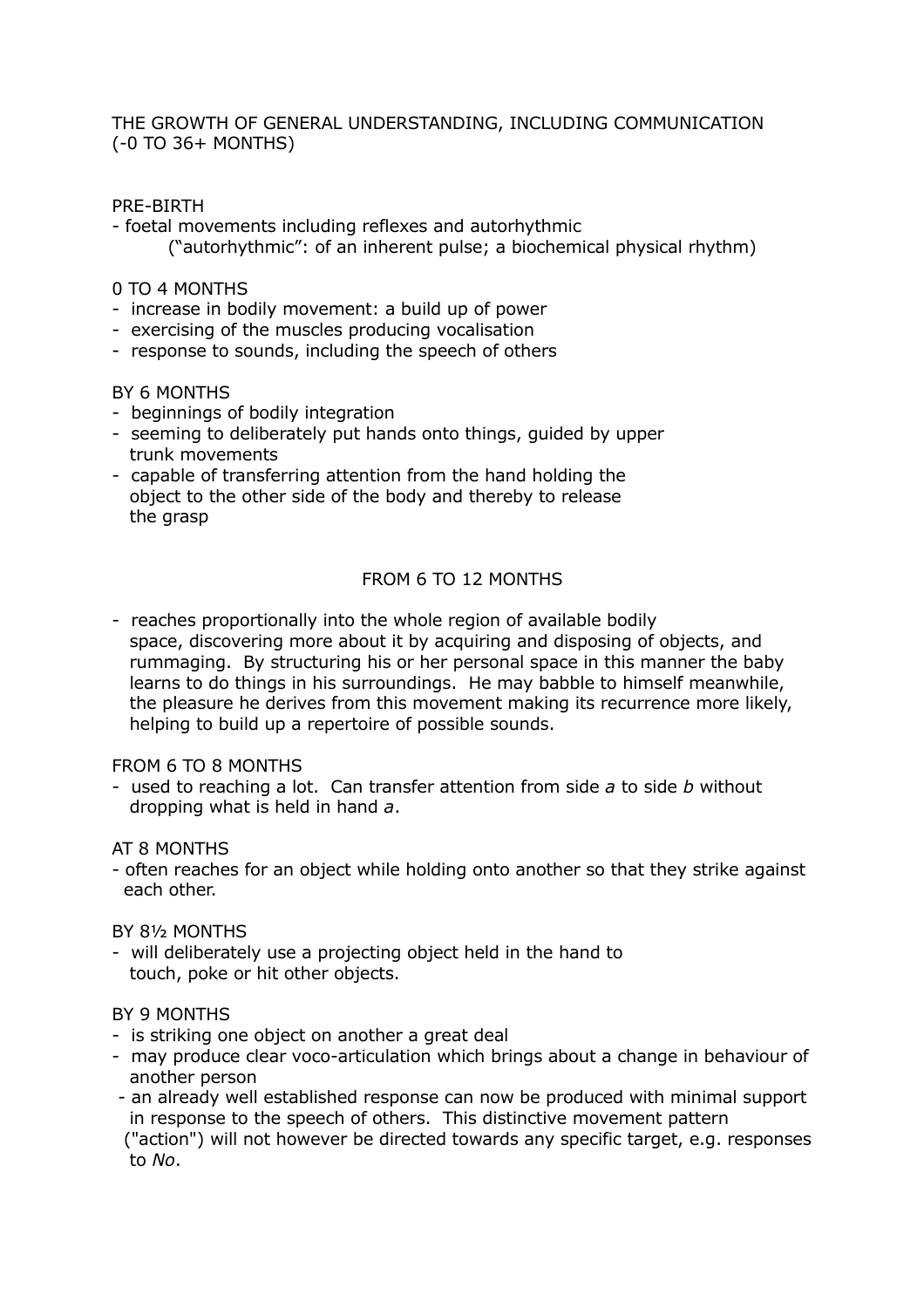#### DURING 10 - 12 MONTHS

- is increasingly using space and engaging in such activities as pushing, pulling, banging and scraping with a hand-held object
- and so develops an enormous capacity for hand-held tool usage (eventually leading to particular usage, such as drawing and feeding self with a spoon)
- bilateral complementary use of the limbs develops, objects can be switched from hand to hand
- will release into vessels and put things onto things (e.g. a plate)
- is used to responding to relatively few (but very fundamental) speech patterns i.e. is accustomed to being modified by speech

#### DURING THE SECOND YEAR

- begins to supinate the hand and can anticipate the most appropriate grip relative to the position of the object and what it is to be used for. Acting more and more on what is around, without prompting or assistance the child will gather information whilst spontaneously pairing and separating objects, acting in sequence and using simple tools. This activity will often be accompanied by early verbal commenting (self-instructions).

#### BETWEEN 12 AND 14 MONTHS

- the putting-in and taking-out of objects becomes continuant or on-going
- might respond to an injunction without a director e.g. "Give it to me", "Here you are"

(*director*: 'target' or 'noun')

#### FROM 15 MONTHS

- actions are directed more and more to particular locations in space (as defined and demarcated by conveniently familiar objects)
- continuant activity is well established
- capable of responding to a verbal or non-verbal injunction (definer) and a director e.g. "Give me the cup"

#### BY 18 MONTHS

- will look for things but often forget them if not rapidly discovered, i.e. ability to search is developing
- appears to recognise 'similarity' between two objects

#### BY 24 MONTHS

- will more regularly produce utterances (usually sounding like substantive nouns) which may be interpreted by others as commands
- can be affected by his own speech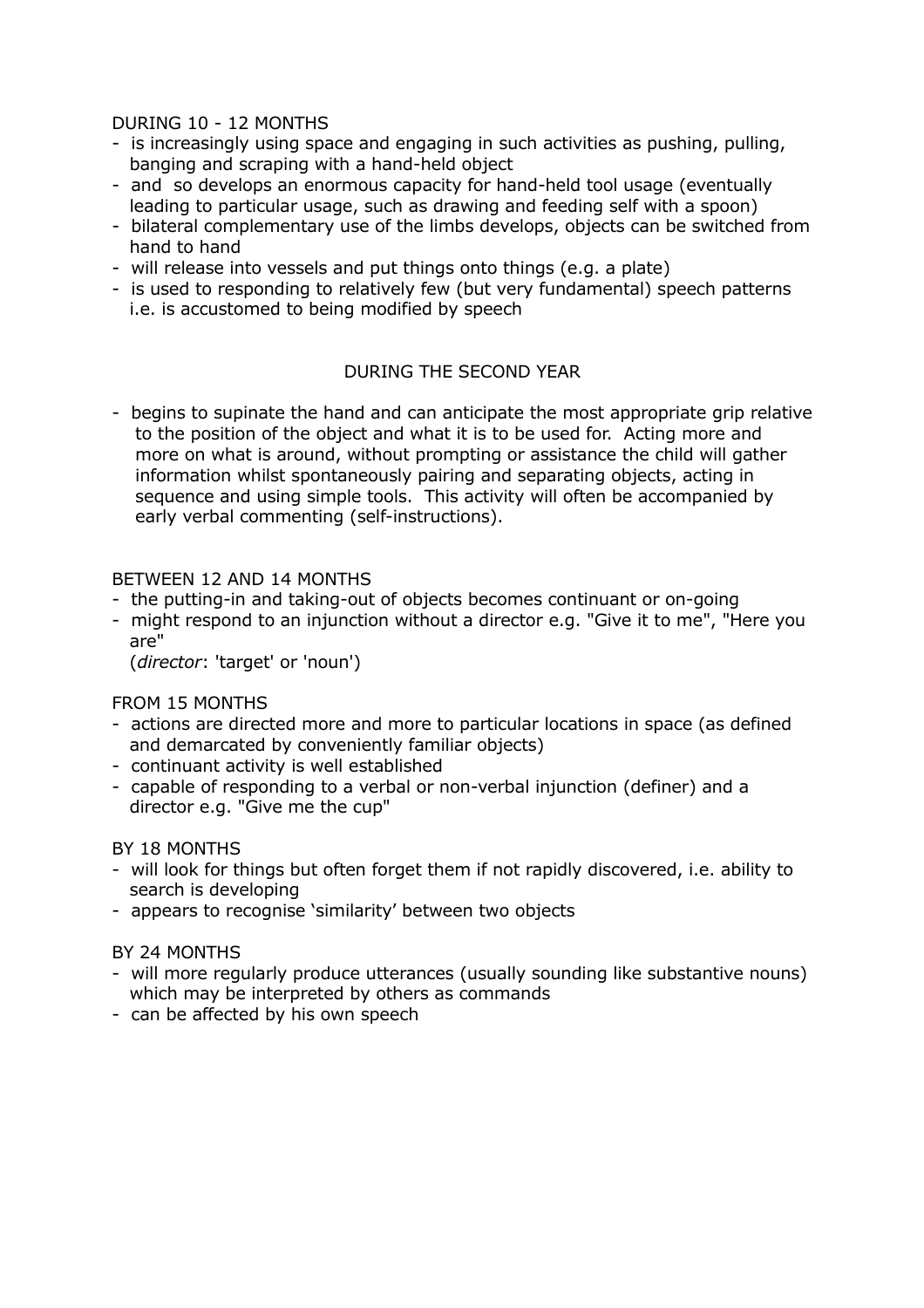#### DURING THE THIRD YEAR

AT 27 MONTHS

- actively looks for something resembling a model
- capable of responding to an outstretched hand holding an object (meaning, "Give me one of these")

#### AT 30 MONTHS

- is practising early pairing and matching
- capable of being modified by the general directional and positional adverbial form as in "Put the doll in/on/under/behind the box"
- similarly to the adjectival form, e.g. "Put the spoon in the big cup"

#### FROM 36 MONTHS ONWARDS

All of the previously learnt capacities are consolidated and developed as the child searches over a much wider area and gradually organises his or her understanding through the learning-how-to-learn tools of coding, brick-building, seriation, drawing, sorting and matching. So he is all the while learning to be independent and with the confidence which comes from this, will try to communicate his ideas to others in simple verbal statements.

Later, developing understanding of interdependence will lead to the desire to affect the behaviour of other people in a thoroughgoing and systematic fashion (i.e. to converse, amongst other things).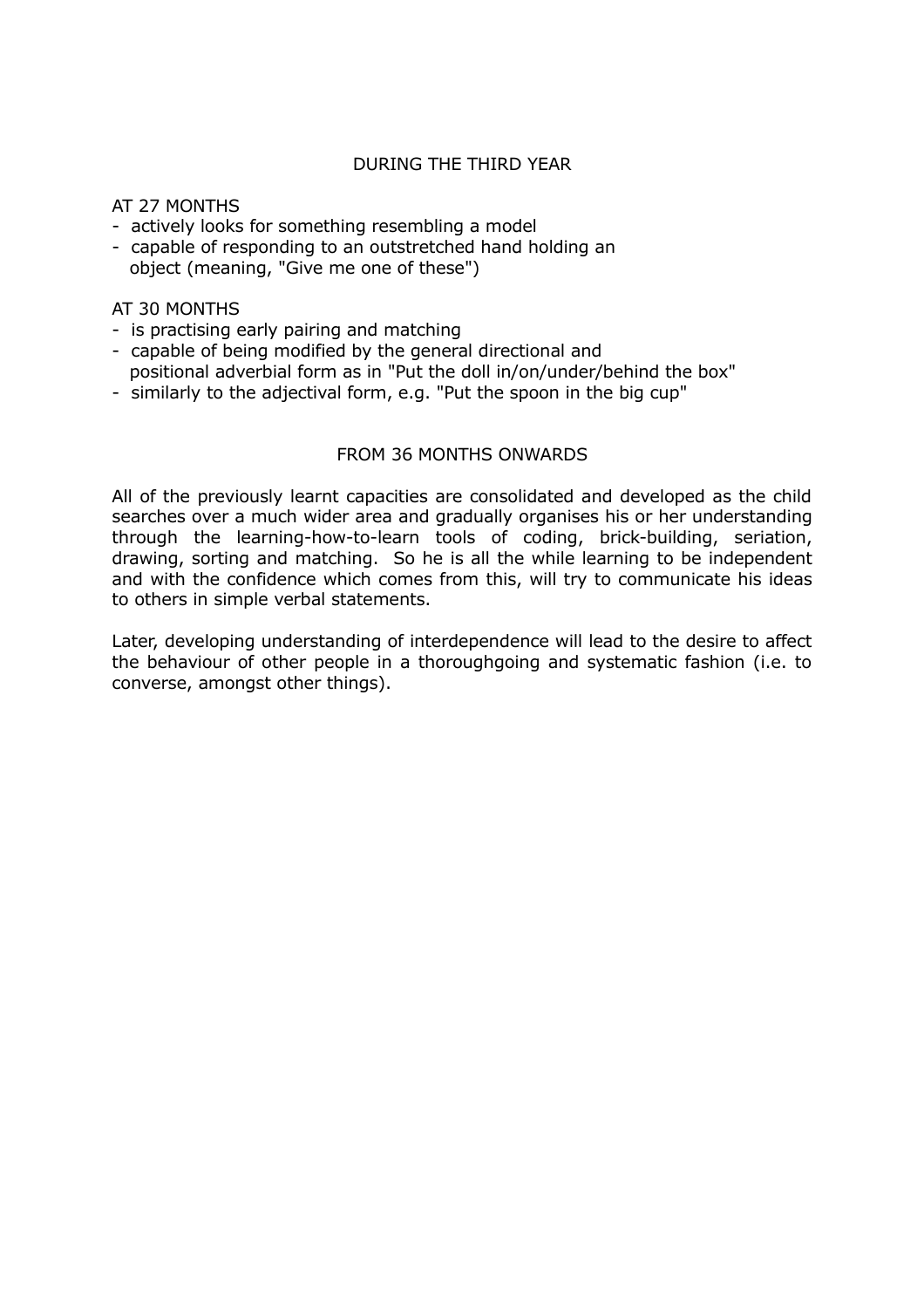#### **SECTION C**

Section C concerns itself with anomalous development and consequent difficulties in learning.

Part (i) looks at Primary Impediments to learning - factors relating to the human being's capacities to sample, register and build upon their experience effectively.

Part (ii) introduces Secondary Impediments. These are learned patterns of behaviour, which serve a short term self-protective function, but which present real obstacles to the usual processes of learning and development.

Part (iii) looks at the nature of "challenging behaviours".

Part (iv) concerns the effect on Social Understanding when development of General Understanding is in some way anomalous.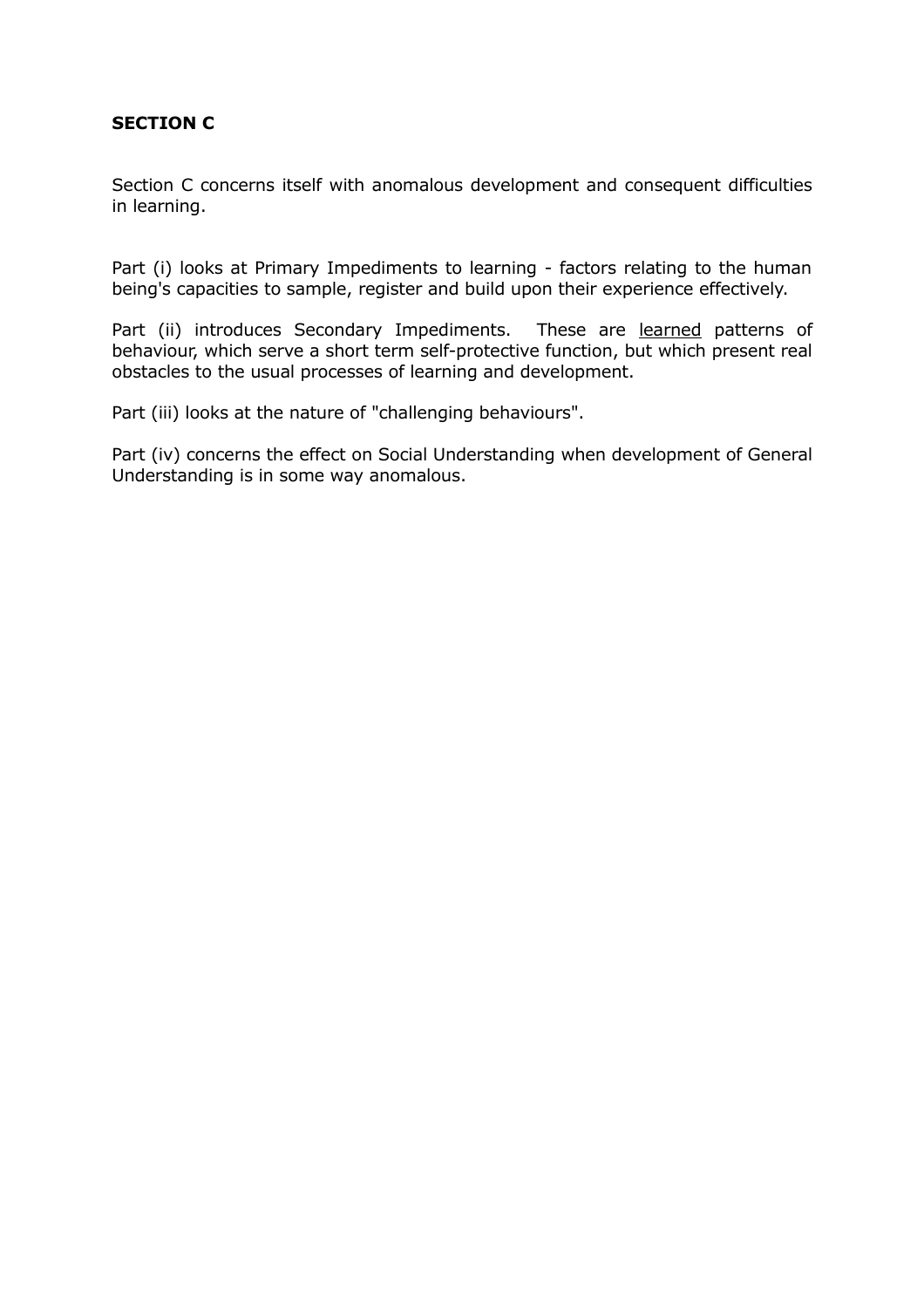#### PRIMARY IMPEDIMENTS TO LEARNING

Commenting on Primary Impediments should be seen not as a categorisation exercise but as a way of describing certain factors which may have a bearing on the present state of the General Understanding or its future development.

What follows can be used as a guide to aid observation. Rudimentary notes on terminology have been added to make some terms more accessible.

Use of an up-to-date medical dictionary such as Mosby's Medical and Nursing Dictionary, or of reference works such as The Oxford Companion to the Mind (edit. R.L. Gregory), will provide greater detail, where needed.

Where there is any uncertainty about a student's bodily condition it may be advisable to consult a physiotherapist about safe patterns of movement.

**General Understanding** comes about through a child acting upon his or her immediate environment (including in the very early stages his own body) and so, through a build-up of receptor activity patterns, creating experience. Any interference in this process will delay or hinder understanding-development. The presence of one or more Primary Impediments may - though does not necessarily - lead to the development of learning difficulties.

PRIMARY IMPEDIMENTS usually fall within one or more of the following groupings:

- 1 POSTURAL-MOTOR ANOMALIES Inadequacy of the environment-sampling apparatus – the means of moving, guiding and controlling the limbs, extremities and trunk
- 2 DIMINISHED SENSIBILITY Inadequacy of the sensory receptor system
- 3 AFFECTUAL INADEQUACY A defect in the reinforcing mechanism which 'confirms' the learning
- 4 PRIMARY ENVIRONMENTAL DEPRIVATION A virtual absence of exploitable conditions in which to learn
- 5 PRIMARY LEARNING INADEQUACY A defect in the ability to learn from potential experience

Number 4 is, thankfully, rare, and 5 is extremely rare, but the other three types of impairment are found frequently in various forms and to different degrees either separately or mixed within the same person.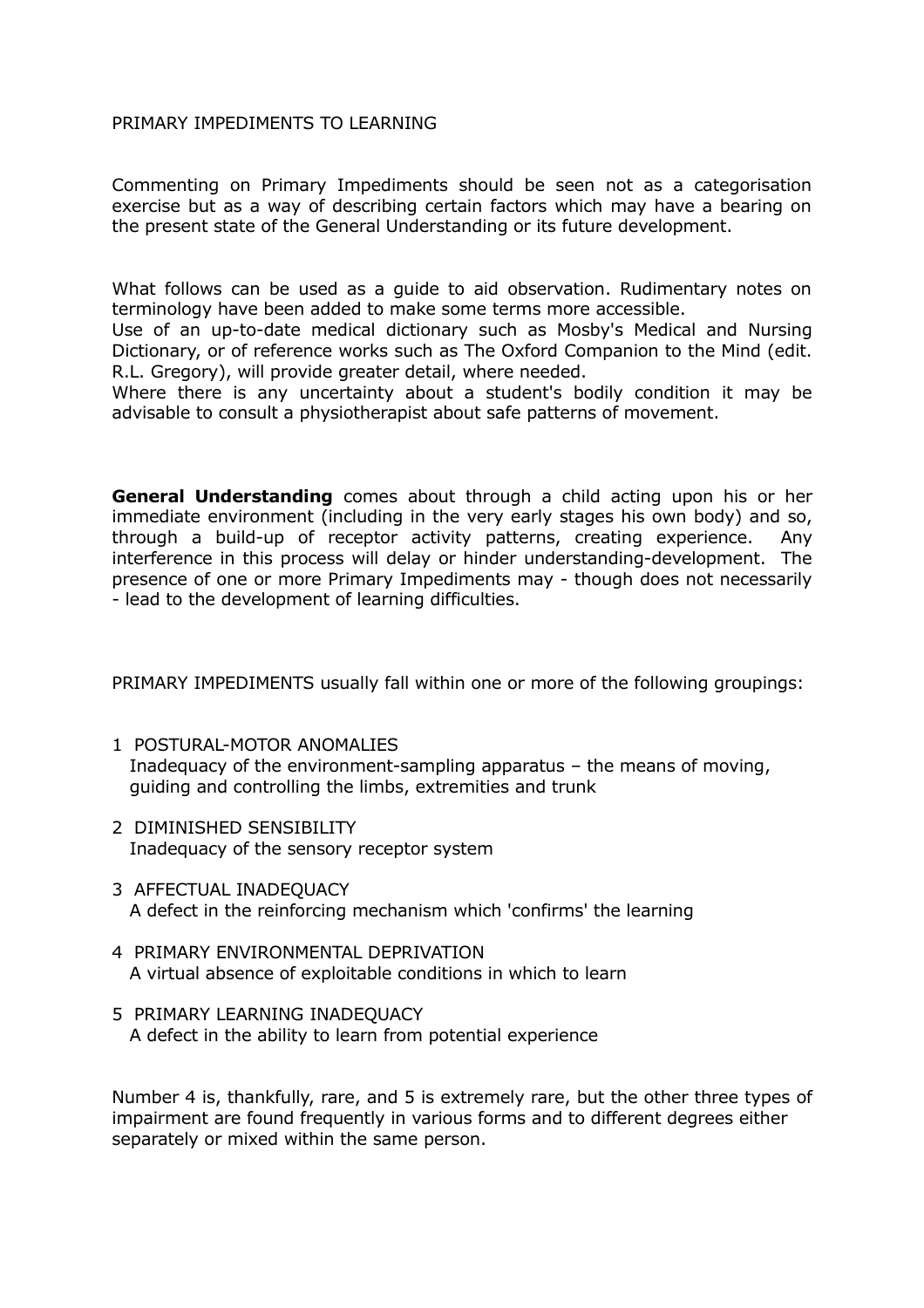What is vital to note is that none of these primary impediments necessarily makes a child backward. What they clearly do is predispose a child to *learn* to be backward. Such learning is not inevitable but often occurs very early in development as short-term strategies are devised for meeting immediate needs at the expense of engagement in the full and free play which would directly improve the fundamental understanding. $3$ 

Let us look at the first three more particularly.

<span id="page-22-0"></span> $3$  This situation is often further exacerbated by inappropriate social demands when the child is subject to anxieties because of the expectations of others about his or her development.

Learned behaviours resulting from this constitute secondary impediments (see Section C Part ii) which become a major barrier to learning-development.

But this is a further problem, distinct from those (often 'short-cut') behaviours learned directly as a result of the primary impairment.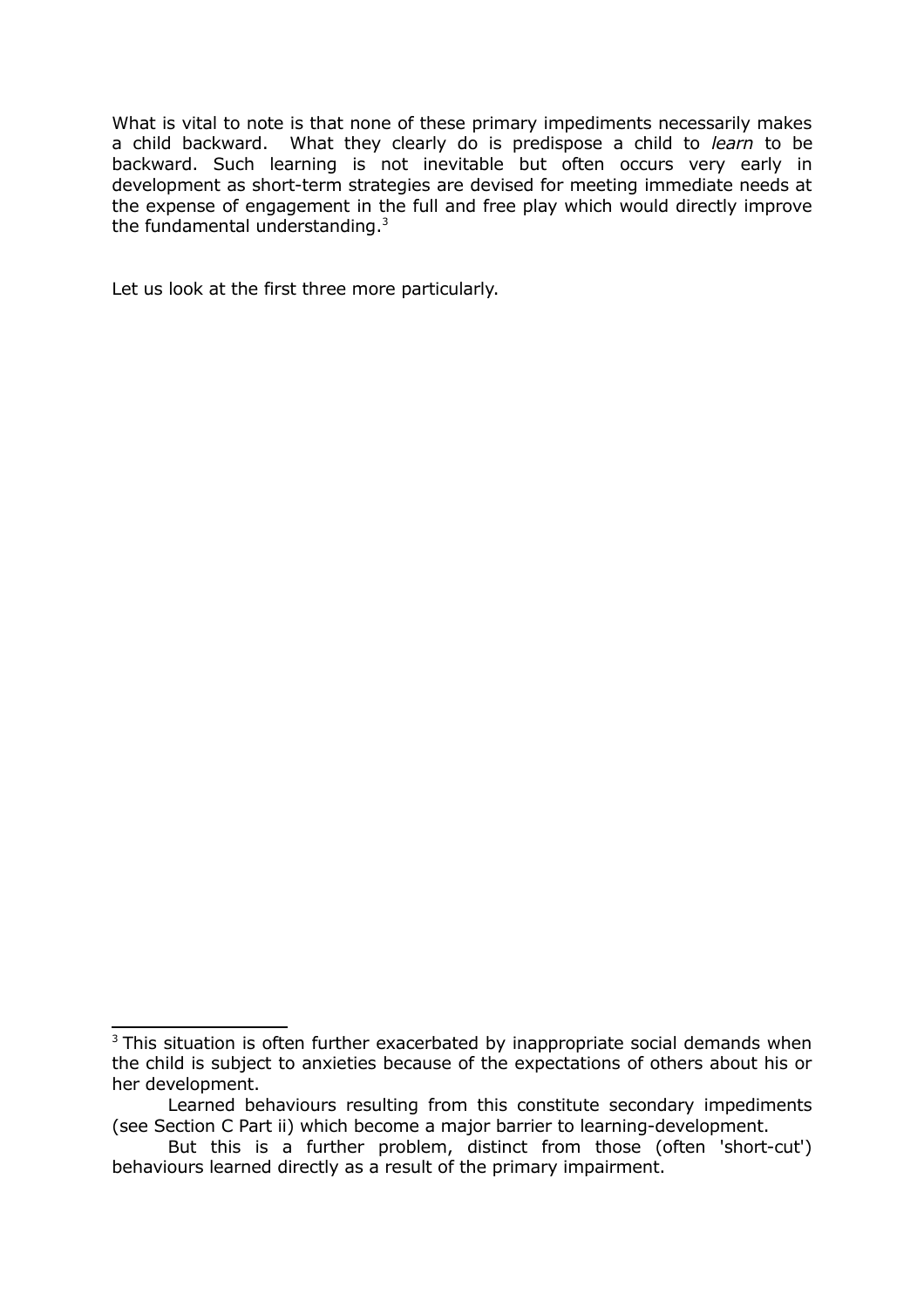#### 1 POSTURAL-MOTOR ANOMALIES

Disturbances of the motor system can take many forms. Some are progressive, some acquired, and some, such as cerebral palsy, are the result of a nonprogressive lesion in the developing brain.

Athetosis and ataxia are the two major forms of postural/motor disorder.

Athetosis is most often seen in association with cerebral palsy. It is nearly always characterised by flaccidity in the early years (though spasticity can sometimes compensate for this to produce near normal tone). Slow, involuntary, writhing movements then develop in the second or third year. Hands and feet particularly are affected but the athetoid person often has a wide range of limb movements despite the athetosis so that understanding-development need not necessarily be impaired. Where delayed motor development has an adverse effect on speech however a mistaken diagnosis of retardation can result.

Ataxia is caused by lesion in the spinal cord or cerebellum. This could be congenital, a result of birth trauma, infection, head injury or toxic substances. Ataxia affects both trunk and limbs and is characterised by poor co-ordination and postural imbalance, the individual sometimes being of unsteady gait. Disturbances of speech and eye movement can also be present. The condition can result in marked hypotonia.

Dysplasia should not in itself present a problem. Whatever the bodily shape and however partial or distended, the General Understanding should still develop fully providing all the parts of the body which can move, are moved to their full capacity and in as vigorous and varied a way as possible. Where dysplasia is additional to a motor or postural disorder, it should however add considerably to the overall strain on the person.

#### 2 DIMINISHED SENSIBILITY

The sensory-nervous system is complex in the variety of form and function of its constituent parts and therefore can be influenced adversely in a number of ways. There are many different kinds of receptors - some in obvious clusters (olfactory, visual etc.); some distributed more widely e.g. near the surface of the skin; others buried deep in the muscle, joints and tendons (the proprioceptors); and still others conveying information from the internal organs, particularly those of the abdominal cavity (the interoceptors or visceroceptors).

Interference with reception is common. Receptors can be completely or partially absent, they can be present but not fully responsive to stimulation or there might be some lack of continuity in reception. (In the latter case such difficulties often give rise to learned behaviours where movements effect excessive pressure or violent impact upon the self.)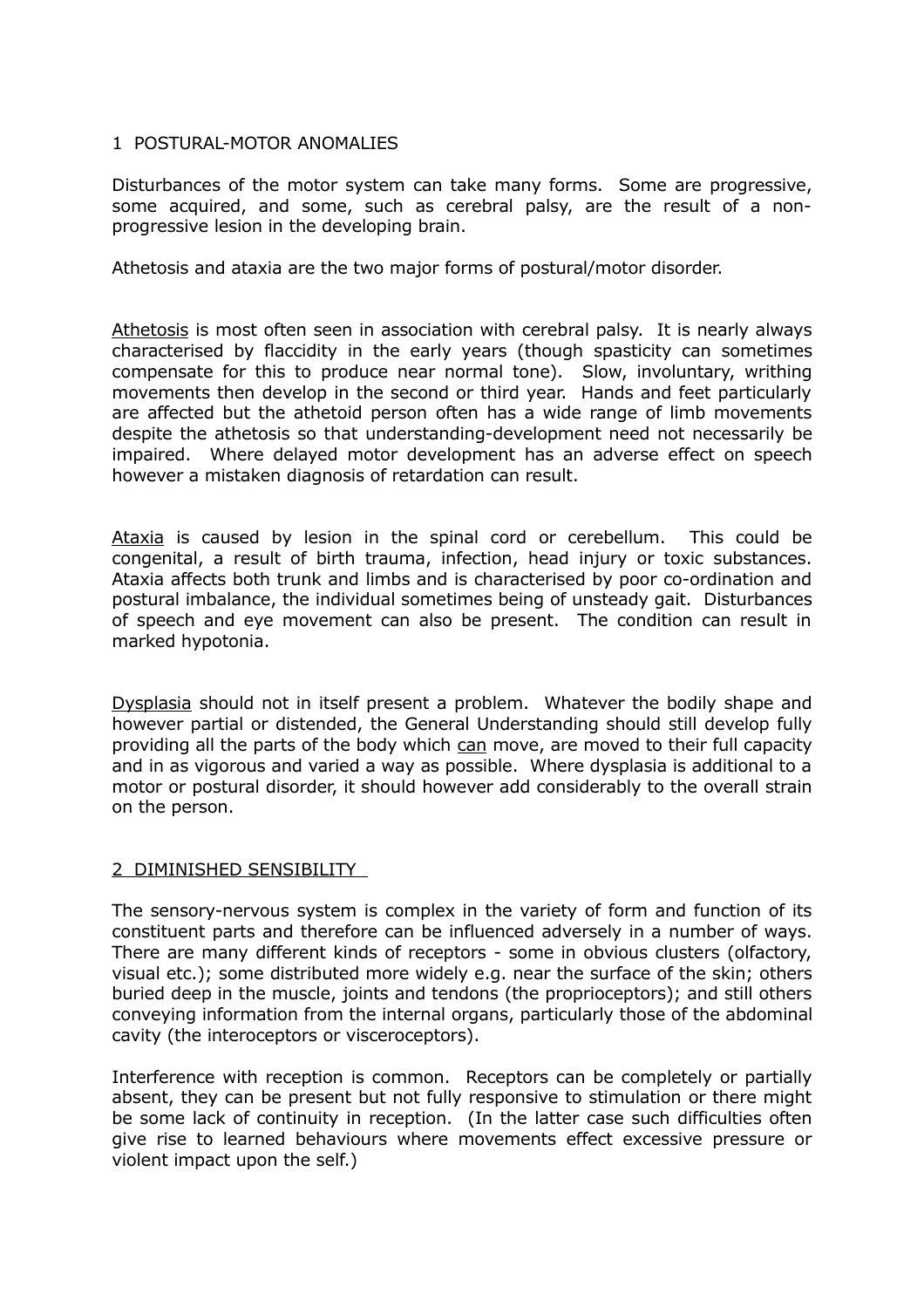#### 3 AFFECTUAL INADEQUACY

Reinforcement difficulties involving a reduction in the amount or quality of reinforcement can give rise to a condition whereby a person's behaviours appear *remote* - that is, characterised by a degree of lowered responsiveness to the behaviours of other people. This may arise as a driven need is developed for large amplitude movements (which provide greater reinforcement) at the expense of the development of smaller movements, especially those of the facial musculature ('facial expression') and of the voco-articulatory apparatus (governing the physical ability to produce speech).

In this way, disturbance to the functioning of the reinforcement system during foetal or early post-natal development may have significant and lasting effects on the baby's ability to create and learn from novel experience.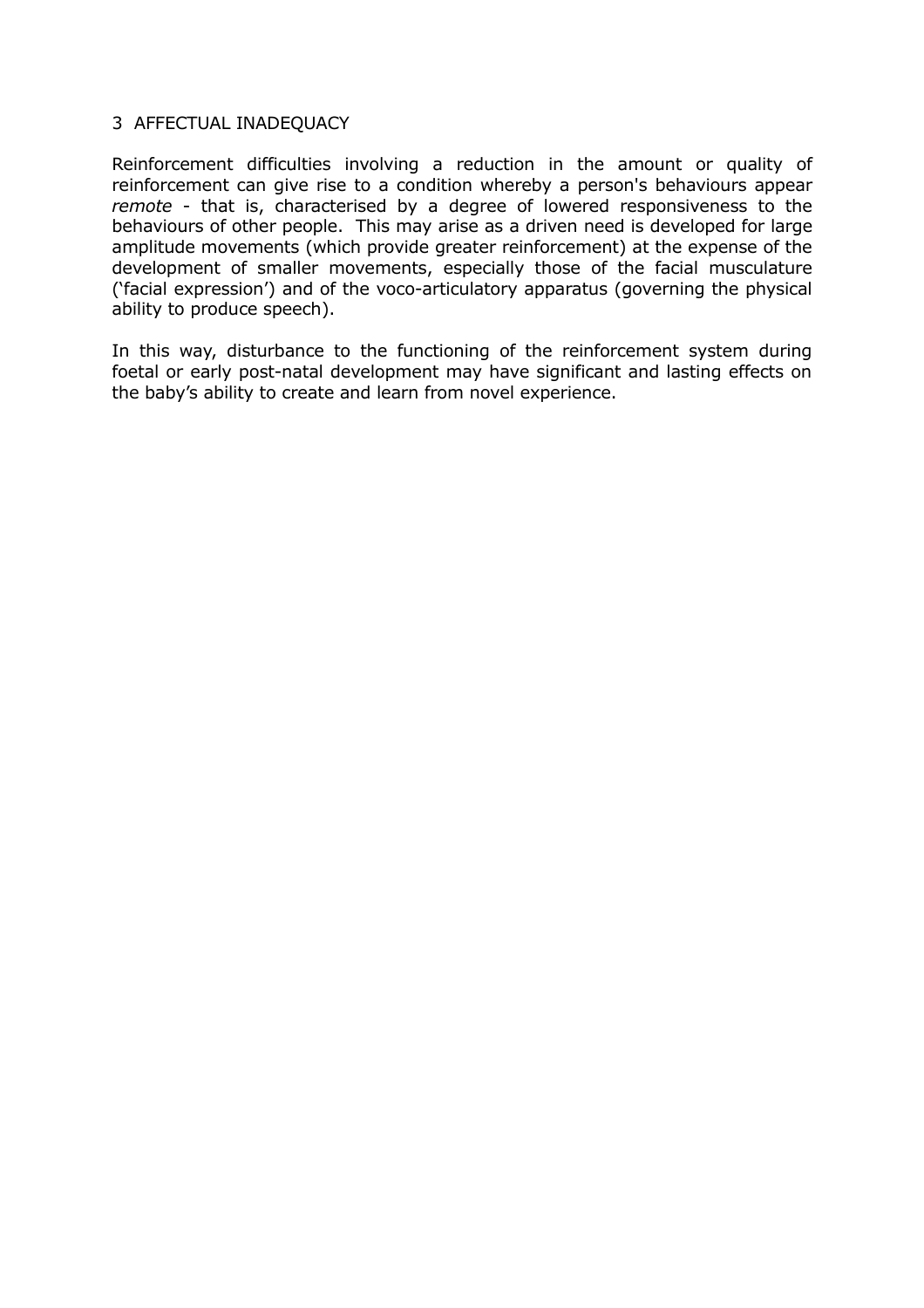#### **TERMS**

*Tone* of muscle - the particular state of activity of the muscle fibres.

*Spasticity* - variable raised muscle tone related to the sudden withdrawal of certain inhibitory inputs. Tone can rise involuntarily when a limb moves. Heightened tone can be unconsciously induced when breathing is rapidly varied or temporarily halted. Movement of a limb in certain ways by another person can induce spasm.

*Rigidity* - a state of uniformly raised muscle tone. Resistance to movement would be the same whatever the rate of movement of the limb, or amplitude. Can only be relaxed with drugs.

*Flaccidity* - a fairly constant 'background' state of slack tone. i.e. floppiness.

*Hypertonia* - abnormally high ('tight') tone *Hypotonia* - abnormally low tone.

These terms are usually used to describe states which can temporarily exist within the same person where tone changes.

*Isotonic* contraction - where the limbs move as a result of contraction of the muscle fibres.

*Isometric* contraction - where muscle fibres move but the limbs don't. It is used to maintain posture for example. Much more powerful than isotonic. If wellexercised can assist in isotonic movement on other occasions.

*Paresthesia* - lack of sensitivity to touch and a high pain threshold. Can be subjectively experienced as a tingling sensation or 'pins and needles'.

*Hyperaesthesia* - extreme sensitivity to touch with a correspondingly low pain threshold.

*Dysplasia* - where the form of the body is distorted in some way.

Terms used to describe the distribution of paralysis: -

monoplegia - one limb affected

hemiplegia - one side of the body affected

paraplegia - both legs affected

quadriplegia or tetraplegia - involvement of four limbs

diplegia - four limbs affected, legs more so than the arms

double hemiplegia - involvement of four limbs, arms more affected than legs.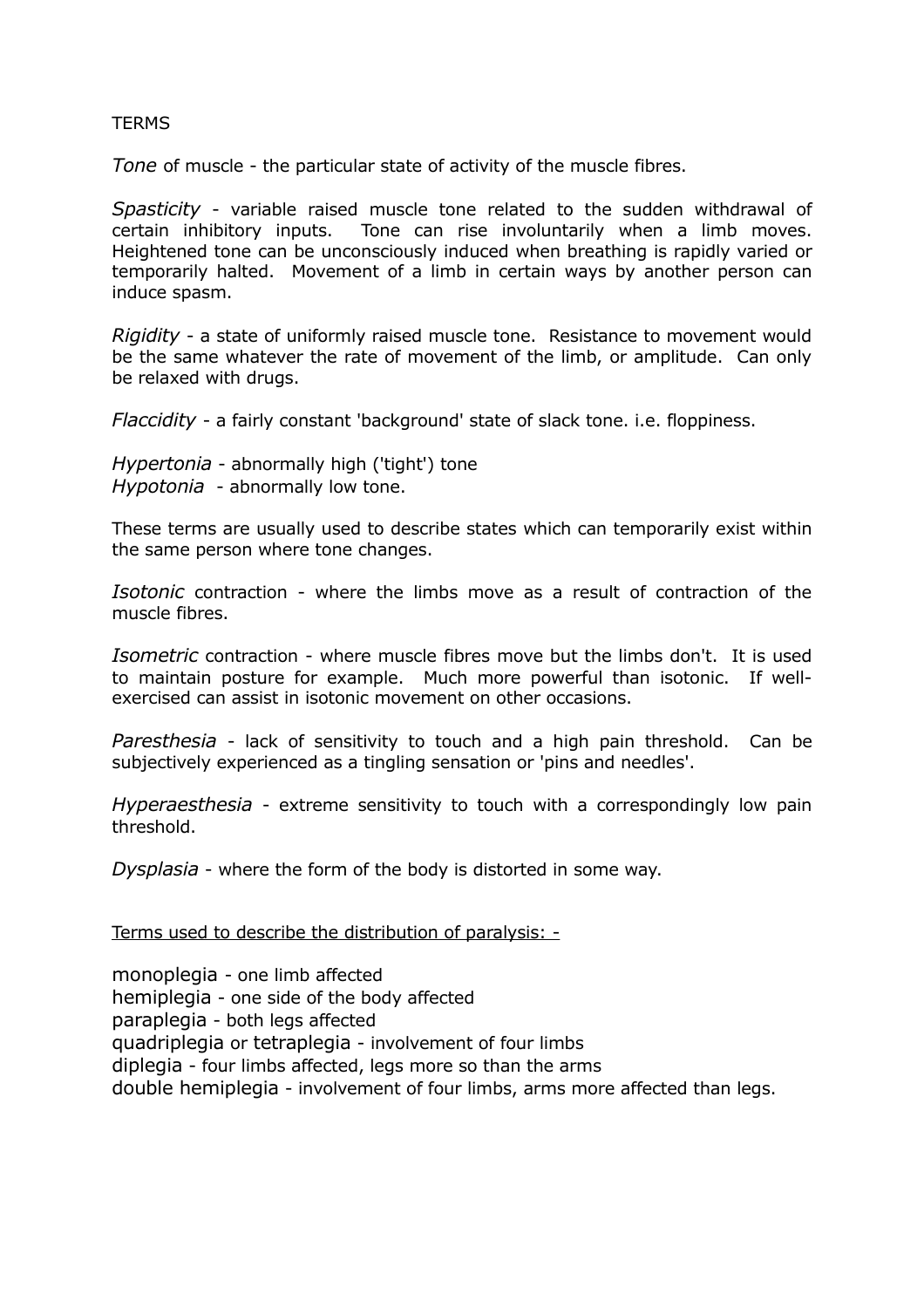#### A NOTE ON MOVEMENT WEAKNESS

Whilst it is useful to be able to identify anomalies of muscle tone in an individual, *movement weakness* can be far more devastating in its effect on the learning process. Movement weakness can exist alongside hypotonicity or hypertonicity, but it is not necessarily implied by either of these conditions and it can also be visibly present when tone is normal.

Movement weakness is very much tied up with motivation - the fundamental drive to move. The effective functioning of the motor system is dependent upon a reliable infusion of power. Any lack of readiness to enliven the muscles - to bring an action into being - will necessarily undermine the whole system. Movement weakness is essentially a difficulty in understanding movement due to insufficient exercise of the system's potential. It is therefore remediable.

NB It should not be confused with *muscle* weakness which is a lack of capacity within the muscle, and which may be best described as a relative inability to oppose a physically countering force (e.g. gravity)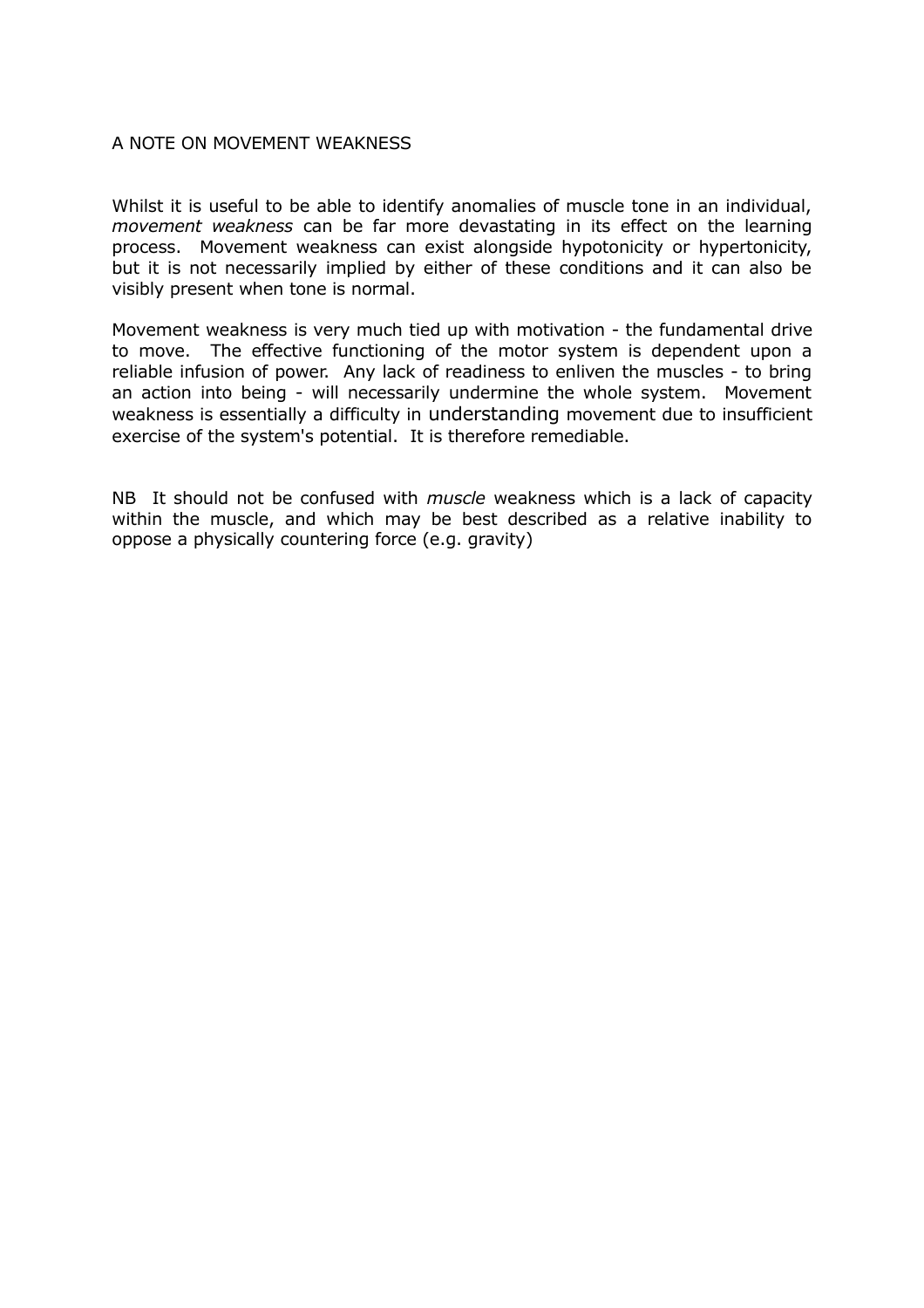#### SECONDARY IMPEDIMENTS TO LEARNING

In addition to the Primary Impediments described in the previous section the following Secondary Impediments may be observed.

These are the behaviours that the child learns to produce in order to cope with feelings of disadvantage caused by their condition - or, more relevantly, by other people's expectations as experienced by the child - and it is these that tend to become the chief obstacle to learning and development taking place.

These learnt patterns of behaviour, all of which have some kind of self-protective function, Waldon classifies under the headings of Handicap, Retardation and Culde-sac.

#### **Handicap functions**

- a) Recurrent patterns of behaviour, which constitute an escape from, rejection of or avoidance of *feelings* of anxiety or insecurity - 'unpleasure'.
	- i. compensatory/competitive production of pleasure via humming, vocalising, squinting, toothgrinding, rocking, body juddering
	- ii. secondary 'reward' activities spinning objects, inappropriate (i.e. maladaptive) verbalisation, obsessive eye contact, etc.
- b) Recurrent patterns of behaviour, which seek to escape from, reject or avoid *conditions* inducing 'unpleasure':
	- i. escape physical withdrawal, withdrawal of attention (shyness, daydreaming etc.)
	- ii. rejection direct rejection or 'stubborn' refusal; indirect rejection or 'displacement'
	- iii. avoidance use of 'teddy-bear' objects and behaviours; ritualistic behaviours; obsessional organisation of surroundings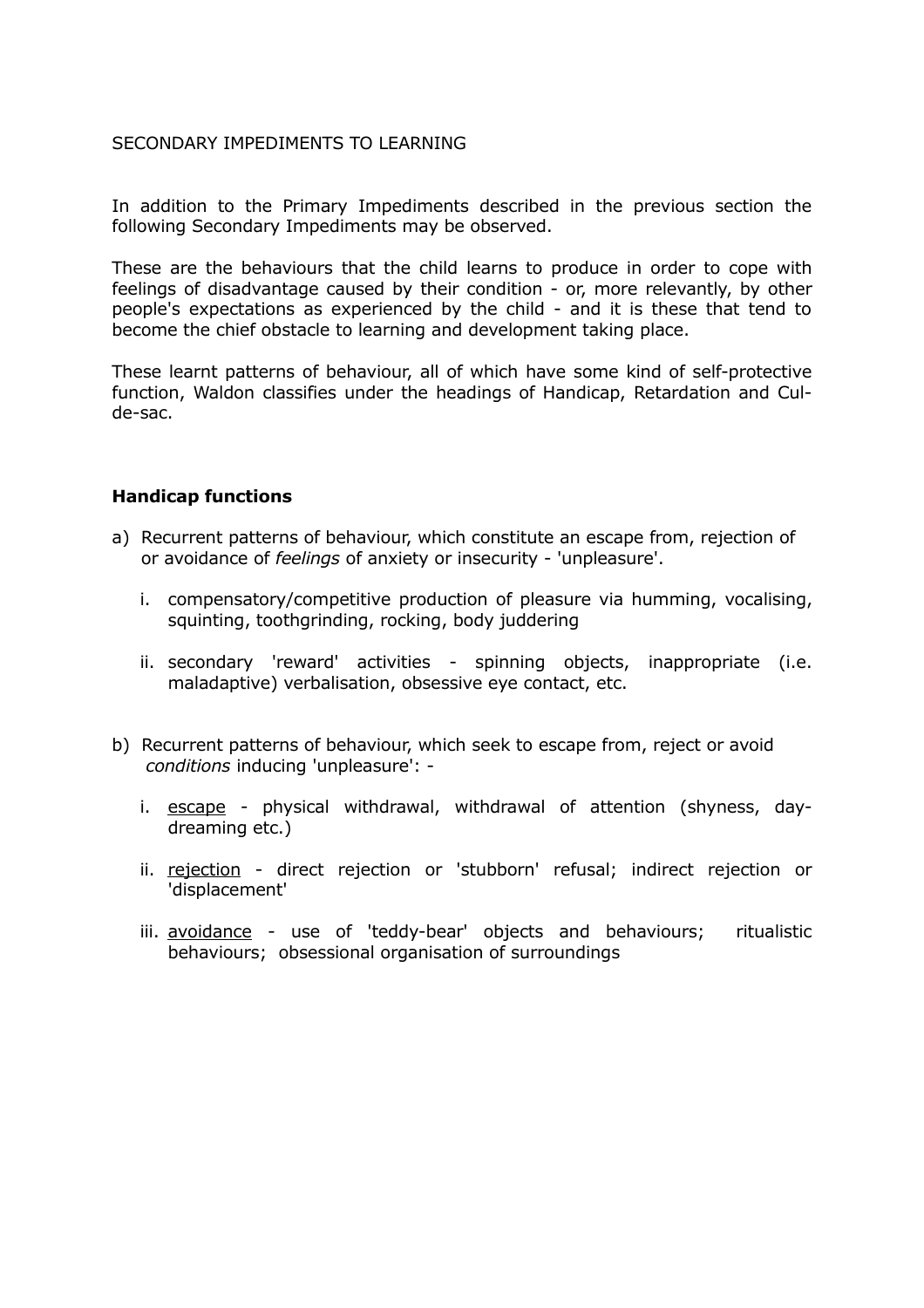#### **Retardation functions**

In general, retardation behaviours take the form of 'short cut' or effort-saving behaviours. They characteristically distort the developing understanding in the following ways:

- i. failure of continuity in activity; tendency to stagnate; reluctance to engage in activities
- ii. tendency to neglect available bodily space (e.g. neglecting use of a limb, or restricting its use to just one side of the body)

#### **Cul-de-sac habits**

These tend to be marked by:

- i. failure to vary and thus develop activities; tendency to narrow and restrict basic movement patterns to stereotyped and separate, isolated activities
- ii. failure of utility i.e. adaptive use of activities; tendency towards pleasurable self-indulgence without utilisation in everyday life

The 'skills' learned are bound or confined to the original circumstances.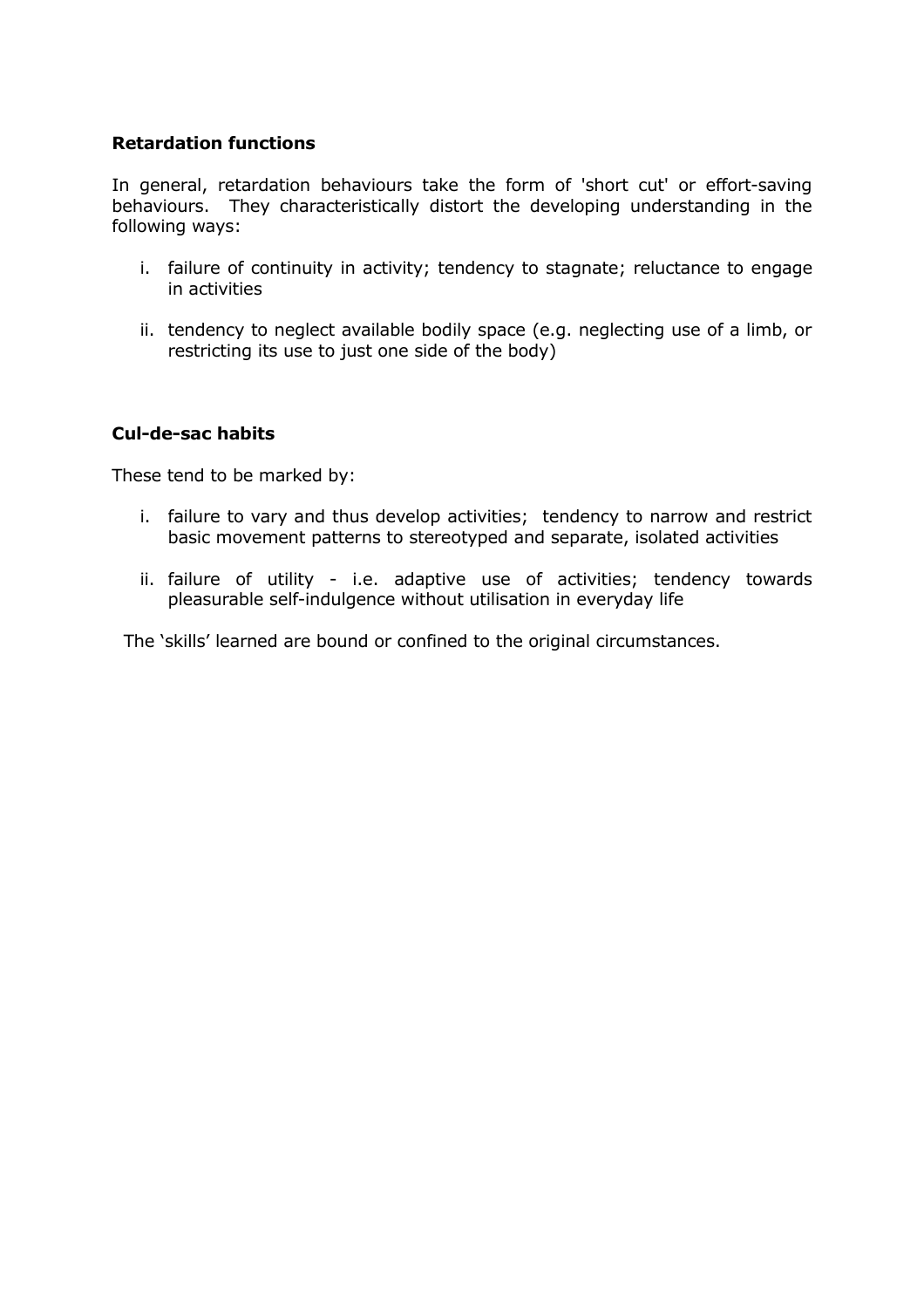### Self Protective, Especially 'Challenging', Behaviours

At the heart of the Waldon theory is the idea of two learning pathways, or types of learning: fundamental learning, a physiological process which gives rise to 'general understanding'; and associative learning, which is vitally important in the formation of 'cultural particular understanding' (i.e. coming to appreciate the rules and rituals of the society one is born into).

When a problem in fundamental learning occurs, in the first instance because of a disorder or anomaly that affects the processing of information through the central nervous system, behaviours may sometimes be produced by the learner that have an explicitly self-protective function: these are compensatory measures designed to cope with a state of perceived disadvantage, or handicap.

*The attitudes of 'significant others' are the decisive element in this regard:* well meaning attention directed towards the person with a difficulty may well have the opposite of the desired effect and cause an increase in feelings of vulnerability, with resultant anxiety that has somehow to be dealt with or assuaged by the person experiencing it. Hence the 'handicap' behaviours of rocking, head-banging, twiddling, picking, teasing, prancing, and so on.

Other behaviours, which are learned as the result of an original difficulty are the *cul-de-sac* and *retardation* habits. The first are patterns of activity which, as their name implies, have become isolated, dead-end threads which have failed to develop into the normally proliferating, branching and mutually enriching tapestry characteristic of childhood play.

The 'retardation' habits are effort-conserving measures, short-cut and/or sluggish patterns of movement which result in an impoverished *spatial understanding* (the bare bones, as it were, of general understanding).

#### **Can anything be done about these handicap, cul-de-sac and retardation behaviours?**

Taking the example of "challenging" behaviours, some of which are seen as notoriously intractable, the best thing we have found to do is to

a) treat 'understanding' as, quite simply, *a behaviour-generating state*

b) view problematic behaviours as the result of an *inappropriate relationship between the individual and the environment*: any attempt to affect them needs to be preceded by a careful analysis of their origins, since they can only come about in the first instance through some lack of understanding, and possibly an acrossthe-board application of simple 'common sense' - which is not enough in itself for uncommon situations - on the part of 'significant others'.

We can then re-arrange the environment (including the expectations of carers, teachers etc.), and greatly increase the likelihood of the learner coming to acquire new, constructive patterns of behaviour that supplant some, maybe most, of the 'challenging' behaviours – which, in the best-case scenarios, may remain as vestiges only or disappear completely.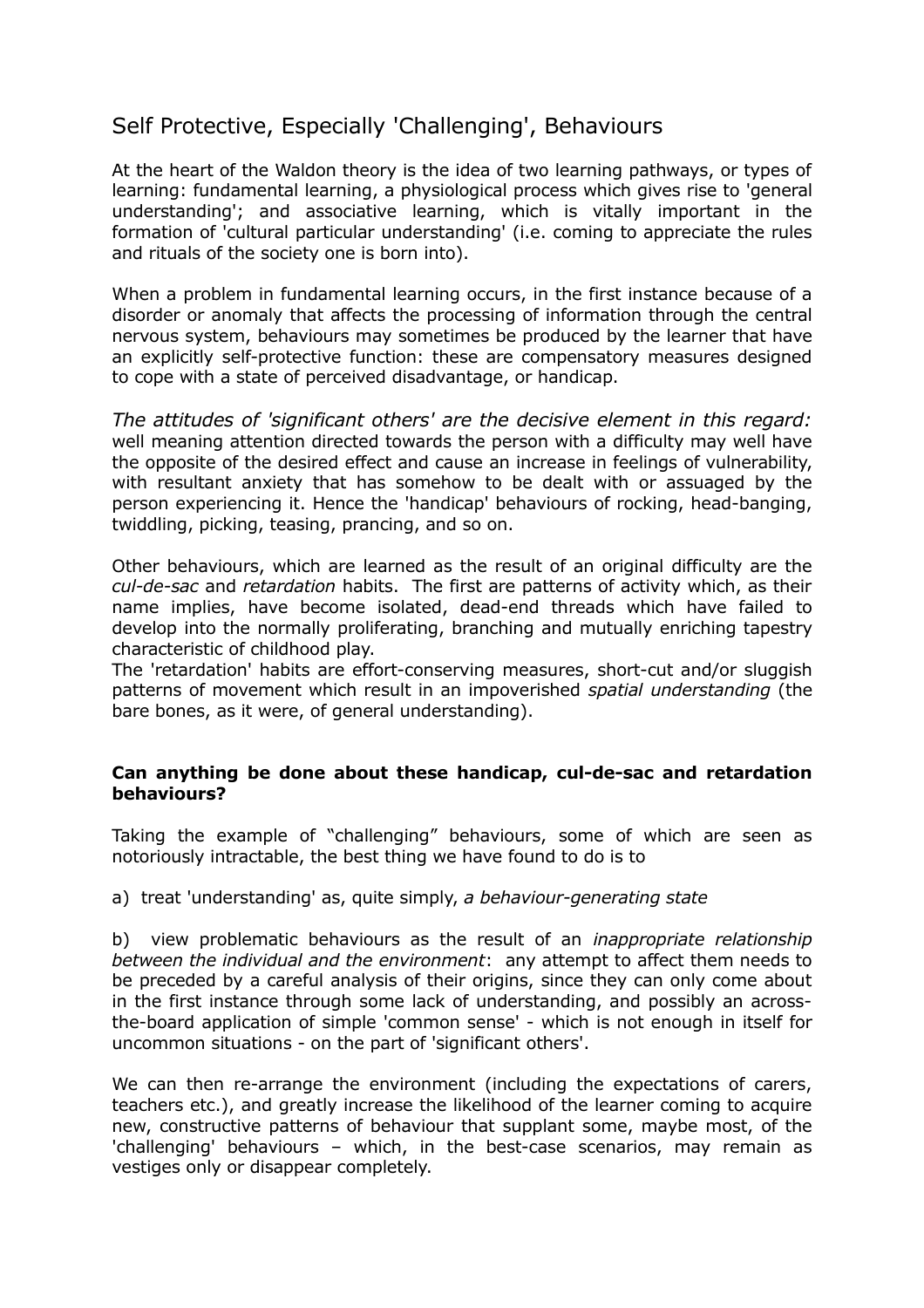How do we go about this? There is a logical order of priority:

1 **Long term** Reduce as far as possible the chances of the learner feeling inadequate to cope with everyday contingencies by helping them to improve the quality - the all-round competence - of their general understanding.

This is done by enabling the learner to exercise their current abilities in all imaginable variations; over time these are noticed, acted on occasionally, increasingly understood, acted upon more frequently, and eventually incorporated into the repertoire of spontaneously-produced behaviours so as to be available at any time in any form, under any ordinarily occurring conditions (i.e. all except the extremes of physical or emotional collapse).

2 Helping learners to improve the quality of their general understanding means that, as part of exactly the same process, they are strengthening their tolerance of emotional strain, so that unsatisfactory or obstructive conditions, 'overfacing' and other potentially frustrating circumstances, do not distract them so much from approaching and dealing with problems in an organised and adaptive manner.

3 Eliminate, so far as is possible, conditions that tend to foster the production of defensive behaviours by arranging that the people who form the bulk of the learner's social environment understand the problem well enough to avoid making what the learner interprets as excessive demands on their understanding capabilities. This includes not responding inappropriately to the unwanted behaviours (see 4)

4 Ensure that nothing is done in response to an unwanted behaviour that would encourage or aggravate it. As far as is possible 'provocative' behaviours should be ignored, well thought out precautions being taken to minimise the vulnerability of carers or other students.

To summarise: We can help students to become less dependent on those actions that are identified as socially problematic or harmful by getting them to engage in patterns of activity that over time serve to increase their behavioural repertoire through enhancement of the behaviour-producing state (the fundamental, general understanding). New competencies gradually supplant (the need for) some, at least, of the old patterns.

#### *An optimistic note*

It makes sense to assume that ideal solutions can be instituted until this is shown not to be the case. Too often assumptions about lack of staff, time-opportunity, money, expertise, etc. are entertained, decisively, even before a rational remedy is sought. This tends to have such a discouraging effect that very little in the way of remedial action may be attempted.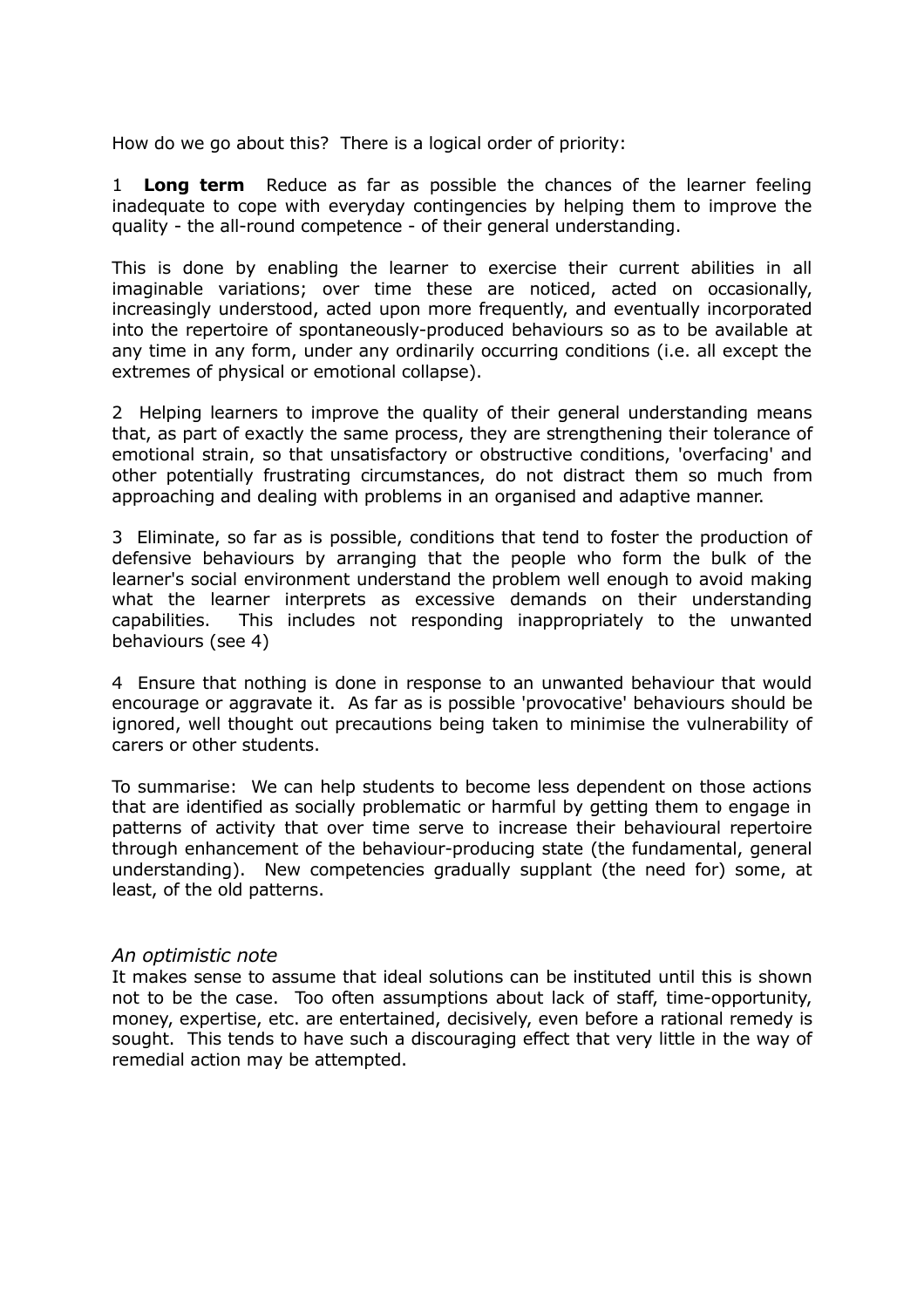#### WHAT HAPPENS TO SOCIAL UNDERSTANDING WHEN DEVELOPMENT IS ANOMALOUS?

The presence of a primary impediment<sup>[4](#page-31-0)</sup> to learning will usually result in delay, distortion and diminution of movement generated, which will necessarily slow down the course of development of the General Understanding and often reduce the amount of simply-associated learning accompanying it. But what is likely to prove more enfeebling than the original impediment itself is any subsequentlydeveloping anxiety in the child related to what it senses is inadequacy.

The two kinds of learning described take place under different sets of conditions which are mutually antagonistic and which to some extent compete for time and opportunity. The needs of the adult for the child to 'get on' commonly result in the kind of deliberate intervention which disturbs the necessary balance between the two learning pathways.

Actively encouraging the exercise of simple association (that type of understanding which the adult most readily recognises and therefore gives importance to) results in a situation where the child's awareness (veneer learning) far exceeds the underlying understanding).

As expectations from the adult increase (because of the child's appearing to understand some things which he does not - acting as if he or she understands), the child is increasingly driven to produce attention-diverting behaviours (hair tugging, picking, self-mutilation, screaming, twiddling, spinning, etc.). These inevitably exert further influence on the adult who feels obliged to respond urgently to them.

Where the tutored child starts producing social behaviours before his actual state of understanding is adequate, these likewise induce further behaviours from other people which the child cannot cope with. The consequent anxiety is likely to give rise to social defensive behaviours (chatting ceaselessly, weeping, tantrumming, refusing to co-operate, undressing, smiling/grimacing. etc.). As this type of influence is practised, over time, it becomes more directive - that is, the child becomes manipulative, selecting the response he desires and becoming ever more adept at doing so. Typically, 'teasing' type behaviours develop where the child is visibly keeping half an eye on the adult to see what influence he or she is having.

#### HOW MIGHT ONE, THEREFORE, BEST FOSTER THE DEVELOPMENT OF SOCIAL UNDERSTANDING IN A PERSON WITH LEARNING DIFFICULTIES?

Social understanding, being part of the General Understanding, will develop apace as the rest of the General Understanding develops. There is no need to protect the child from social contact, and no need to push them into social opportunities. Ideally the natural balance of each day will contain a mixture of social, semi-social and effectively solitary conditions.

One powerful form of deliberate intervention is the asocial lesson which, whilst not employing social means to do so, encourages the exercise of the understanding underlying social intercourse, and simultaneously builds up a stronger tolerance to

<span id="page-31-0"></span><sup>4</sup> e.g. a movement, sensory or affective disorder; see pp 21-26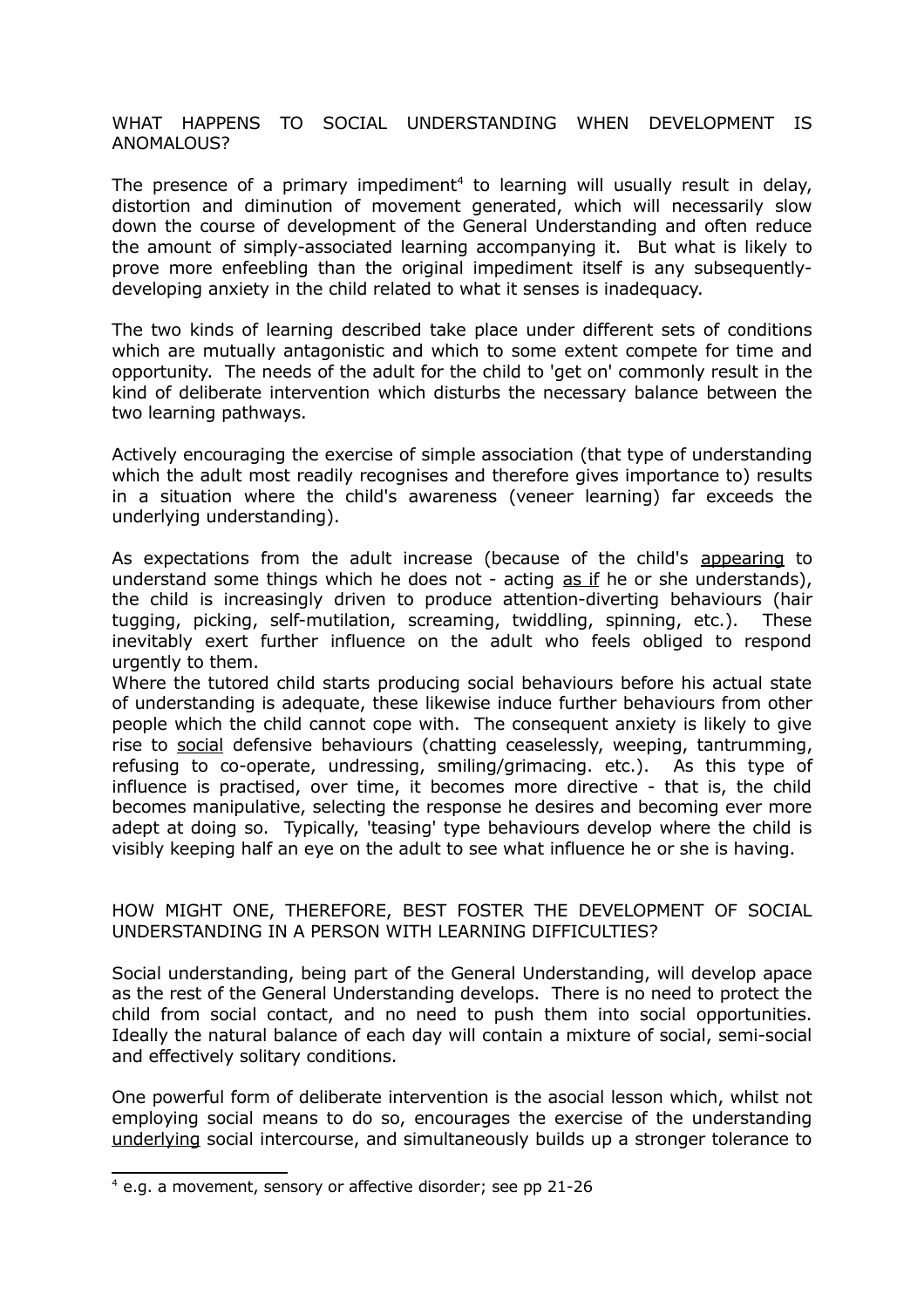emotional strain which will make less likely the need to resort to diversionary behaviours. It encourages an alternative 'coping' capacity based on a flexibility of response which can be utilised in any number of different situations.

In the asocial lesson the student is given lots of opportunity to practise the sorts of behaviours used in social interaction, without having to engage in the interaction itself, and is thus enabled to act in complete safety.

Then when social contact occurs outside the asocial lesson, the child will be better positioned to take advantage of the opportunity to practise freely what social understanding they have.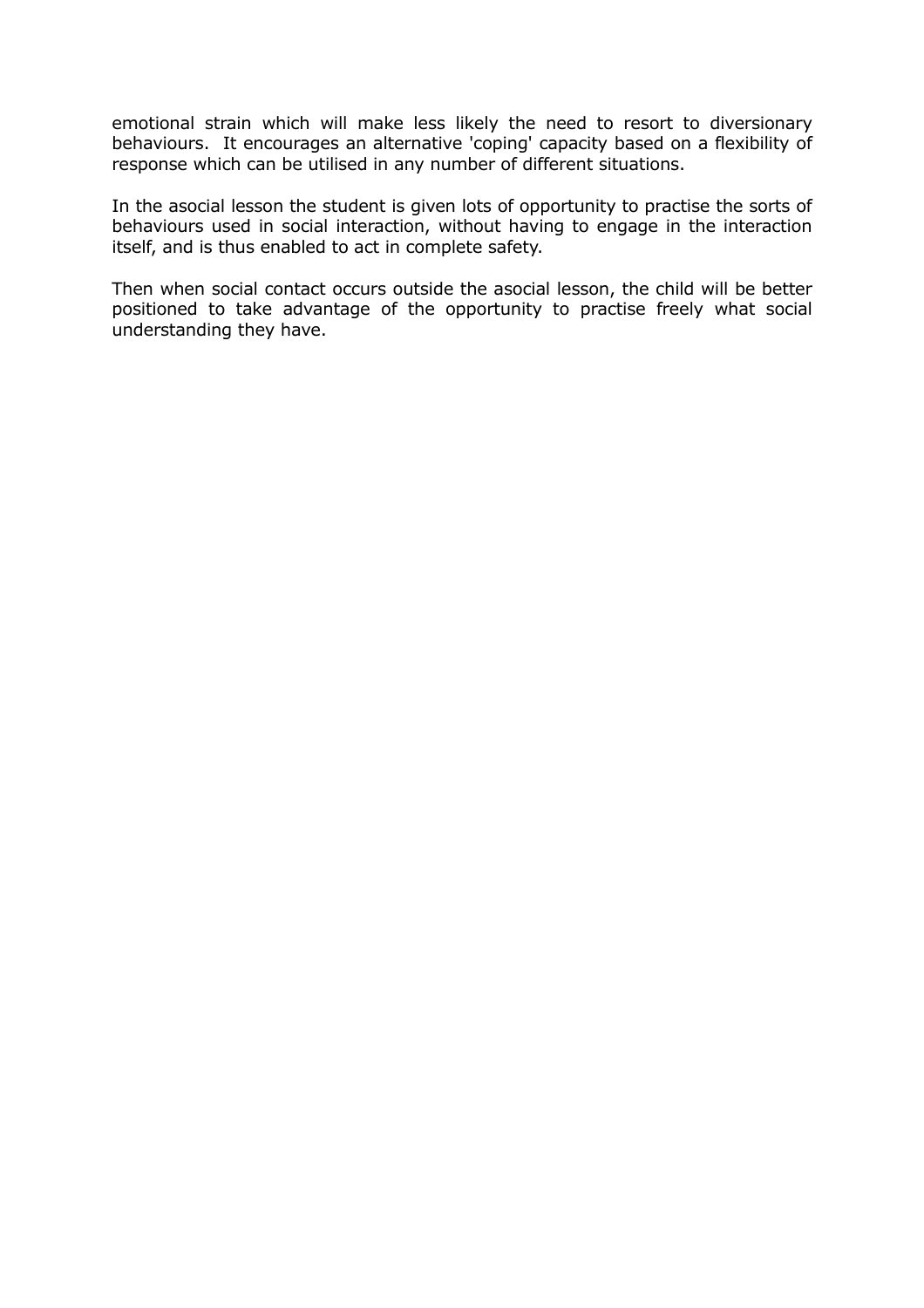#### **SECTION D**

Section D concerns educational intervention.

Part (i) is a summary introduction to Waldon's ideas, especially in regard to their educational applications with children and adults who have learning difficulties.

Part (ii) is primarily an aid to observation and concerns specific aspects of the development of General Understanding. It invites the observer to look closely at the *manner* of how things are done, at just how movements are carried out - that is, at the *quality of the action itself.*

It is intended to inform any intervention we make with people which is designed to help them develop their General Understanding.

Part (iii) relates to the fundamental tool-using activity of banging and scraping.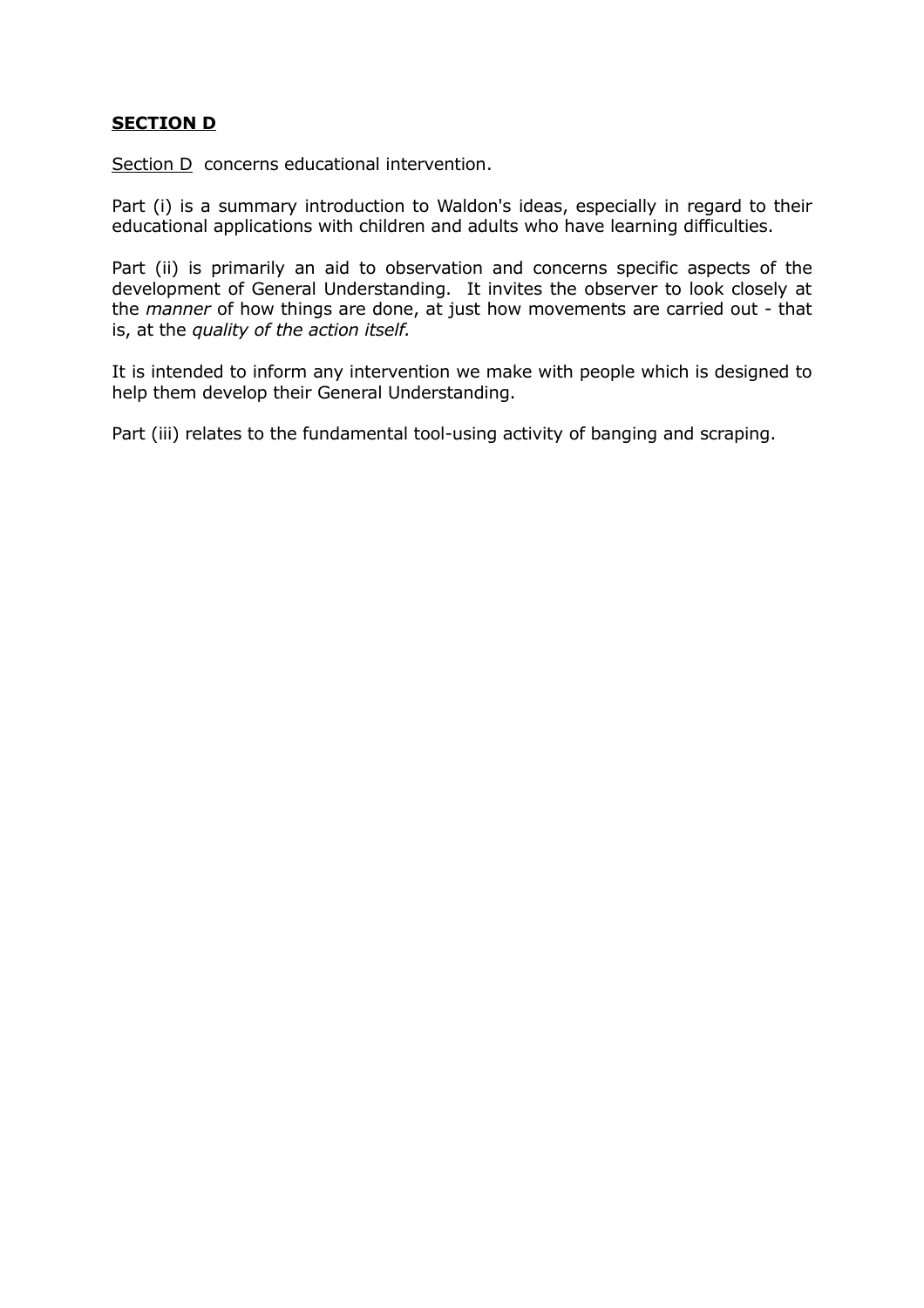#### **LEARNING AND THE DEVELOPMENTAL PROCESS**

A summary introduction to the ideas of Dr Geoffrey Waldon, especially in regard to their educational application with children and adults who have learning difficulties.

1 The vulnerable child learns to understand in the same way as the normally developing child.

2 The process of fundamental learning begins before birth and occurs as a result of the child's own movements in space, and, to a lesser extent, of consequent involvement with the objects encountered in that space.

3 The early developing understanding, which is common to all children regardless of the culture into which they are born, is a result of intrinsically motivated activity, the only reinforcement needed being the 'pleasure' taken in the activity itself.

4 Out of this **general understanding** grows a capacity to learn about and to adapt to particular cultural requirements. It is therefore crucially important to encourage the growth of general understanding before attempting to teach cultural- specific activities.

5 General Understanding may be seen to develop through certain recognisable stages, each of which depends upon, and contains the elements of, successful and profitable experience of activities characteristic of the earlier stages. The process is *continuously recapitulatory*: *nothing is ever left behind;* everything is just *progressively elaborated.*

Clearly, some children are at a disadvantage, they are vulnerable in that their general understanding develops more slowly than that of ordinary children.

This is sometimes because of the effects of a primary impairment (e.g. Down's syndrome, cerebral lesion, deaf-blindness, etc), but it is much more generally due to the learned secondary impediments which may be classified as

Retardation behaviours which arise as a result of greater than normal difficulty in moving the limbs, leading to reluctance to make the necessary vigorous and varied limb movements that result in useful experience gain. So children with these behaviours derive less reinforcement from the pleasure of doing than do normal children, and tend to seek unchildlike short cuts.

Handicap behaviours, resulting from undue demands being made by others (generally adults) on the child's present level of understanding. This causes a state of anxiety which the child seeks to relieve by 'handicap' behaviours such as talking incessantly, rocking, hand-flapping, withdrawing, being overly social, etc.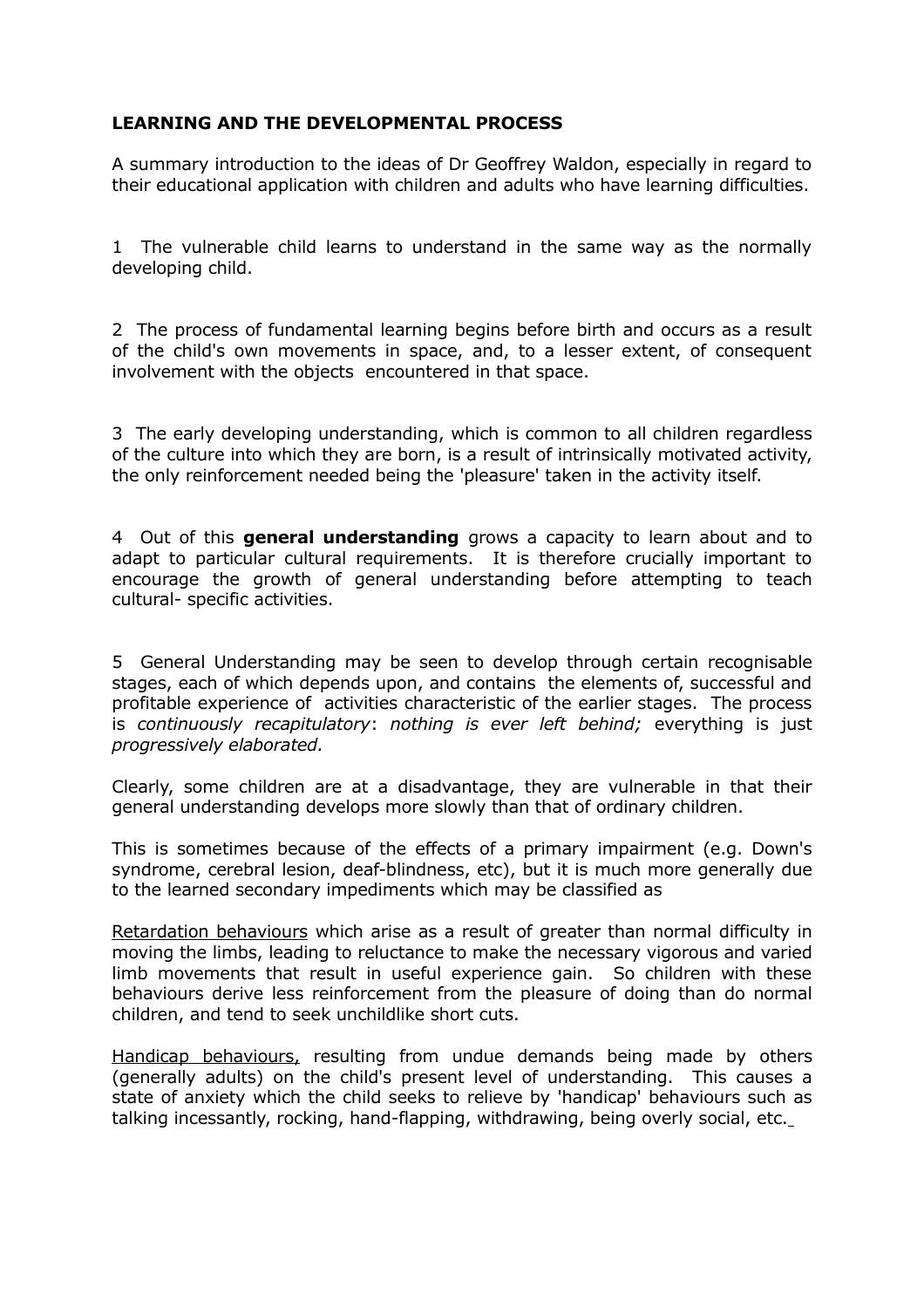Cul-de-sac habits: dead-end patterns of activity which fail to lead to the proliferation, inter-branching and mutual enrichment which are characteristic of normally adaptive behaviours.

(All human beings produce behaviours such as these as means of coping with our own anxiety, vulnerability, feelings of disadvantage, etc. When a child is especially vulnerable he or she is more likely to produce them to a debilitating extent.)

These behaviours clearly stand in the way of useful experience gain.

6 In order, therefore to encourage the growth of general understanding in vulnerable children, and so to help to increase their capacity to deal successfully with the world, one seeks to provide for part of every day a learning environment which simulates ordinary conditions when a child is behaving in an intrinsically motivated way and learning through his own experience without external interference, explanation, praise or blame (the **Asocial Lesson**).

7 Such an environment reduces the need for the child to produce handicap behaviours and promotes the growth of 'pleasure' taken in physical activity; this then serves to diminish the incidence of retardation and cul-de-sac habits and their inhibitory effect on experience gain and subsequent learning.

8 Emphasis is laid on providing an emotionally neutral atmosphere; ensuring effortful and varied movements with the aid of appropriately designed activities; and expecting no more of the child than he is capable of at that time.

The child is thus provided with optimal conditions for the growth of **general understanding**.

9 On this firm foundation his ability to act independently, and to deal responsibly with the demands of society, will grow, the degree of 'refinement' always being crucially (though not exclusively) dependent on the degree to which the general understanding has developed.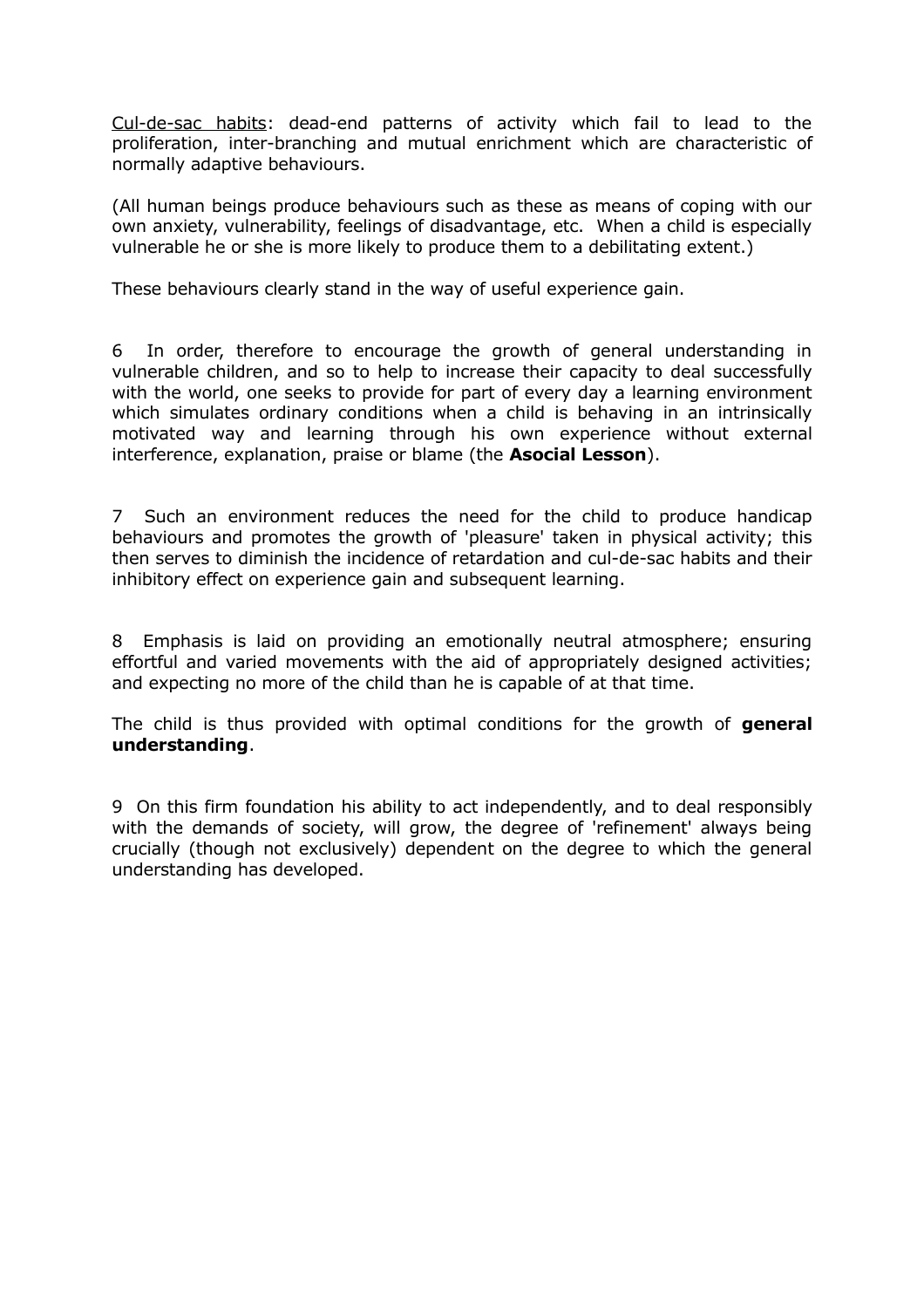#### **THE DEVELOPMENT OF GENERAL UNDERSTANDING**

#### **1a** PRE-CONTINUANT BEHAVIOUR

The capacity to pick up and dispose of an object (as an isolated action)

Increasingly objects are put into things

In the second half of the first year this can take the form of repeated putting in and taking out of a single container ('Eeyore' behaviours)

To observe:

- any spontaneous reaching to acquire
- extent of reach and variety of its direction (use of space)
- $-$  rhythmicity and fluidity of movements
- flexibility of trunk and variety of upper limb postures
- degrees to which all three upper limbs are used, separately or in complementary fashion
- adaptability of hand posture
- appropriate variations in pressure of grasp
- accuracy of targeting

#### Means:

Cubes and other appropriately-sized objects in a variety of shapes Buckets, tubs, boxes, jars, variously positioned.

#### **1b** BANGING AND SCRAPING

The use of a hand-held object to make either intermittent or sustained contact with a surface.

These behaviours also develop from the middle of the first year onwards, when objects are struck one against the other in pre-continuant manner

To observe: (additionally to 1a)

- any spontaneous tapping, striking, scraping
- production of rhythmic pattern
- variety of pace and direction
- vigour of engagement, persistence
- ease of movement of joints, particularly wrist, elbow, shoulder
- degree of resistance to/compliance with imposed activity

#### Means:

Hand sized cubes Rods, hammers of different lengths and thickness Large objects as targets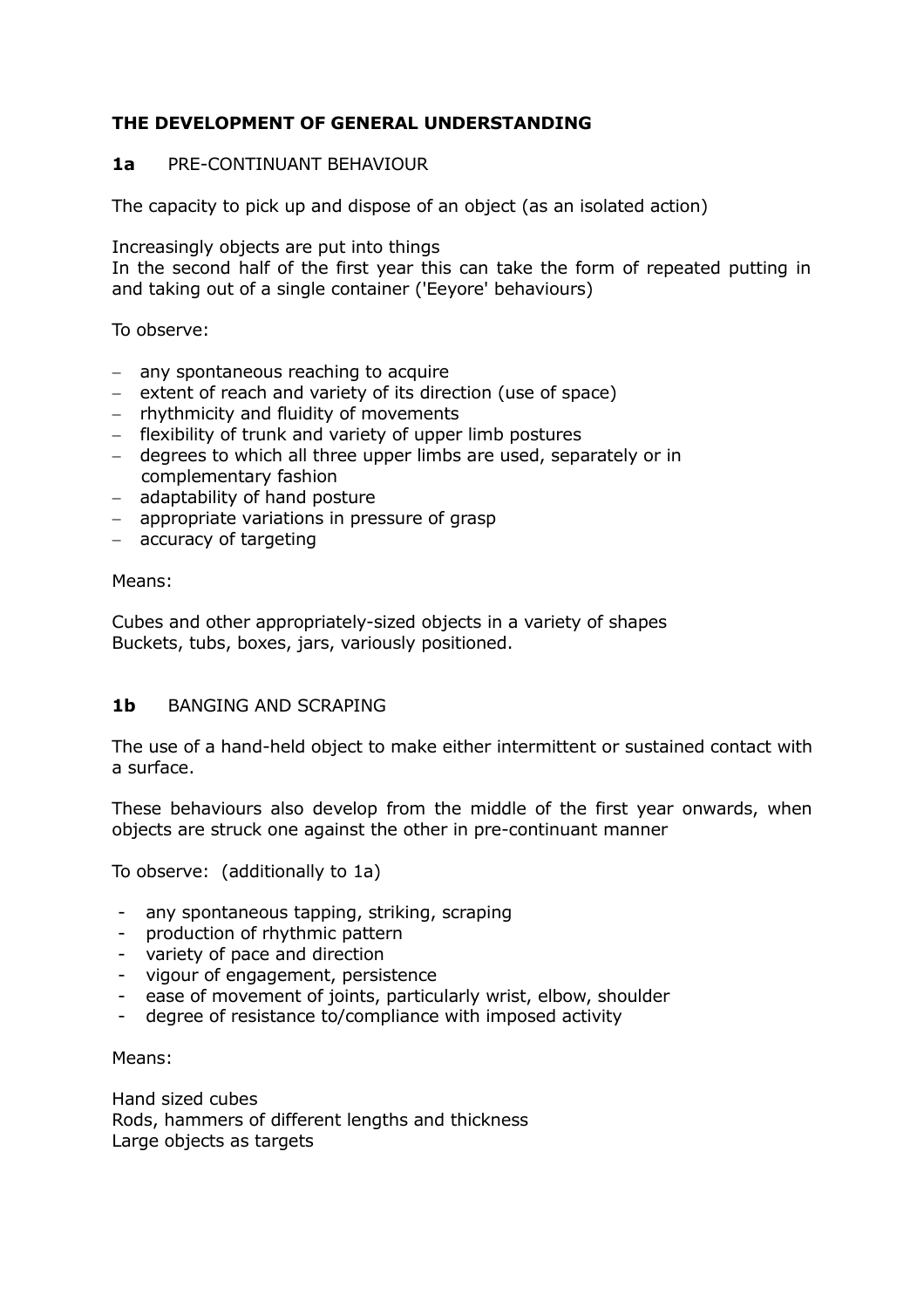#### **2** CONTINUANT BEHAVIOUR AND THE USE OF TOOLS

Continuant behaviour is the capacity to move things successively from one fixed location (A) to another (B) which becomes established from around 12-15 months. Tool usage develops during the second year from banging and scraping and an established continuant capacity. It is manifested as an ability to use an object as an extension of the arm, to refine/elaborate the transfer of other objects from place to place or in order to more effectively carry out specialist tasks.

To observe: (additionally to 1)

- degree of focussed attention
- degree of perseverance

Means:

Blocks, rings, pegs etc for posting, threading, as well as simple disposal Rods, rakes, scoops, spatulas, spoons, tongs.

#### **3** THE *LEARNING-HOW-TO-LEARN* TOOLS

With the organisation of the bodily apparatus from the first year and from the massive gain of experience in the second year through continuant behaviour, certain movements begin to become established. Initially separate to some degree these begin to combine from the fourth year onwards.

Dr Waldon termed these fundamental movement patterns *learning-how-to-learn* tools.

#### a) SEQUENCING AND SERIATION

The capacity for extended behaviour patterns based on the ability to order to a particular plan and employ extrapolation.

To observe:

- rhythm and fluidity of movement
- degree of continuity
- extent of scanning employed
- duration of focussing of attention
- spontaneous attempts to re-order materials or actions
- active searching for appropriate candidate to complete or extend a pattern

#### Means:

Wooden bricks, blocks, etc. – items for chaining, and arranging into simple and complex patterns

Lay out various tracks, pathways, etc.

Stacking and nesting items, other progressive series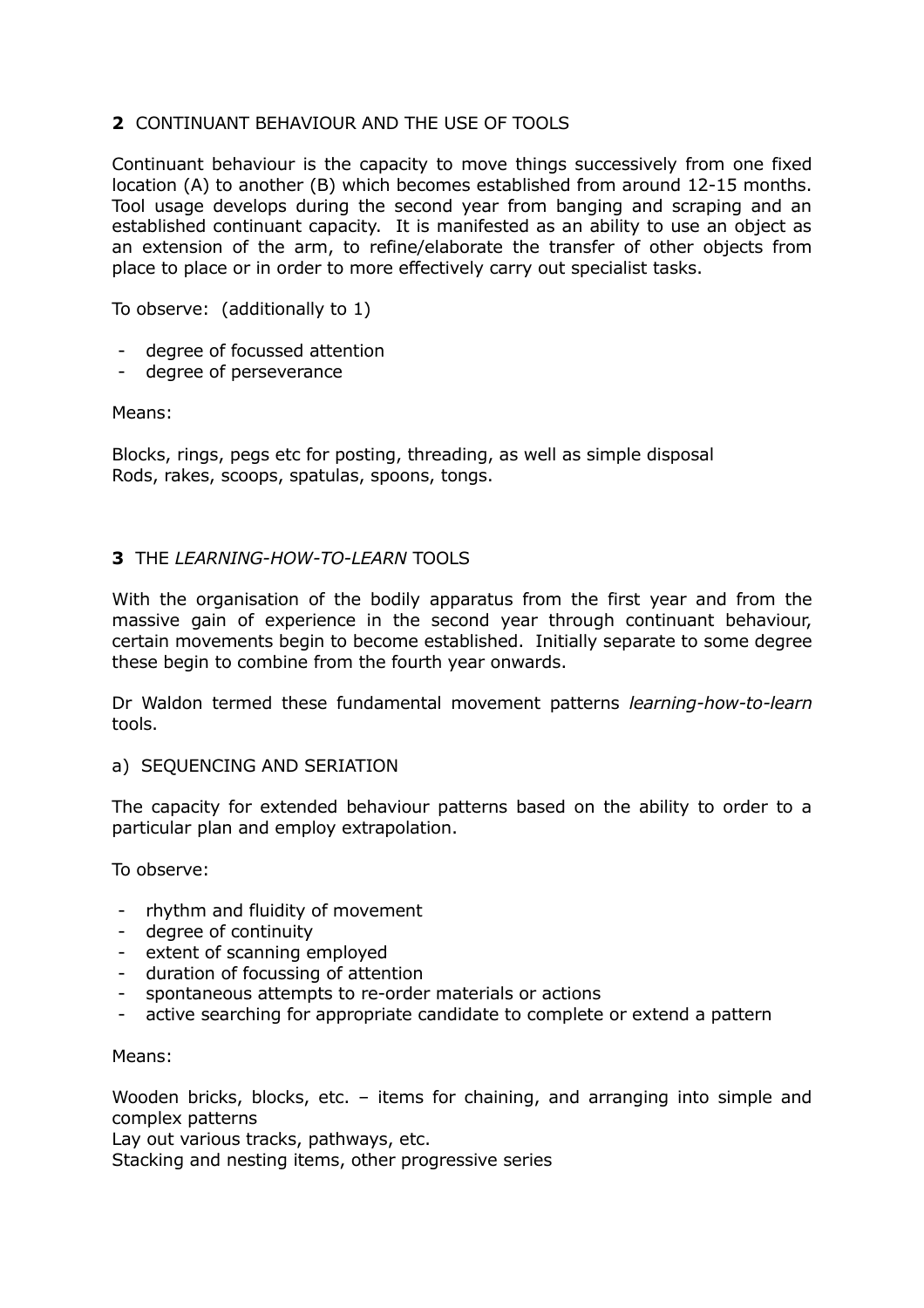#### b) PAIRING AND MATCHING

The active searching for a candidate least unlike the chosen model - attention is necessarily drawn to *discrepancy*.

To observe:

Ability to scan over a large area, varying depth and direction of visual or haptic focus Degree of thoroughness of searching and evidence of methodicalness Degree of persistence in focussing of interest Reference made first to the model, or to the candidates

Random or ordered approach to selection

Ability to select own models

Means:

Pairing of objects (pairs of identicals, pairs of similars) Photo/object pairing Drawn picture/object pairing Pictograph/object pairing Matching cards (pictures, symbols, shapes, directional and spatial patterns) Pairing of drawn symbols with a drawn line.

#### c) SEPARATING AND SORTING

The selection and active allocation to sets of objects or patterns according to perceived similarities (eventually giving rise to the process of classification).

To observe:

Attention to one criteria only (i.e. one set at a time extracted from mixture) Appropriate allocation of randomly selected items (i.e. more than 1 criteria operating at a time) Unassisted selection of an appropriate number of containers Unassisted instigation of categories Ability to switch criteria, reallocate Thoroughness of scanning over wide area Degree of active consideration of possibilities

Means:

*3-D*

Separating highly-differentiated elements Sorting into group of identicals (spontaneous classification) Sorting into several groups incorporating similar, ambiguous or discrepant elements.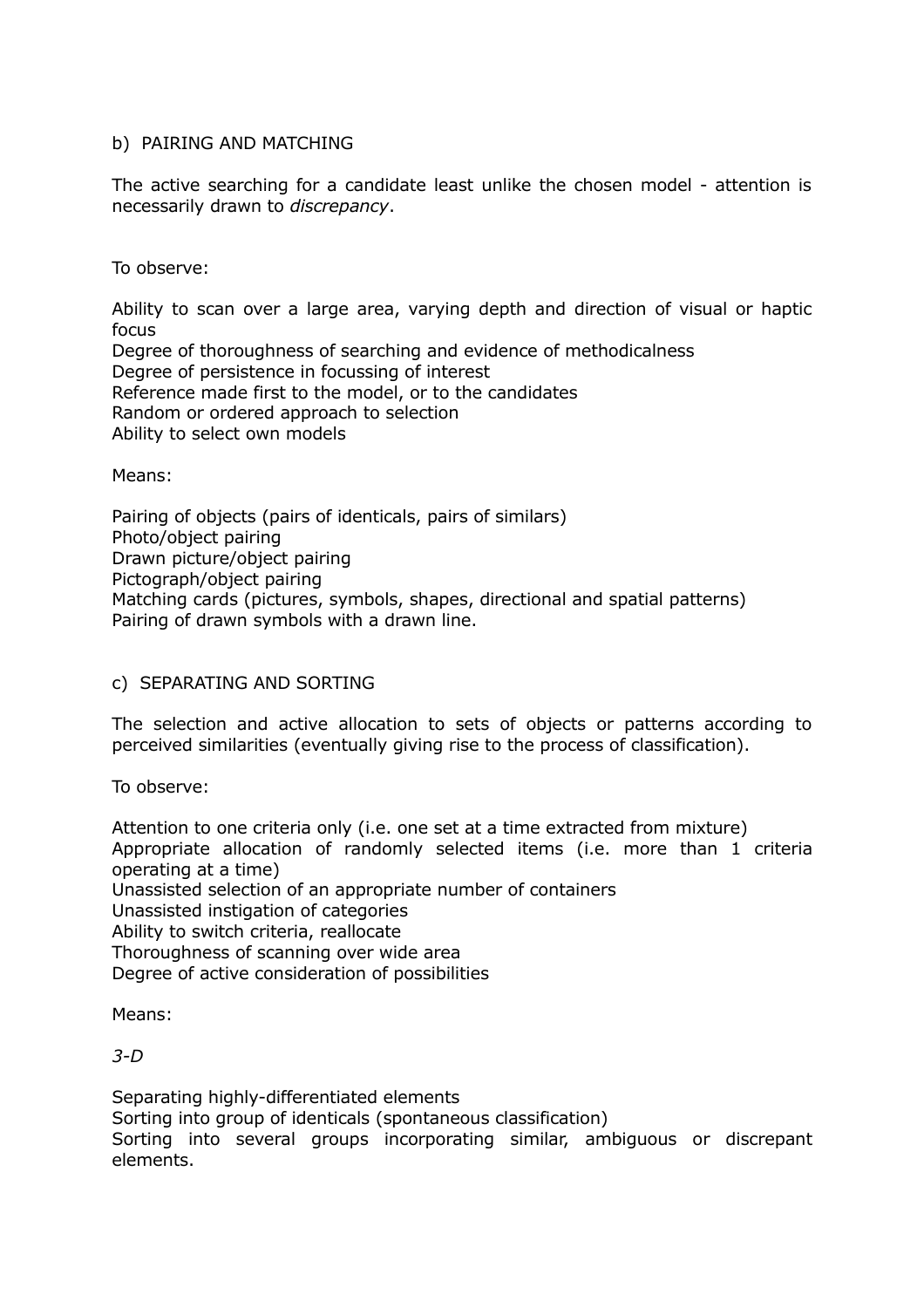#### *2-D*

Separating/sorting sets of identical shapes, symbols etc. Sorting based on identical criteria with 'noise' or distortion as a factor. Sorting according to similarity of pattern or treatment of shape. Sorting pictures/pictographs by classification (transport, clothing, etc.) Intersectional (two-criteria) sorting - allocation by axial clues using cards or drawn materials.

#### d) PILING AND BRICK BUILDING

Brick-building is a demonstration of an understanding of spatial relationships by the positioning of objects relative to one another, taking account of direction, distance, orientation and then functional relationship.

Prior to this developmentally, the random, loose piling of objects defines a particular region of space by continuant translocation and provides for the possibility of noticing changes in position, orientation, or formation which may thereby occur, as well as the recognition of variety of function according to form.

To observe:

Bodily integration, rhythmicity and fluidity of movements.

Accommodation to shape differences.

Any spontaneous attempts to structure the pile (see notes on 'Handicap and Retardation behaviours')

Degree of understanding of spatial relationships

Sequential understanding

The formation and testing of hypotheses.

Means:

Fluent piling of a variety of objects of different size, shape, weight. Reproducing increasingly complex brick constructions (with or without a model) Building a 3D structure from a diagram/drawing/photograph. Assembling a functional model (e.g. 'Escor') with or without visual guide.

#### e) SCRIBBLING AND DRAWING

An ability to structure two-dimensional space and demonstrate aspects of the General Understanding by making permanent marks (usually with a tool)

To observe:

Fluidity of movements and variations in scale Variety of bodily postures adopted Relative use of each side of the body Appropriateness and competence of grasp Appropriateness of, and variations in, pressure applied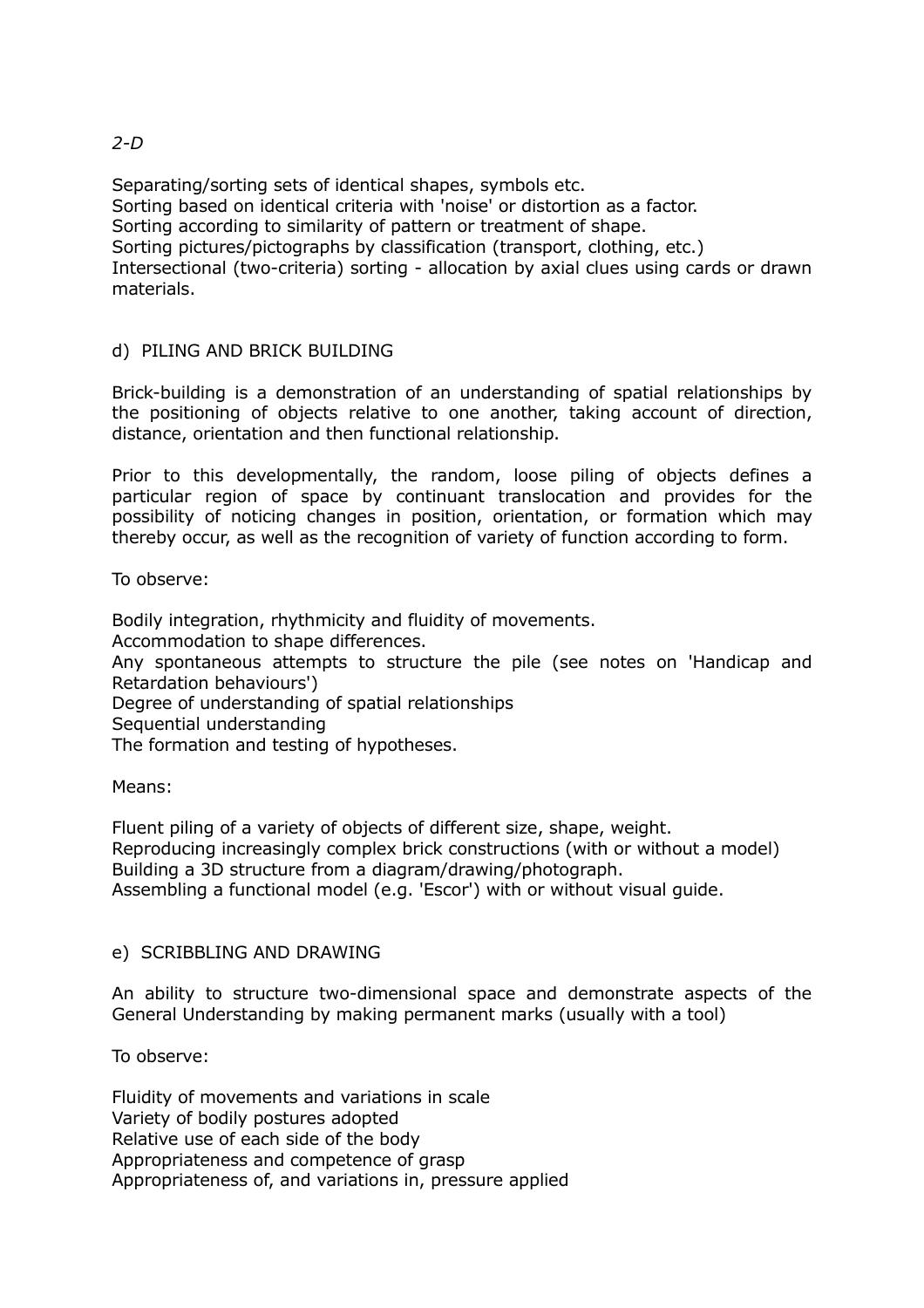Variety of form and direction of free scribble (i.e. not guided or modelled) Extent of area covered and location in relation to trunk Any spontaneous attempts at representation Ability to imitate a model line in sense, relative position and direction Ability to connect separate locations with a drawn line Ability to copy simple and more complex patterns and their relationships.

#### Means:

Thick crayons, pencils, chalk, etc. Very large sheets of paper and card relative to body size.

#### f) CODING

Early movements facilitate the formation of simple associations between perceptions

From this arises early coding, the ability to conventionalise an association (one thing always representing another - i.e. having a fixed meaning)

This gives rise later to coding proper - the ability to demonstrate an understanding of symbols, signs or figures.

To observe:

Methodical, organised or random treatment of materials Thoroughness of scanning and searching patterns Spontaneous physical aids (e.g. pointing with the finger of one hand or both) Ability to work effectively in all directions and orientations Degree of demonstration or prompting necessary to pick up on rules of particular games

Means:

Active pairing of picture and object - i.e. object looked for in response to picture (and picture given in response to object proffered).

Active pairing of pictograph (later ideograph/word) and object etc.

Strengthening of association via use of obstacles (in containers, partially out of view, totally obscured, at a distance etc).

Finding and hiding games.

Double coding games, extensive use of space, whilst cross-referencing.

Incorporation of coding into other games - seriation/sorting/intersection/drawn matrices.

Use of pictographs to aid completion of a crossword or written phrase.

Linking sets of number patterns to a numeral - using objects to create patterns Simple drawn maps as instructional diagrams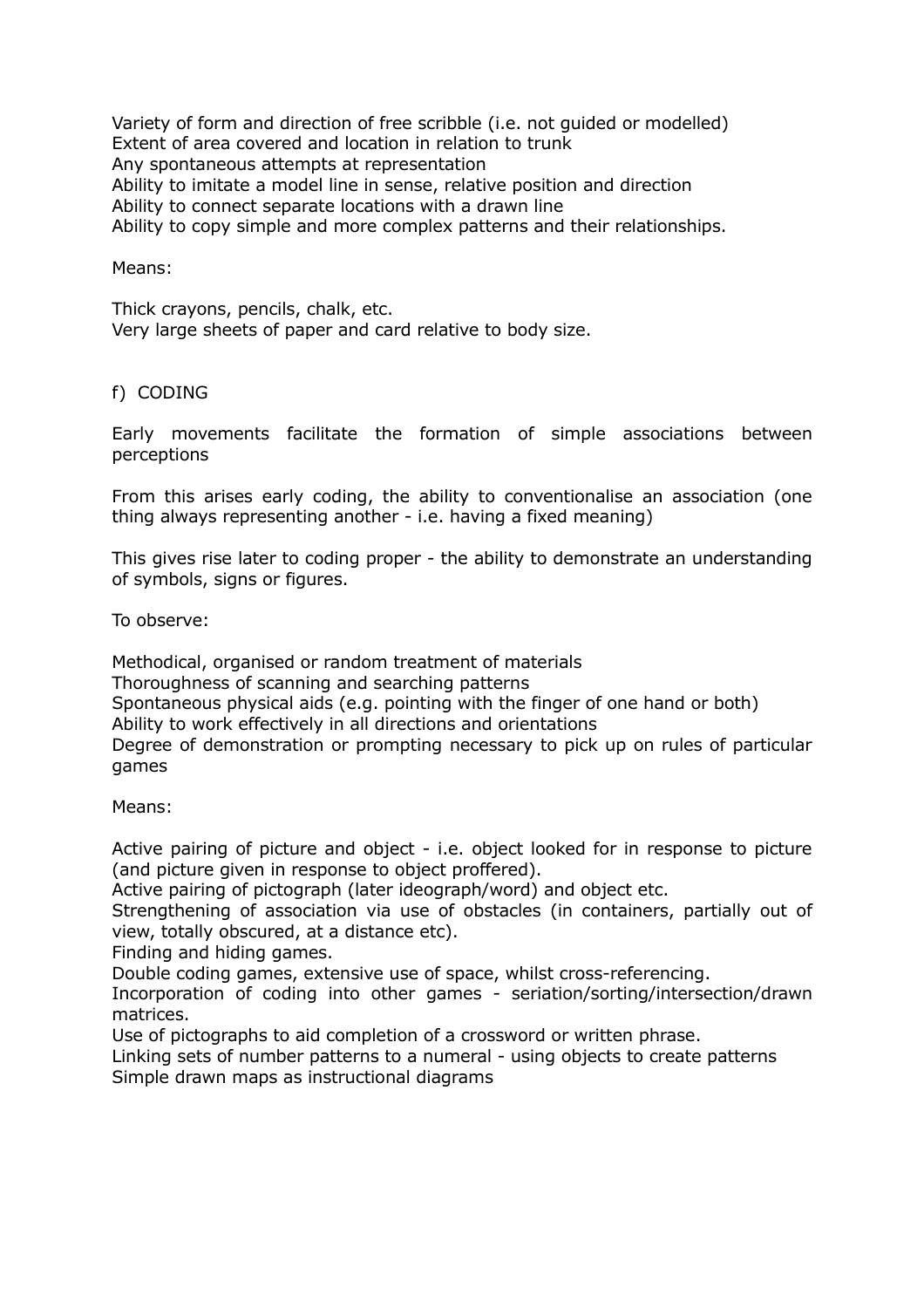#### **BANGING AND SCRAPING**

#### DEFINITION

Banging consists of shaking hand-held objects, making intermittent contact with a surface.

Scraping consists of moving a hand-held object whilst making sustained contact with a surface.

#### EDUCATIONAL VALUE

The ability to use all hand held tools has its roots in one or both of these activities. The extension of the limb by artificial means in order to adapt that limb for a specific purpose incorporates early learning which is later refined to particular circumstances. For example, brushing shoes, raking the lawn, using a spoon, scissors, sonic screwdriver, pen, hammer, scythe, etc.

As well as these obvious developments banging and scraping plays a vital role in the growth of the individual's basic understanding. That is, it is not just about using tools but is concerned with encouraging the maximum use and integration of bodily movements.

As a result of such activity the student -

- $-$  learns to accept a wide range of changing bodily postures
- $-$  gains understanding of his or her bodily near space
- focuses attention on the limb holding the tool and can switch attention freely from the actions of one limb to the movements of another
- co-ordinates use of hand, eye and arm
- gains experience of the complementary use of the combined limbs
- produces and registers the patterns which we call rhythm
- undergoes concentrated practice of grip postures

#### THE PLACE OF BANGING AND SCRAPING IN CHILD DEVELOPMENT

#### i) WHEN?

At 12 weeks the child can hold an object (e.g. a rattle) for a few moments before dropping it, sometimes bringing it into contact with another surface - often her own face.

At 16-18 weeks the child will regard an object in her hand at the same time as holding it.

At 24 weeks the child can normally grasp and release, often passing a toy from one hand to another. Indeed she spends many of her waking hours engaged in this type of activity.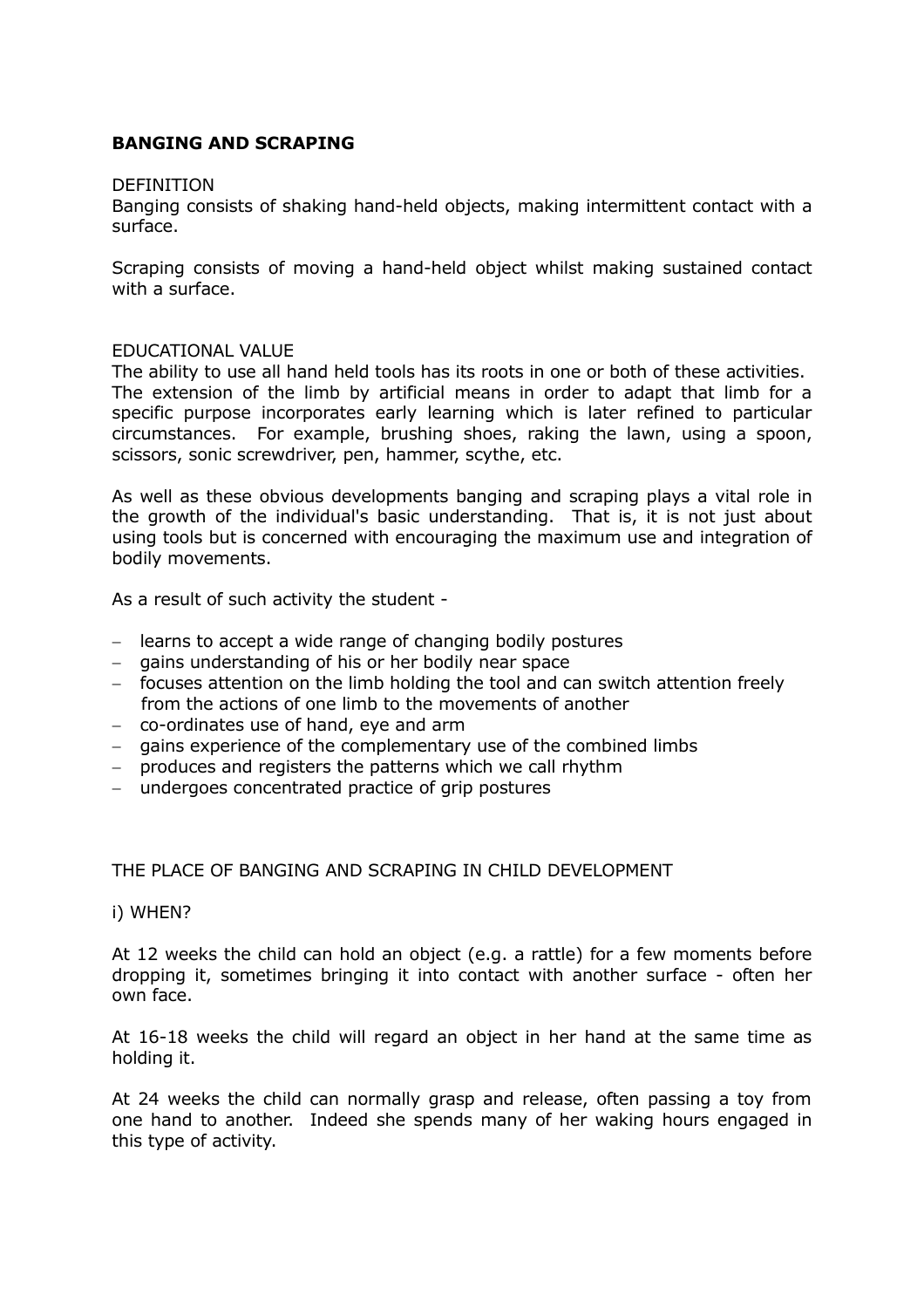The child will often fail to release the object she is grasping when reaching and will tend to bring it into contact with another object. The sensation this causes will in time be noted and eventually consciously recreated.

From 24 weeks onwards we see the child banging and scraping through an increasing range of space and with a natural alternating focus of arms and eyes.

For the normally developing child the most concentrated spell of such activity will occur between when the child can sit up and when she can walk. The child's banging and scraping will become more sophisticated and discriminating but will continue in many forms throughout childhood.

A pattern can be discerned here. It begins with the child inadvertently bringing an object into contact with a surface, registering that sensation and later seeking to recreate it. In recreating the sensation she will have caused yet more sensations.

The learning grows from the doing.

#### ii) WHY?

As in all child development there is a good reason for this activity occurring at this stage.

As explained above it grows out of and develops in conjunction with early 'picking up and putting in' behaviours. Just as the child's transferring of objects from place to place will produce patterns so her banging and scraping will produce visual and aural patterns. It is part of the foundation of the developing understanding.

As it also plays a vital contribution to the development of grip posture it will enhance the 'picking up and putting in' activities. There is a two-way exchange between the activities, each feeding into the other's development.

Charts listing a child's developmental stages will describe the three principal grips (palmer, pincer and tripod) and concentrate on these easily recognised landmarks. They will not seek to describe the adaptive capacities of these grip postures as they arise nor will they describe the activities which allow these grips to develop so rapidly and so efficiently.

It seems obvious that these landmarks occur as a result of concentrated learning experience. In short, they would not occur without the massive experience accruing through banging and scraping activities.

To put this into context: the learning process is usually so successful that a child of fifteen months can bring a spoon to her mouth - usually to lick food off it - and can scribble to and fro using a basic palmer grasp. Here we also see the beginnings of the child adapting her general activities to the requirements of a particular culture simply because of the materials around her.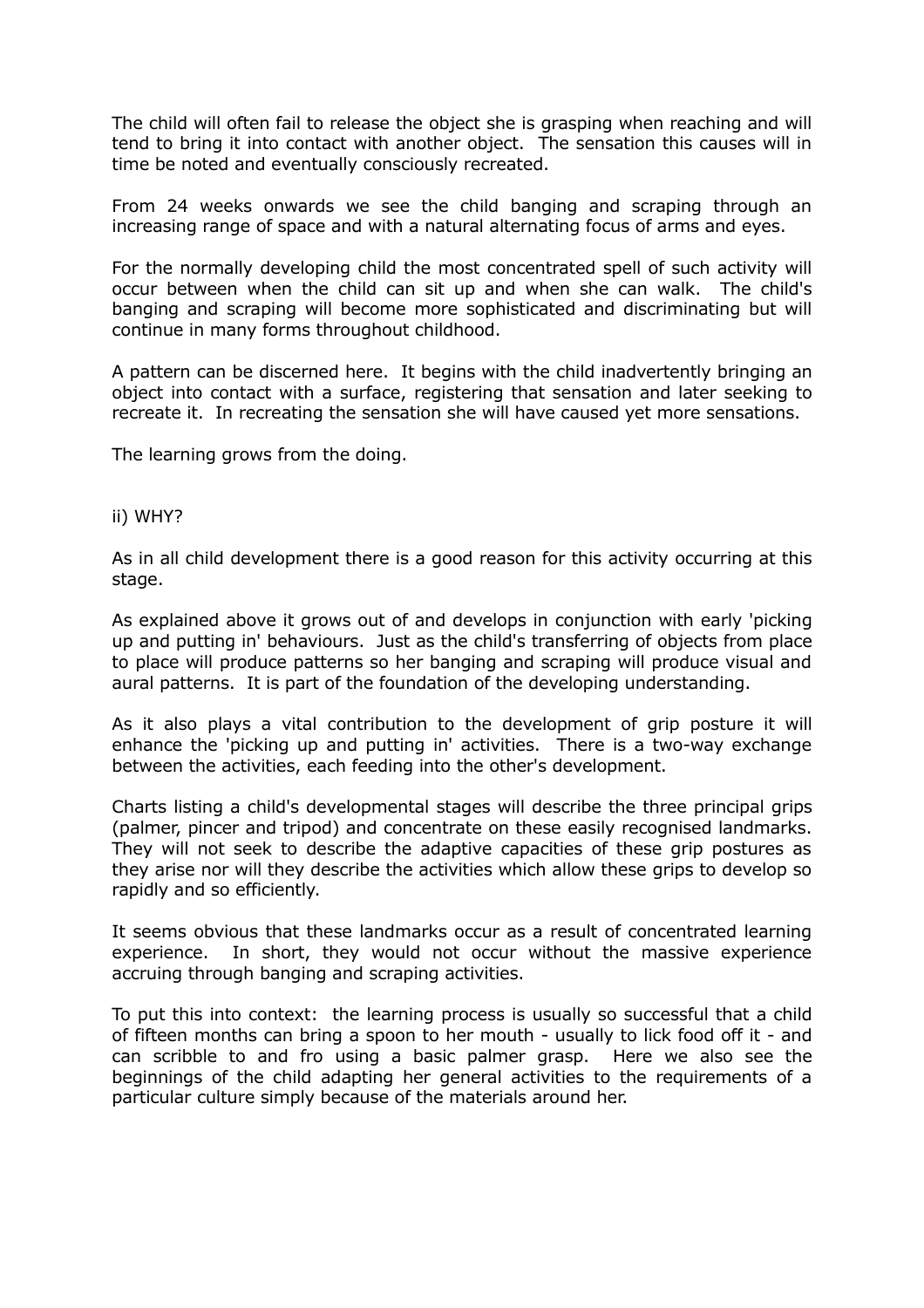#### SOME QUESTIONS

As with all unfamiliar movement patterns the initial reaction of the student with difficulties, when encouraged to carry out banging and scraping activities, will tend to be an anxious one.

Such anxiety tends to diminish with each session. The most effective means of overcoming unfamiliarity is doing the activity. This may take the form of a series of initially very brief (1-3 minutes) sessions, which the teacher can terminate when the child is to some degree in the swing of the activity.

1 WHY CARRY ON WHEN THE STUDENT ISN'T HOLDING THE TOOL HERSELF OR ISN'T ATTENDING TO THE ACTIVITY?

With some students it is necessary to hold their hand over the beater for most or all of the session. Although this imposed activity is not the same as the spontaneous play of a normally developing child there are comparable benefits.

Firstly, the student cannot help but receive feedback from the sensations caused and the movement patterns imposed.

Secondly, the student's non-attending behaviour fits in with what we see in child development. That is, only through doing (initially inadvertently) will the child come to attend, focus attention and then deliberately seek to recreate the sensations.

#### 2 WHY MAKE SUCH LARGE MOVEMENTS?

The amplitude and vigour of the movements are in proportion to the student's size and strength. They are the scaled up movements of a child engaged in similar activities.

3 WHY NOT TRAIN STUDENTS IN THE USE OF USEFUL TOOLS (SPOON, COMB, TOOTHBRUSH) BY MEANS OF TRAINING PROGRAMMES?

The problem with training programmes is that they seek to bypass much of the learning process. The skill is not learnt (it does not grow from a foundation, does not develop naturally, cannot be generalised except in a limited way) but is flimsily stuck onto the individual's patchy understanding. The most effective way of teaching the use of tools is to ensure that the skill grows from a solid understanding. The most effective way of developing understanding of tools is through banging, scraping, scribbling, scooping etc.,

#### 4 DOES IT HAVE TO BE NOISY?

In order to simulate the early learning patterns a variety of targets, surfaces (hard, pliant, low, high, rough, smooth) and beaters (sticks, hammers, bricks) are used. The surface is hit with force from a number of different positions to ensure effortful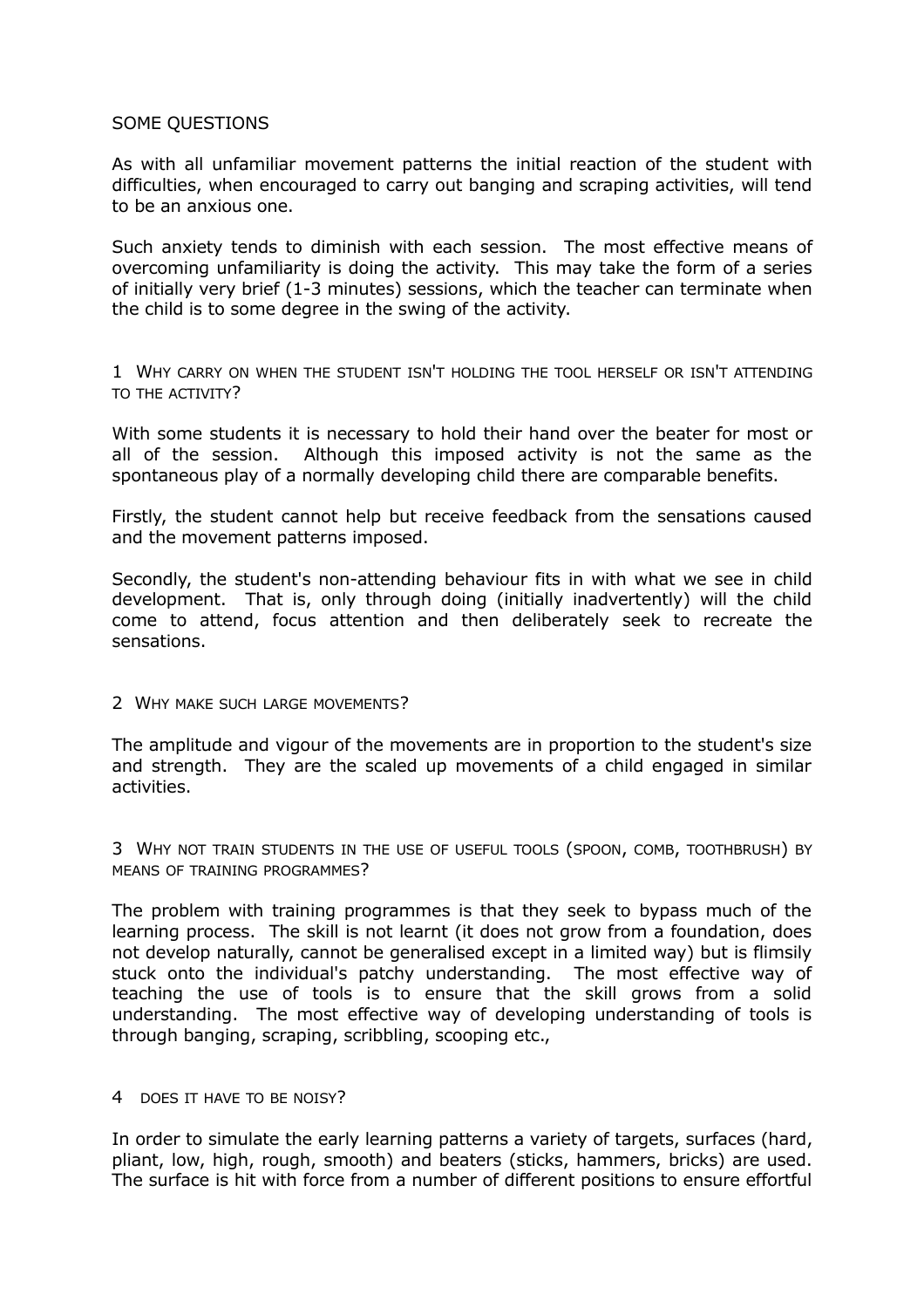and varied movement by the student. It is inevitable, therefore, that some of the activity will be noisy.

Although the noise can act as a secondary focus of attention of the student and allows her to register aural patterns this is not essential to the activity itself.

#### 5 IS IT SUITABLE FOR ALL STUDENTS?

Many adults with learning difficulties will have ineffectual or maladaptive grips, and find it difficult to use tools, or even to pick things up, open doors, etc. Banging and scraping activities seem eminently suitable for children and adults with such difficulties.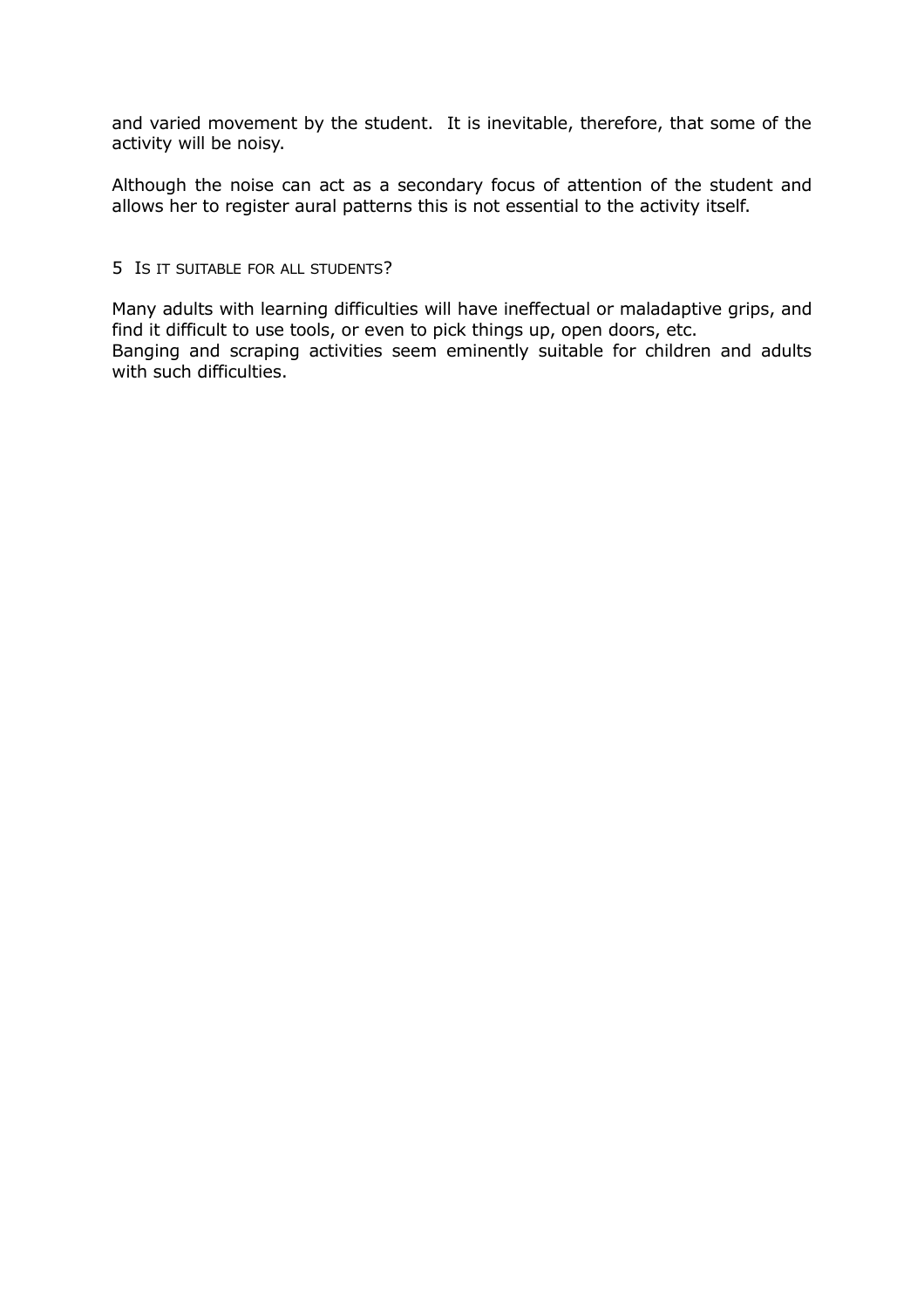#### **APPENDIX**

#### FINAL WORD AND SUMMARY OF PRINCIPLES

- 1 Movement is the source of all understanding.
- 2 Understanding is most simply viewed as a behaviour-producing state.
	- All behaviours are generated by, and are an expression of, the
	- current understanding.
	- Understanding is created as a single, indivisible whole, having different aspects which we label variously as emotional/affective; physical/bodily/physiological; intellectual/cognitive/mental; spiritual; abstract; etc.
- 3 'General Understanding' is that adaptive (behaviour-producing) capacity which forms the core of understanding. It is common to all human beings and is relatively free from environmental singularity and cultural bias.

It contrasts with Cultural Particular Understanding, which represents the capacity to produce behaviours deemed appropriate in the time and place - the society - in which one is living.

General Understanding arises from the spontaneous, self-driving activity of the organism in available body space, activity which is accompanied by *specific* reinforcement (in the sense that it is proportionate to the effort expended).

Cultural Particular Understanding coalesces as one learns the rules and conventions of one's native society. Two processes are at work here:

- the application of General Understanding to that fraction of experience which is directly concerned with the customs of a particular social realm (a 'society')
- *associative learning* the making of associations between one pattern (thing, event, etc) and another - which, unlike fundamental learning, is characterised by *non-specific* reinforcement, i.e. there is no necessary proportionality between the action and the reinforcement.
- 4 The chief mainspring of humanity's achievements and development is the unspecialised nature of the human body.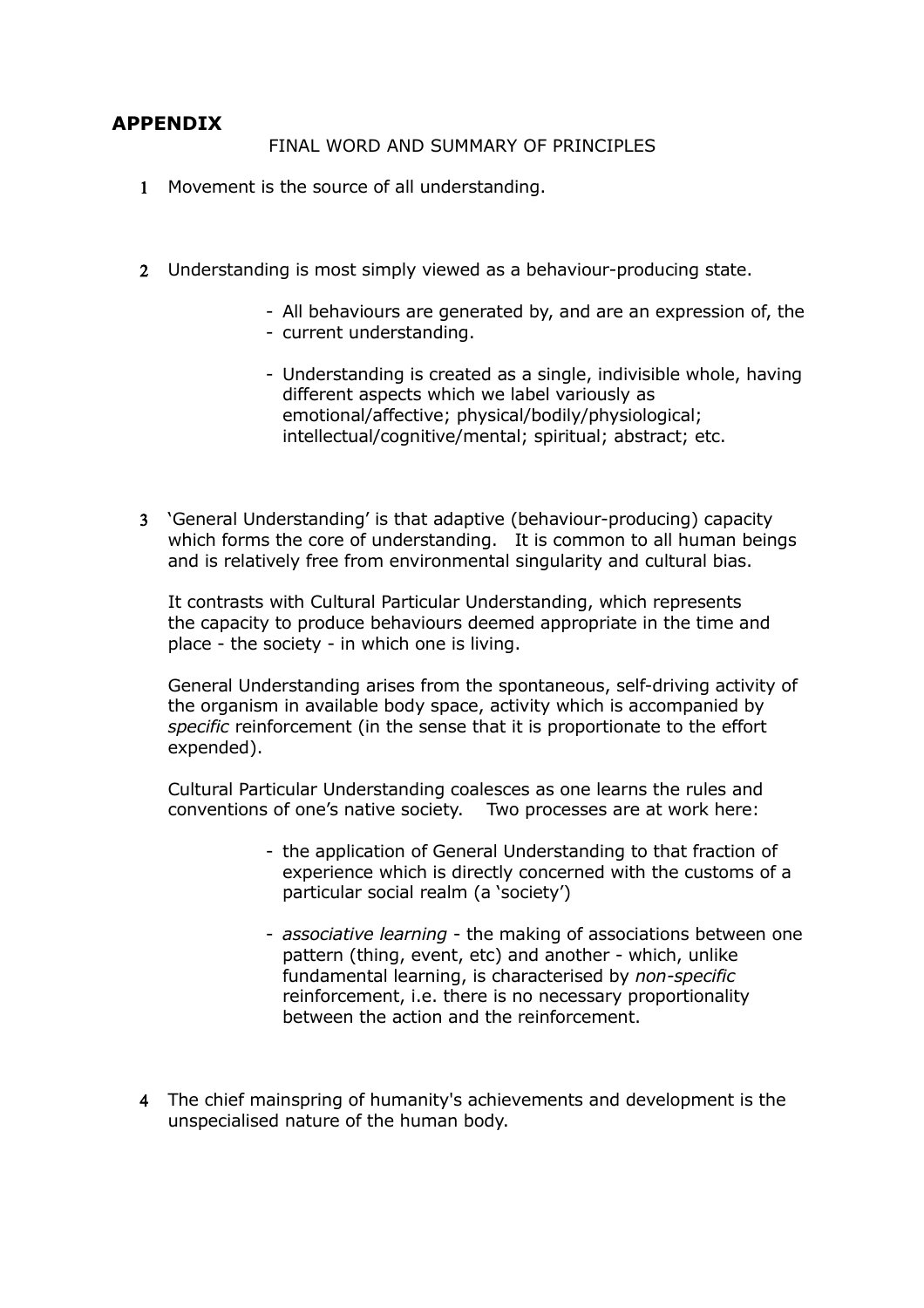5 In human beings there are two "givens" which are essential to survival: the tendency to move - "motivation" - and the actions of the postural reflexes. All else is learnt. This learning occurs through the activating of the sensory receptors and

the resulting activity of the nervous apparatus within the system as a whole.

- 6 The process called fundamental learning (roughly equivalent to 'learninghow-to-learn') leads to the development of General Understanding.
- 7 General Understanding is spatial in its origin and development.

The evolution of **general understanding** in the individual depends upon

- a. the capacity to move and the intrinsic drive to be active
- b. the unspecialised form and structure of the human body
- c. the activity of the sensory receptors, of the central nervous system, and of the physical system as a whole.
- 8 Human development depends upon the ability to capitalise upon incidental variations in pattern.
	- The process of fundamental learning follows a clear pathway:
		- doing
		- noticing what one does; later, the effects of what one does
		- beginning to understand
		- understanding more fully (consistently)
		- incorporation of this understanding into the [core] behavioural repertoire

All forms of learning and understanding derive from or depend upon fundamental learning and general understanding.

- 9 In the normal course of development the two principal forms of understanding, General Understanding and Cultural Particular Understanding, tend increasingly to come into competition for the child's available time and attention.
- 10 Behaviours can serve both shorter term and longer term adaptive functions (the more complex the organism's interactions with its environment the more this tends to apply).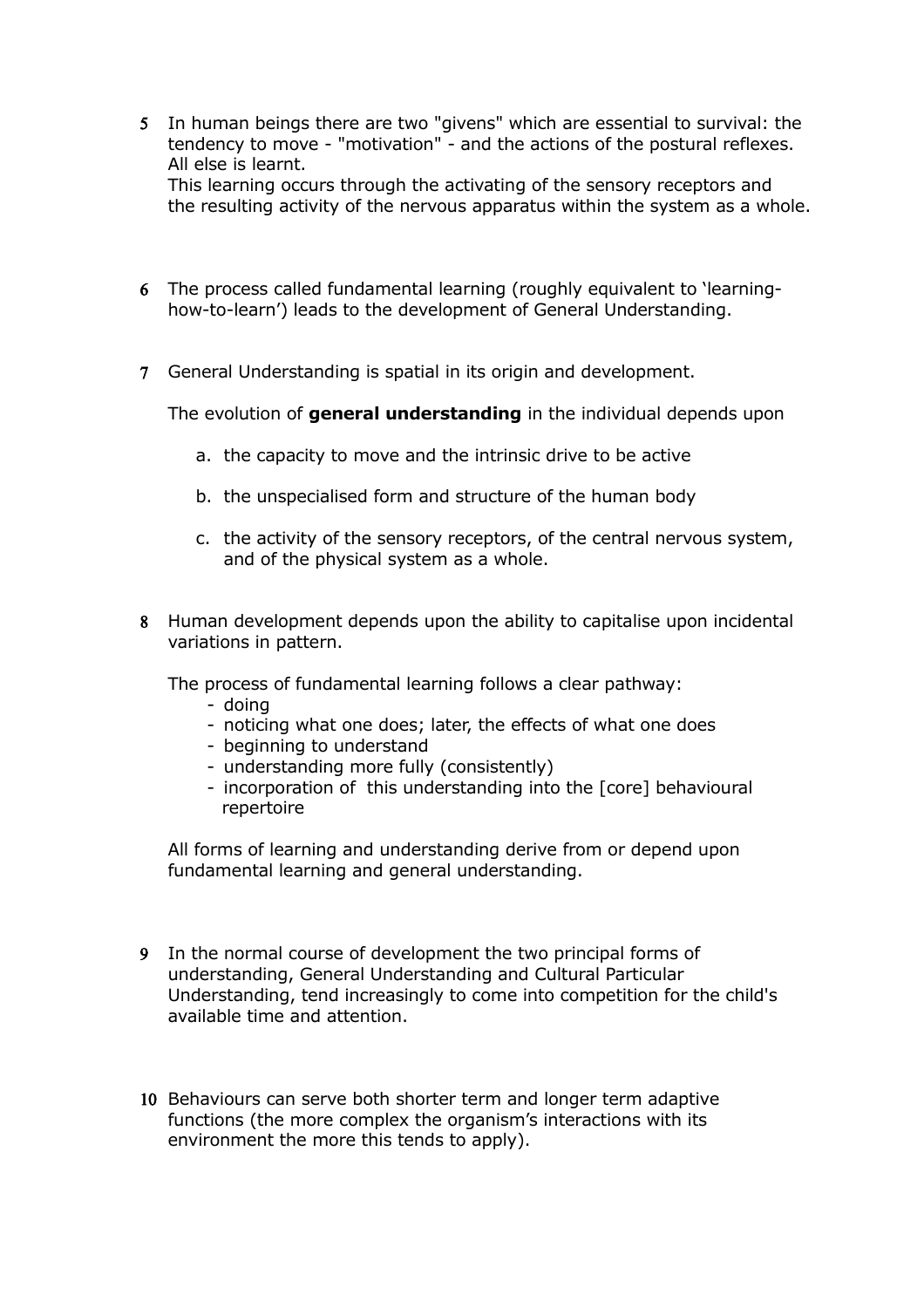## **PART 2**

#### RATIONALE FOR EDUCATIONAL INTERVENTION

#### *SECTION A*

#### **What do we want for our students?**

#### That they

- be active, well-motivated, and constructive in what they do
- continually introduce variations into their behaviours as much as possible, even if only in small ways, so as to build up a fuller set of movement patterns for themselves

(These movement patterns are more commonly called "activities" or "behaviours".)

- be in a setting where they do not feel the need for self-protecting behaviours
- become more self-reliant, and do as much for themselves as can be expected
- by these means, *strengthen* and *enhance* their *existing* abilities and understanding

Taking these five points together, it means that our

- *expectations* of our students should be **high**
- our demands for *effort* from them should be **high**, as you would expect
- but our demands on their *understanding* should be **low**

Why is this?

Before attempting an answer let me say a little more about each of the aims specified above, in the following section.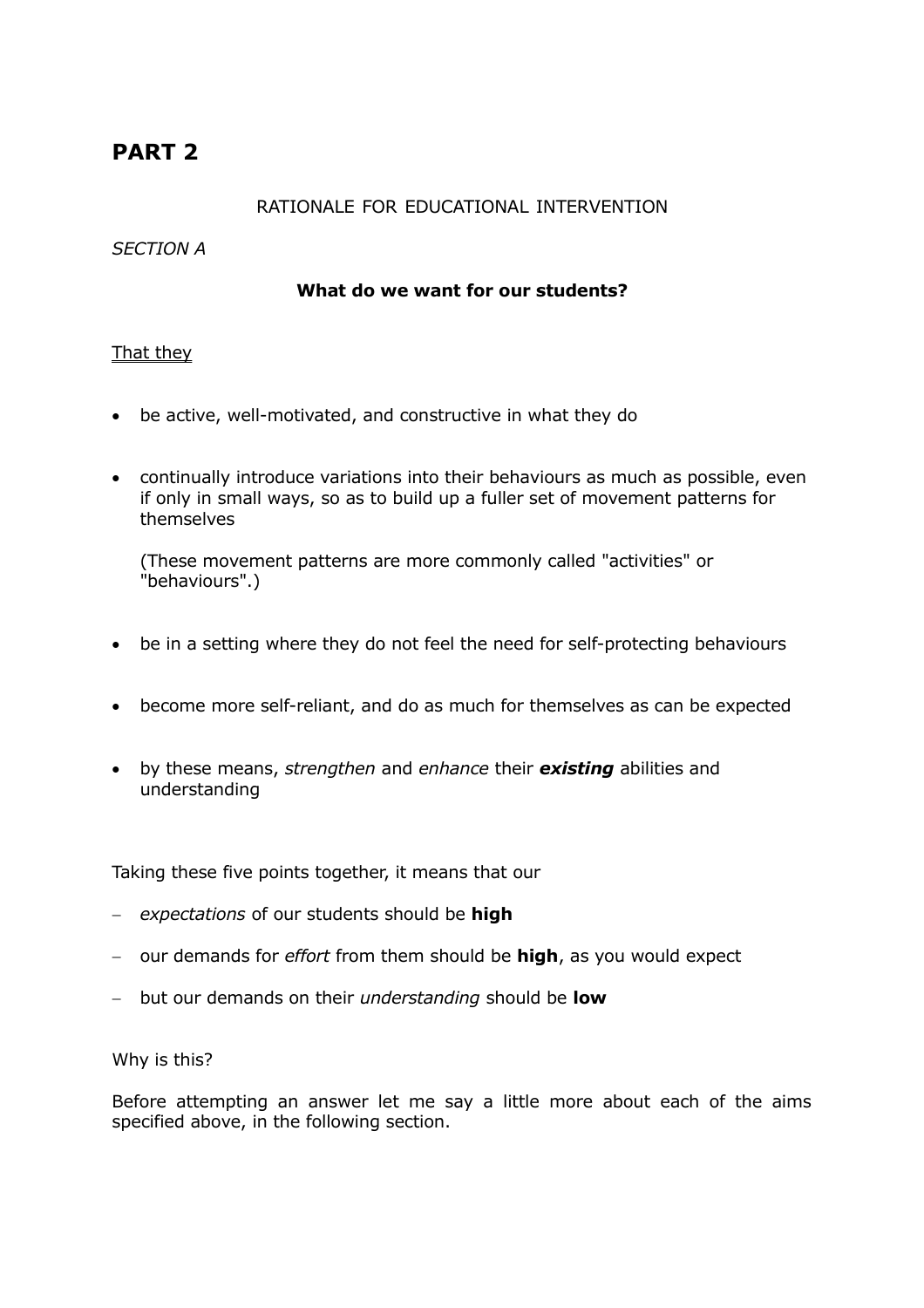#### SECTION B

#### **What do we want for our students?**

#### That they

*1* - be active, well-motivated, and constructive in what they do.

So we aim for EFFORT: we try to ensure that the student does as much as he or she can manage during the Waldon lesson.

There is plenty of scope for encouraging effort in everyday life, too, in all kinds of ways, and this is generally a good idea: strong basic motivation is necessary for anyone to achieve their potential.

This is even more important if there is some problem affecting a person's learning or development.

#### That they

*2* - continually introduce variations into their behaviours as much as possible, even if only in small ways, so as to build up a fuller set of movement patterns for themselves.

These movement patterns are more commonly called "activities" or "behaviours".

So, in the lesson we present a wide range of activities which are designed to

- allow the student to exercise the whole of his or her "General Understanding" (more on this in point 3 and in section D), with special emphasis on the earlier, more fundamental elements of it
- be nothing less than *concentrated experience*, offering abundant opportunities for learning.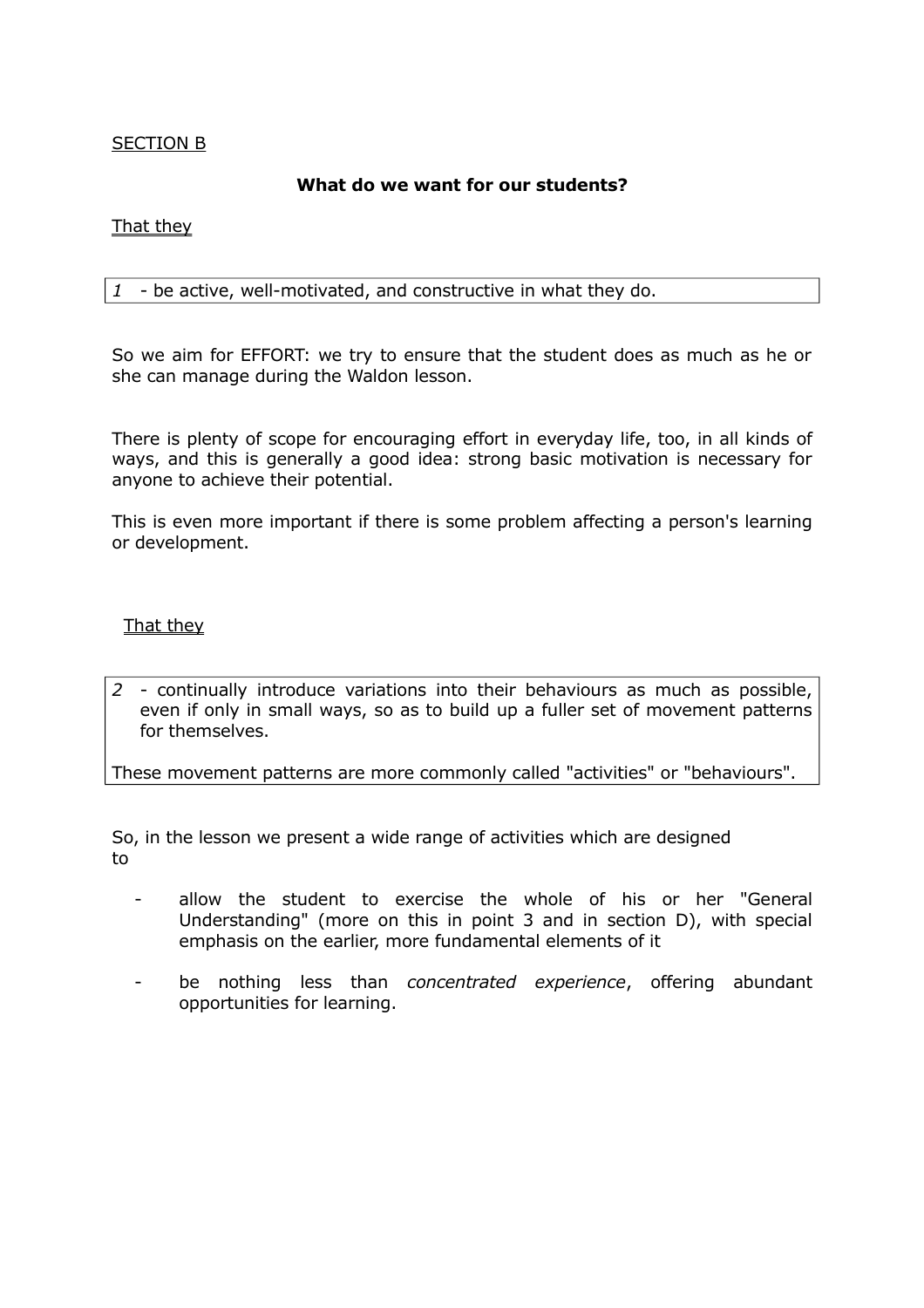#### That they

#### *3* - be in a setting where they do not feel the need for self-protecting behaviours.

So we seek to maintain at all times a tranquil, emotionally low-key atmosphere.

And to keep it free from inappropriate demands which would distract the learner from the task at hand.

#### Note

*An emotionally low-key approach, in a calm and peaceful atmosphere, is more than simple commonsense: it is designed to provide an anxiety-free haven within which students can strengthen all facets of their General Understanding - "the capacity to produce adaptive patterns of behaviour" - in other words, their ability to deal with the world and its demands from a position of some personal security and sense of well being.*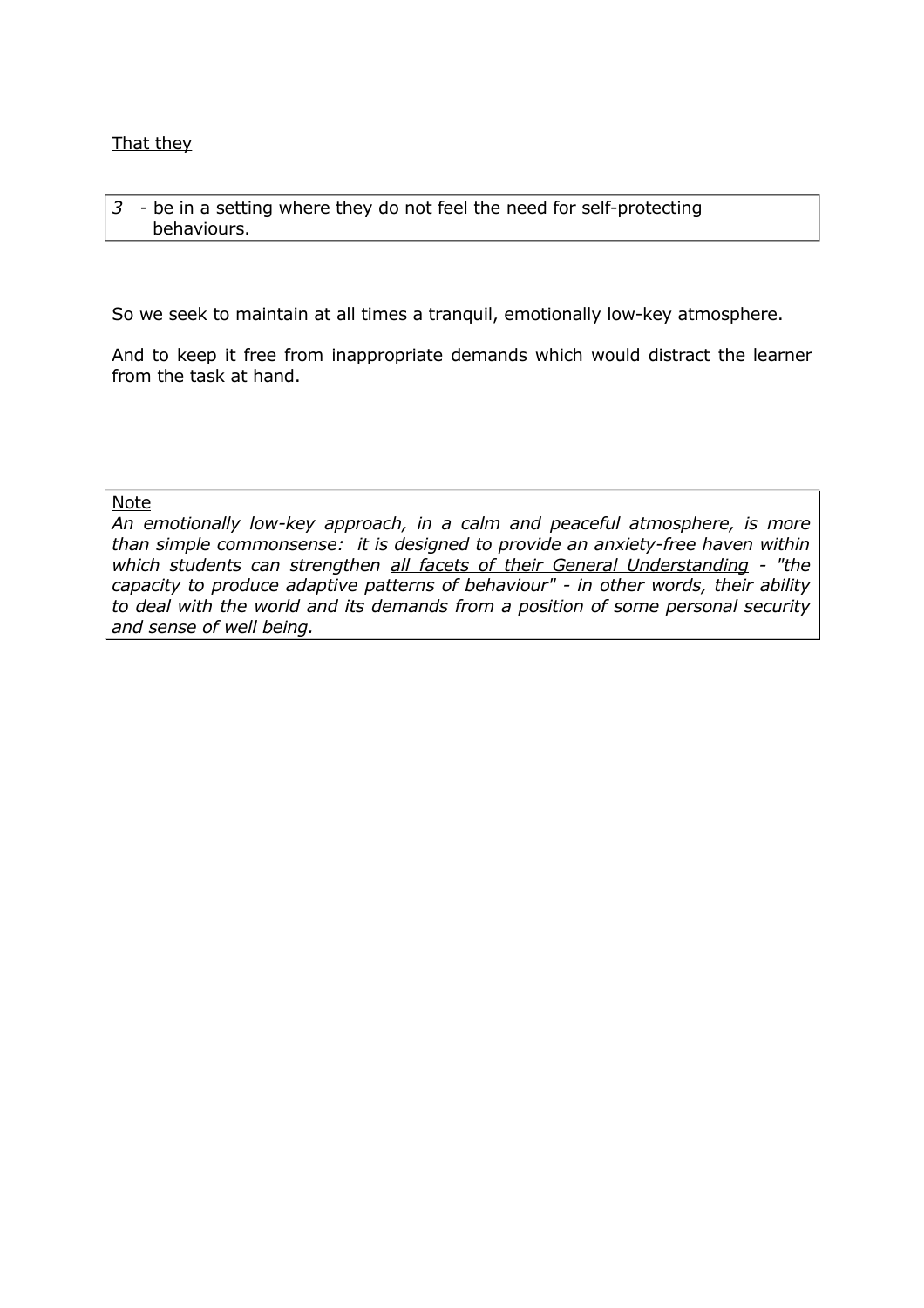That they

*4* - become more self-reliant, and do as much for themselves as can be expected.

So we provide the minimum support necessary -

- (i) to enable the student to carry out the lesson activities;
- (ii) and to be as fully engaged in doing this as he or she can be at that time.

This ties in with point 1, about effort.

There are lots of opportunities for developing greater self-reliance in ordinary activities such as

- making one's way around: getting past doors and through doorways, up and down steps, stairs, slopes and escalators, across naturally uneven earth or grassy ground, etc;
- **fian** fetching or finding clothes and shoes, putting them on, taking them off;
- **helping with tasks in the house and around the garden;**
- $\blacksquare$  etc.

Our instincts are to be helpful towards people who have learning difficulties or disabilities.

And encouraging them to do as much for themselves as possible, in a safe environment, is probably the most helpful that we can be.

In both the medium and the long term.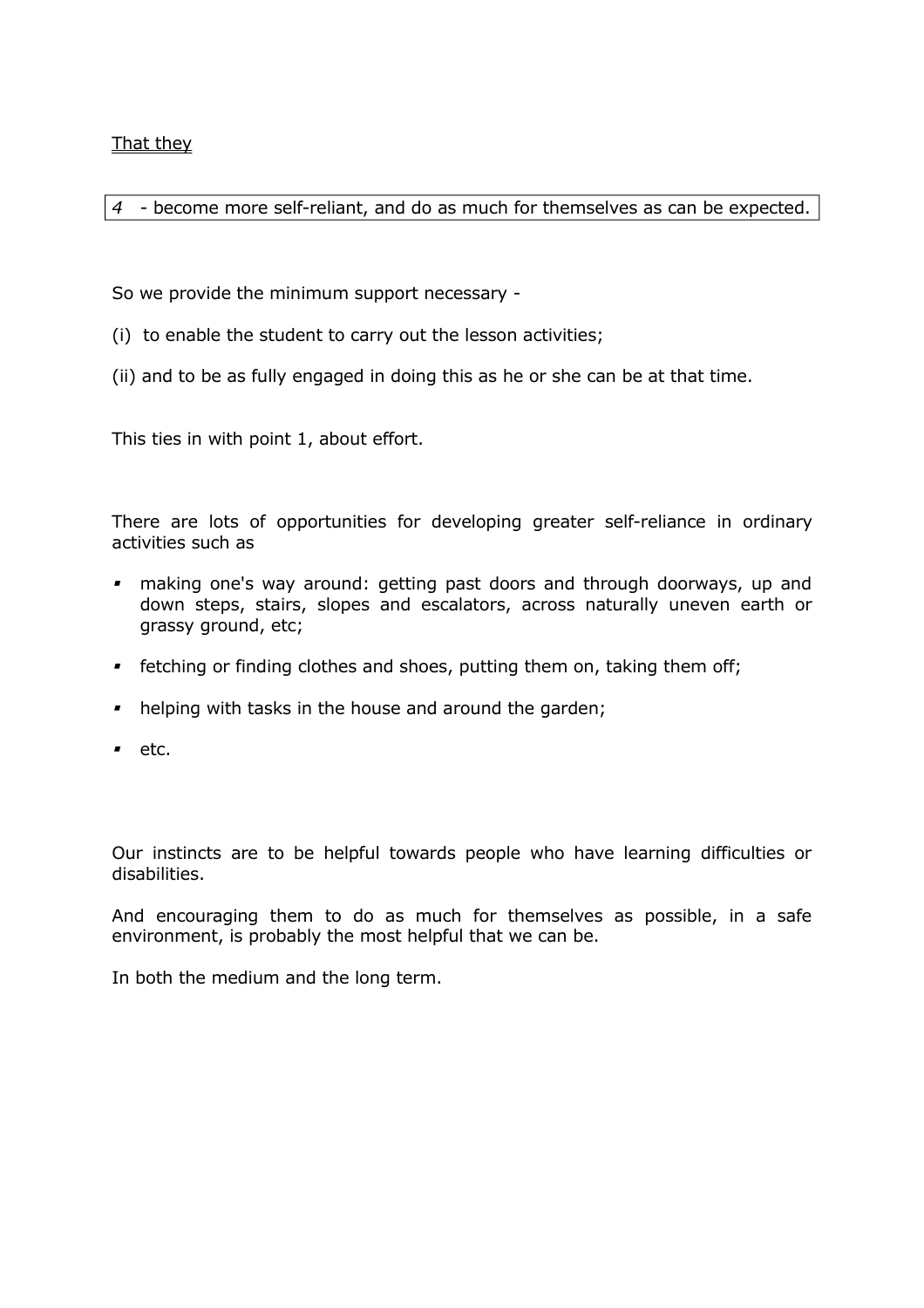#### That they

*5* - by these means, *strengthen* and *enhance* their existing abilities and understanding.

The more all these things happen the greater the increase in the student's *competence*, i.e. the smaller the difference between what he or she can do under stressful conditions and what he can do under ideal conditions.

As *competence grows the understanding can grow*, because the student is both less anxious generally and also better able to cope with the anxiety that he does feel.

This ability to manage situations, and the confidence which goes along with it, creates a good state of preparedness for learning.

-------------------------

So what is the reason for saying that our

- expectations of our students should be high;
- our demands for effort from them should be high;

but -

our demands on their understanding should be low?

In a reasonably well motivated person, General Understanding seizes every available occasion to express itself. It does not require stimulation beyond what is provided by a day-to-day environment with the normal opportunities for learning.

If the person is not well motivated he or she can be helped to become better motivated by being encouraged to do things, as suggested in points 1 and 4 above.

Note *The doing comes first, and understanding may then develop from that.*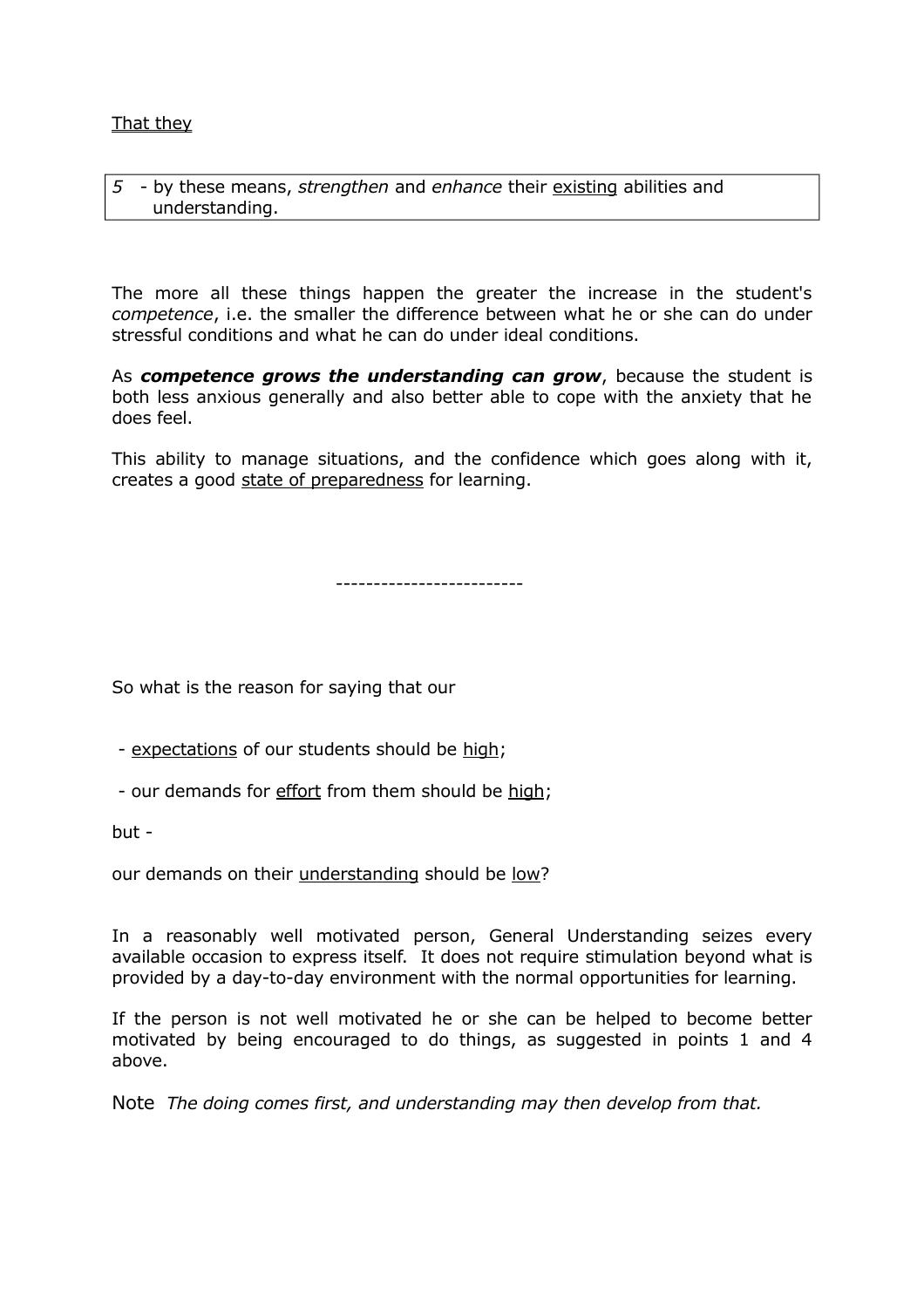How do you get someone to do something that he or she cannot already do? Pitch your expectations at the right level: find out what he can do and then support him in doing things that are similar – variations on a theme - but which require at least as much effort as what he is used to doing. And build it up from there.

You need never require people to understand something before they can do it. It is, in any case, impossible to accomplish. If you do expect them to understand something prematurely they will become anxious and try to escape from what to them is an intolerable situation.

Knowing that someone expects you to do something but not knowing what that something is or how to do it creates an appalling dilemma for the student.

So, although he cannot do what is expected of him he is still driven to do something - anything - in order to deal with the anxiety created by the demand, and it will be a very familiar, well-rehearsed pattern of behaviour that he produces, because that is all that is possible in the highly stressful conditions that he experiences.

"Challenging" behaviours arise in this way; and carefully avoiding putting students in this dilemma is what is meant by keeping the demands on someone's understanding low.

As suggested in point 5 ("competence"), enabling the student to exercise and strengthen his current understanding in learner-friendly conditions is the surest way to bring about an increase in his understanding.

Unfortunately, we are so used to regarding speech as the chief means of communication between human beings that we tend to use it inappropriately with people who have severe problems in understanding-development.

Without our intending it in any way, this use of speech all too often makes excessive demands on the client's, student's, understanding, and drives him or her to produce all sorts of self-protective behaviours - *behaviours which are not randomly generated or wilful, but which are necessary, at that time and in that situation, as short term coping strategies.*

The next section continues looking at this matter of speech.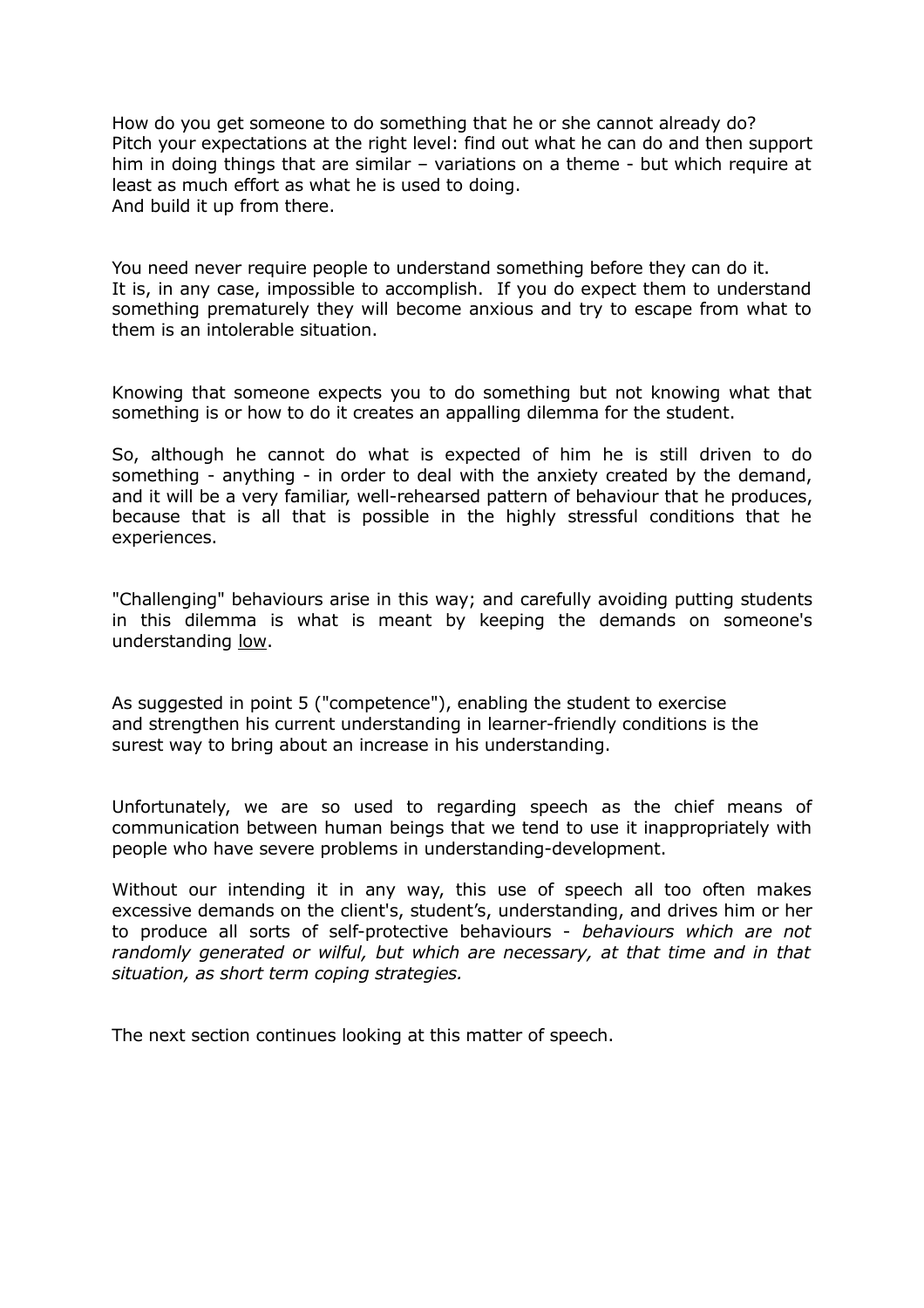#### SECTION C

#### THE UNDERSTANDING AND THE USE OF SPEECH

Understanding of speech arises from the developing General Understanding.

The ability to use speech meaningfully comes from the same source, and also from the effects that your speech has upon the people around you.

Encourage the consolidation and growth of general understanding and it follows that the abilities to use speech and to understand the speech of others will also tend to strengthen and increase.

So it is always best to keep speech plain, simple and brief, relating it only to what the student can already understand.

New experience ("learning") must stem from what a learner does; it cannot be transmitted by means of someone else speaking to the unpractised learner.

#### **What are the implications of this?**

A few general principles can be derived: they appear stark, as is the way with principles.

Their application is always a matter for the judgement and good sense of each one of us.

If the student has any kind of difficulty in learning use as little speech as possible.

If in doubt, say nothing, and find some other way to communicate your needs to the student.

- If you decide to use speech keep it simple and spare.

Do not ask a student to do something unless you are certain that he or she can already do it without any problem, and can fully understand speech of whatever complexity you are using.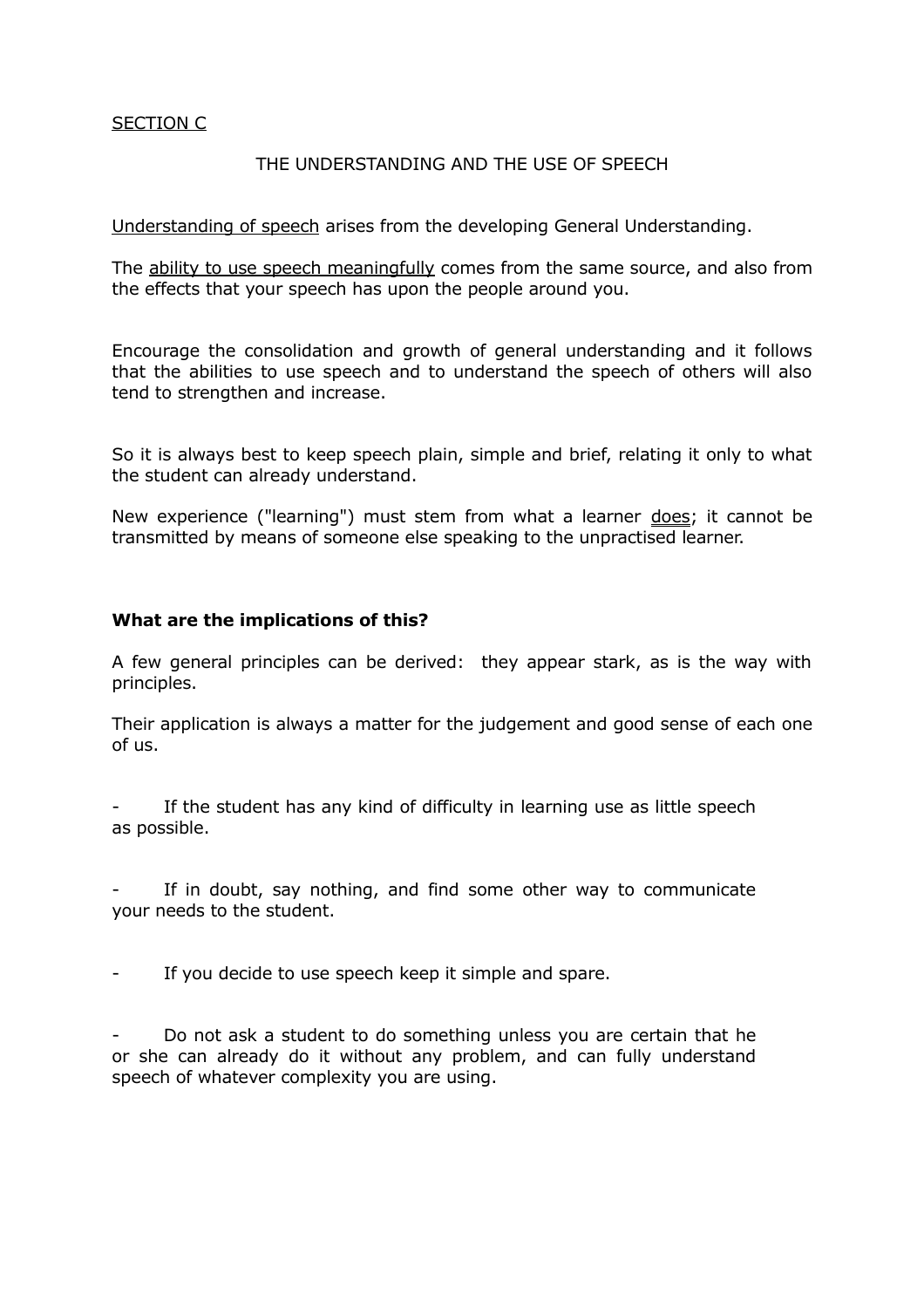#### SECTION D

#### THE PHYSICAL, THE EMOTIONAL, THE COGNITIVE … THE SPATIAL

Our overall aim is to facilitate the development of the student's **General Understanding.** 

"Understanding" may suggest a purely cognitive state or process: this is quite misleading under any definition of the term, and is certainly so when we are dealing with the notion of General Understanding.

In Waldon,

- understanding is a behaviour-producing state;
- "general understanding" is the state that represents our capacity to produce adaptive patterns of behaviour, and so helps to ensure our survival and development.

According to this way of looking at things, General Understanding is brought into being through a physiological process which has various aspects to it - physical, emotional, cognitive, etc.

For the sake of convenience we often refer to someone's "physical difficulties", "cognitive abilities", "affective disorder", "spiritual wellbeing", and so on: this can be a meaningful exercise up to a point.

But if we forget that we are employing a metaphor when we do this exercise and start to believe that there really exist distinct, separable **elements** of a person's being that are mental, physical, emotional, etc, then we have lost sight of the essential oneness of experience which our physiology dictates.

On one occasion when I was present, Dr Waldon was asked by a parent whether he considered the problem with his son's behaviour to be mainly emotional or intellectual in origin.

Dr Waldon replied "spatial". This was the only reply that made sense to him, he explained, and went on to say why.

(The reference here is to "spatial understanding" - the ability to make full use of available bodily space - which is the foundation of General Understanding.)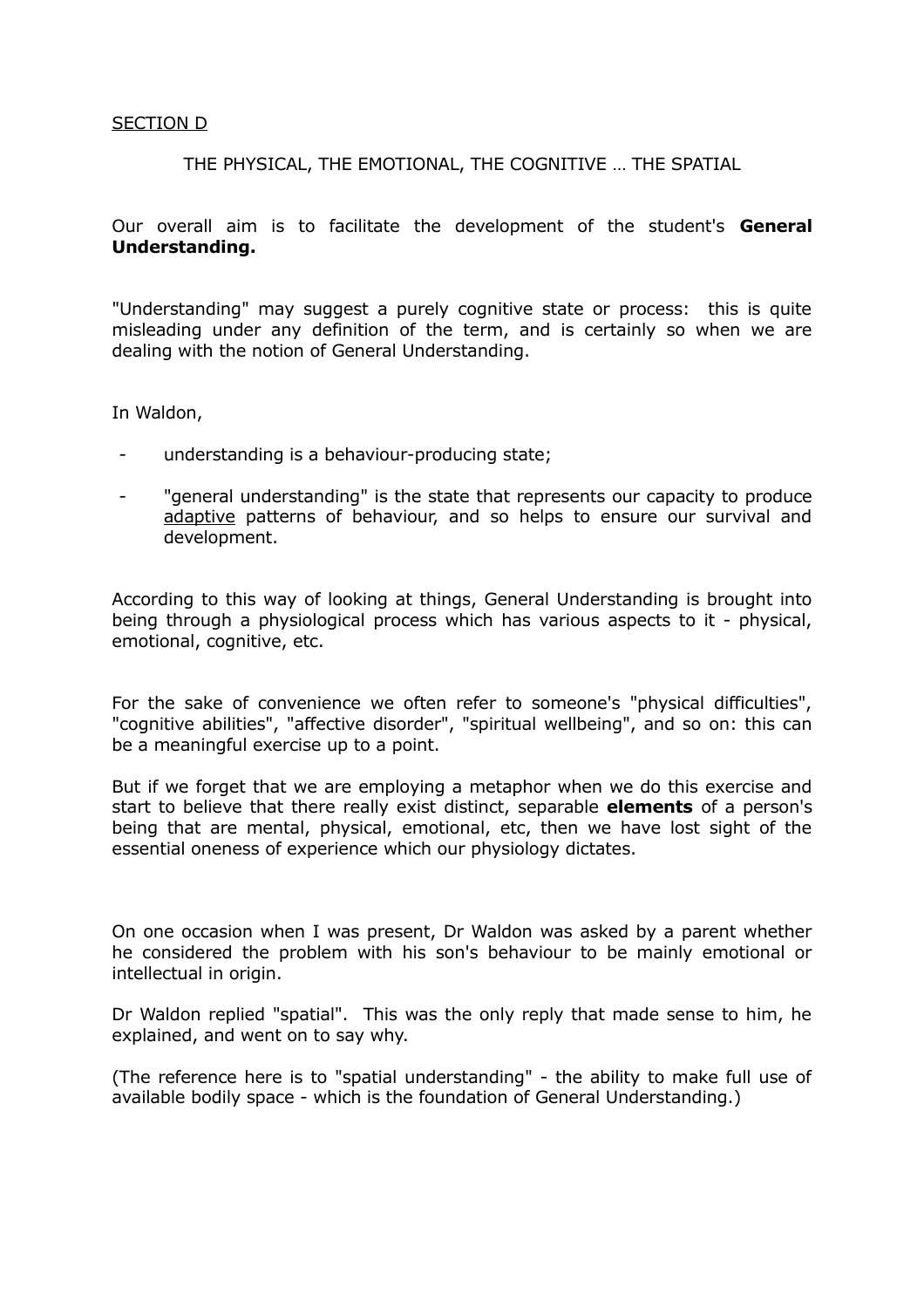The fact of the matter does appear to be this: we develop as unified beings, and later on we are taught to carve up our experiences into different subject areas or disciplines.

What *is* important is to not lose sight of the fact that learning and understanding are no more "cognitive" than they are emotional or physical.

Given our cultural training this might feel, in some sense, alien.

A straightforward way to deal with this is to simply bear in mind that **learning is a thoroughly emotional process, and a very physical one too.**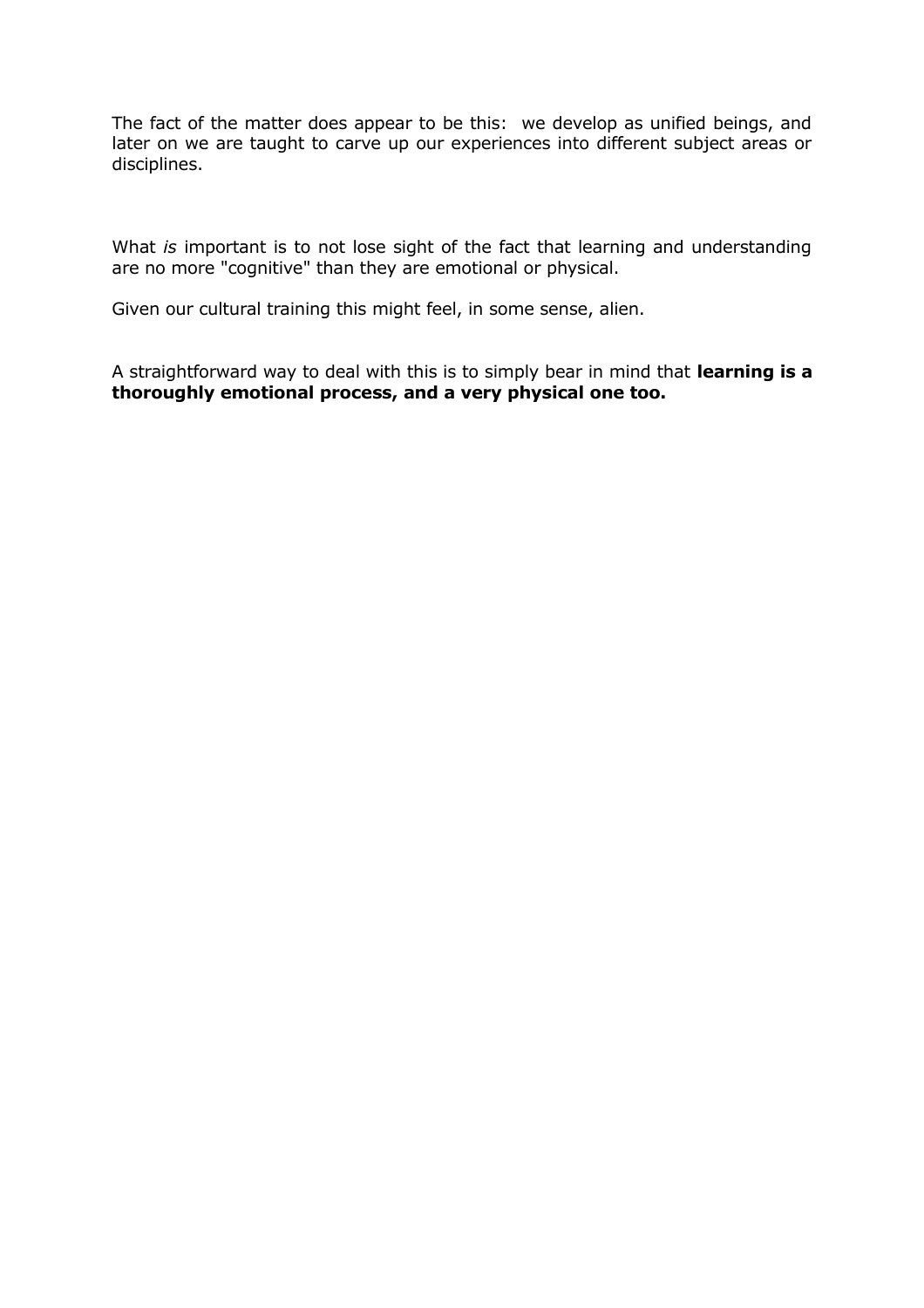#### SECTION E

#### **SUMMARY**

We need to be clear in our own minds about the boundaries we set within which we expect our students to operate; and make it as clear as possible to the students what our expectations of them are.

We might summarise the situation as follows:

Through helping our students to strengthen their General Understanding, or fundamental ability to learn-how-to-learn, we aim to assist in the development of their all round

- competence
- autonomy
- emotional equilibrium
- and sense of confidence

In other words, their capacity to be constructively and creatively active in the world.

This is an ambitious programme, because, for the reasons suggested above, these things tend to happen all together, or not at all.

A challenge for educators, by any standards.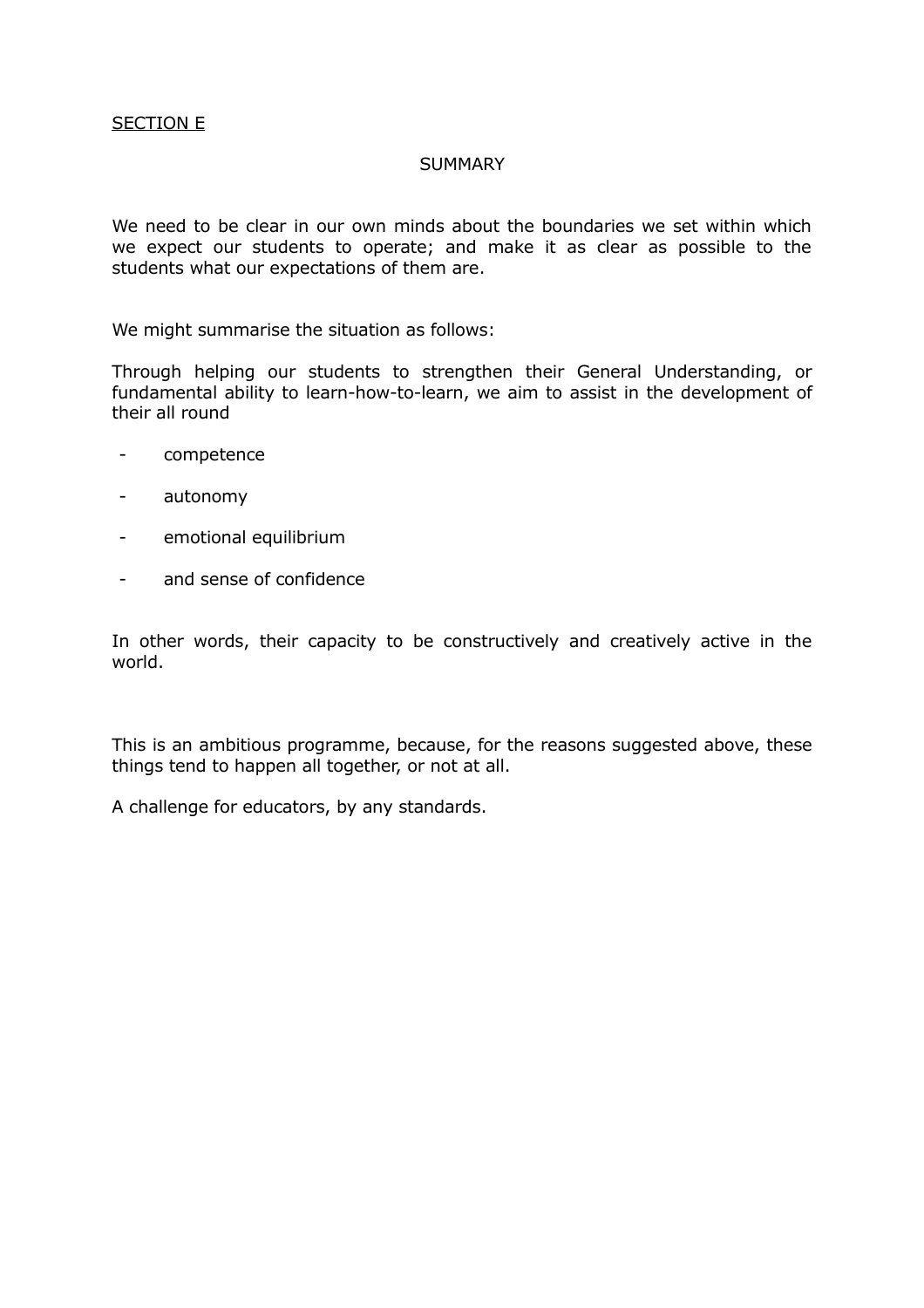#### **APPENDIX**

#### LEARNING THROUGH DOING: *EFFORTFUL ACTIVITY*

As Dr Geoffrey Waldon pointed out in his studies of human development and learning, there are certain things that have to be accounted for.

The following 'conversation' attempts to address one or two of these issues.

 $*$  \* \* \*

*Q.* How do we learn anything?

- *A.* Through what we do.
- *Q.* What does it mean to say that learning comes from doing?
- *A.* When we do anything (i.e. move any part of our body) signals are sent from the sensory receptors to the central nervous system (CNS).

 *Understanding* is created through the organising of these signals into recognisable patterns of behaviour.

- *Q.* How?
- *A.* As the stored patterns of receptor activity come to be increasingly familiar they become correspondingly easier to reproduce. This means they can serve as recipes or blueprints for ever-more common behaviours. Introduce the idea of variations on a theme – which happen all the time, whether we want them to or not – and you can see that the more you do, the more you can learn how to do things.
- *Q.* So where does effort come into the picture?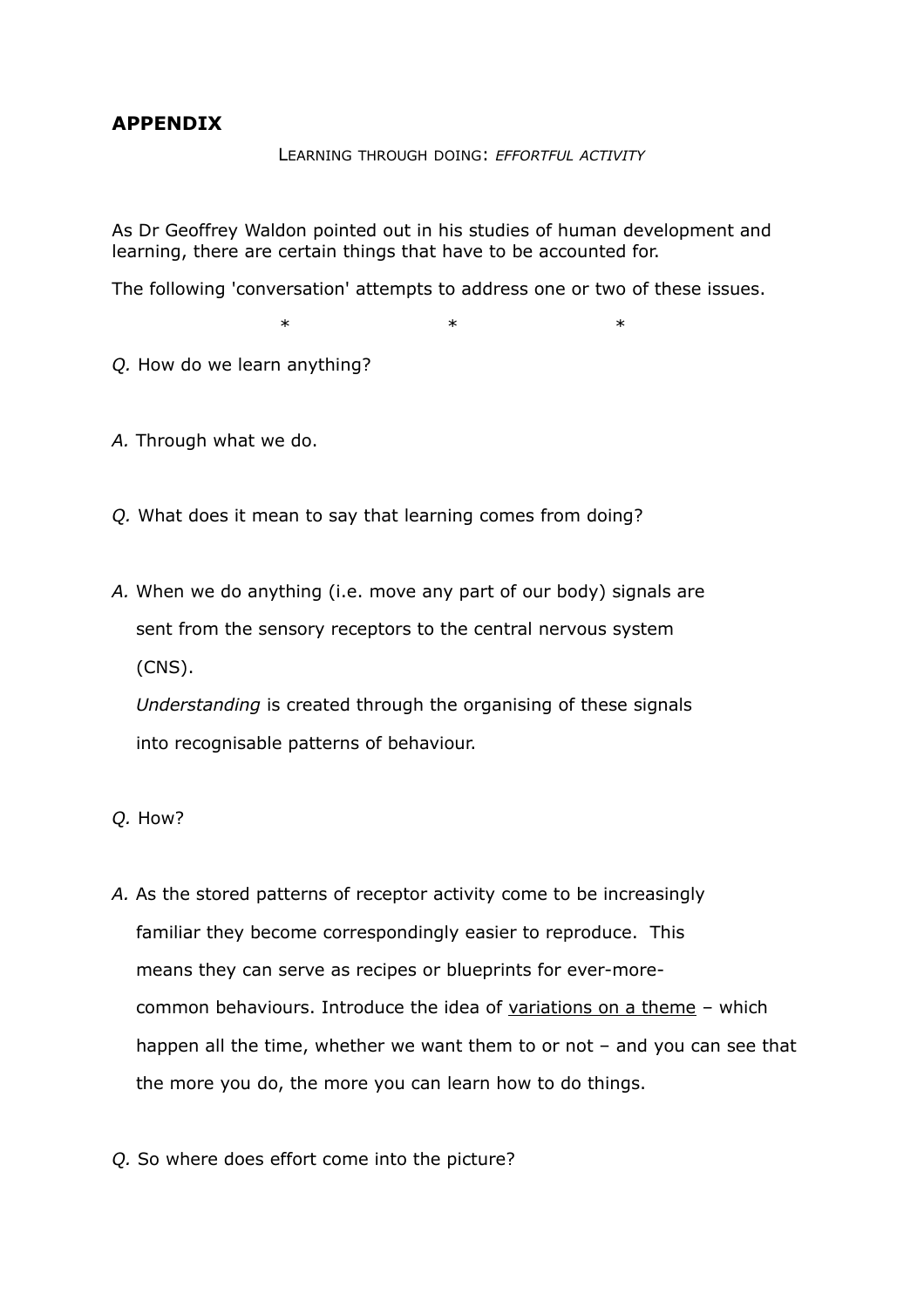*A.* To do anything requires some effort, but the more effort you put

into an activity, generally speaking, the more information you are

sending to the CNS - so the scope for learning is that much greater.

Children playing, for example, put an enormous amount of effort into what they are doing, but this is often not seen as effort because an adult might think of the children as having fun, or enjoying themselves, or whatever.

To a grown-up, "effort" might suggest stress, strain – the opposite of enjoyment, in fact. But this is just one way of using the word. I prefer to see it as a neutral term for describing the intensity of our involvement in a particular task – or play activity, if we are a child.

*Q.* So the key to learning is effort?

*A.* It is certainly crucially important, yes, and along with *motivation* – which I define quite simply as "the tendency to produce movement", or "the tendency to be active, or to act on one's environment" – I would say that together they could be regarded as the cornerstone of learning.

Or, more properly, of the *ability to learn-how-to-learn*.

*Q.* What is the distinction you are making here, between "learning"

and "learning-how-to-learn"?

*A.* Well, the earlier the developmental state that one is looking at, the more we would be seeing the process that I call "learning-how-to learn" going on. Babies, and young children, for example, spend almost all their active waking hours learning about how they can move, how they can operate on the world, what are the effects of gravity on things – what happens if I pull this, or push that, or bang on this thing over here with a spoon, or stick, or whatever.

(It doesn't happen in this conscious sort of way, of course, the baby just does these things, and then later on notices them, and the effects of them and so on, and all of this is long before we've got any reason to suppose that there's any deliberate planning going on.)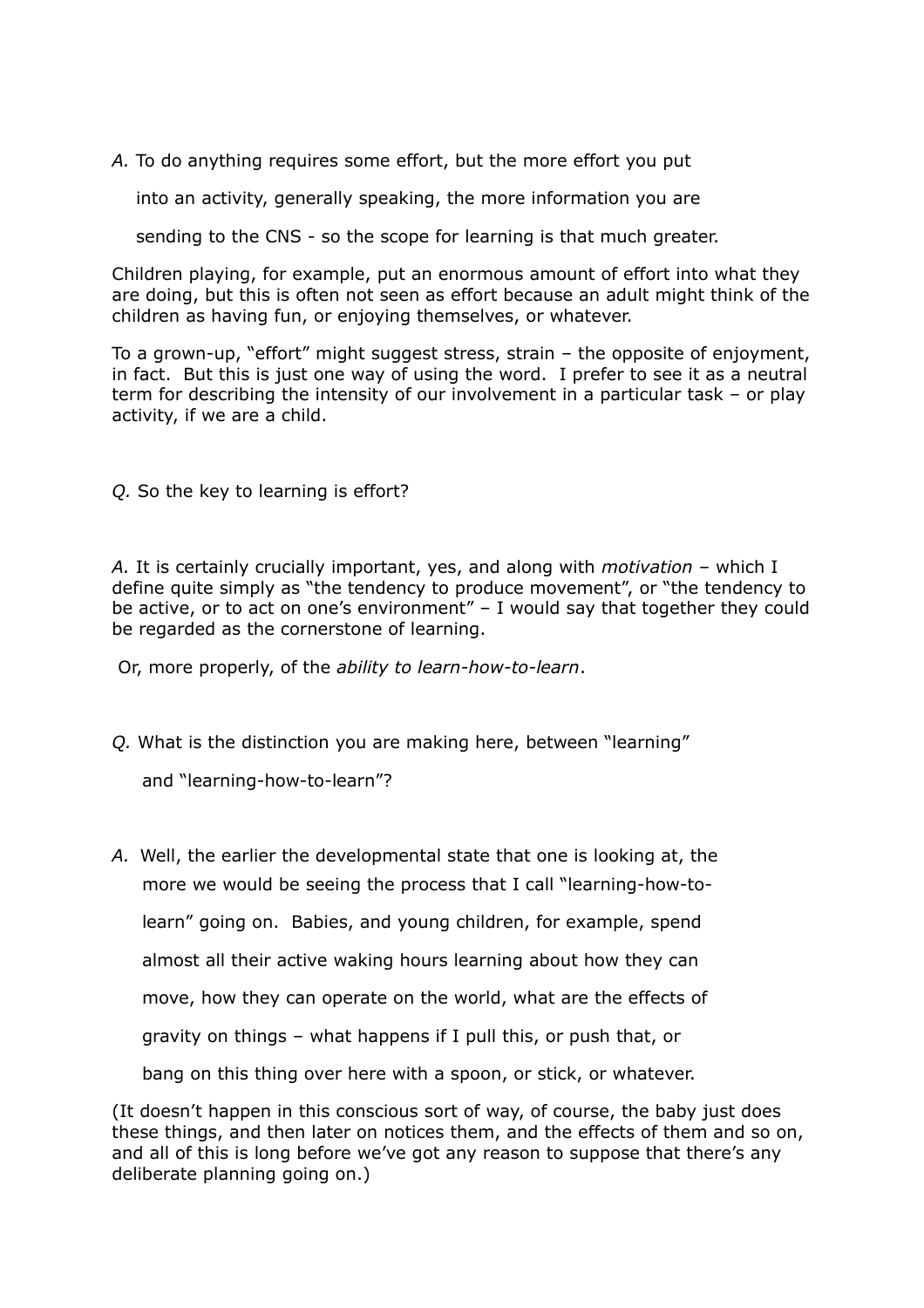Then, as the child gets older, he or she tends to learn things in the way that we normally talk about it as adults – he learns about computers, or studies maths or geography, and all those things. But this learning can only come about because all of the necessary, earlier *learning-how-to-learn* has already happened, or at least most of it has.

*Q.* You're talking about children a lot. How does this relate to adults who have

learning difficulties or disabilities?

A. In the same way: if there's a problem with the early learning-development then there's always some *learning-how-to-learn* that needs to be caught up on.

In practice it's quite straightforward to arrange for a person with a difficulty to exercise and strengthen this early understanding – *general* understanding, I tend to call it, because it really is the basis of all understanding, so it's general or common to all human beings, and, more importantly, an expression of the essentially unspecialised, or general, nature of the human being's form, apparatus, and possible repertoire of movement patterns – and I do this by using what I call the Asocial Lesson.

*Q.* Which is . . ?

*A.* The simplest way I can describe it is if you imagine a child playing on his or

her own. There are adults around, probably one or more parents, but

they're not taking any notice of the child at that time, just getting on with

their own things.

This is an incredibly rich learning environment, because all the child's attention is on what he or she is doing at that time, and there's probably near-total involvement in whatever the play activities happen to be.

Think of all the patterns of movement the child is producing, all that pure, uncluttered information being conveyed to the CNS (through nerve impulses caused by the sensory receptors in the muscles, joints and tendons being activated, that is).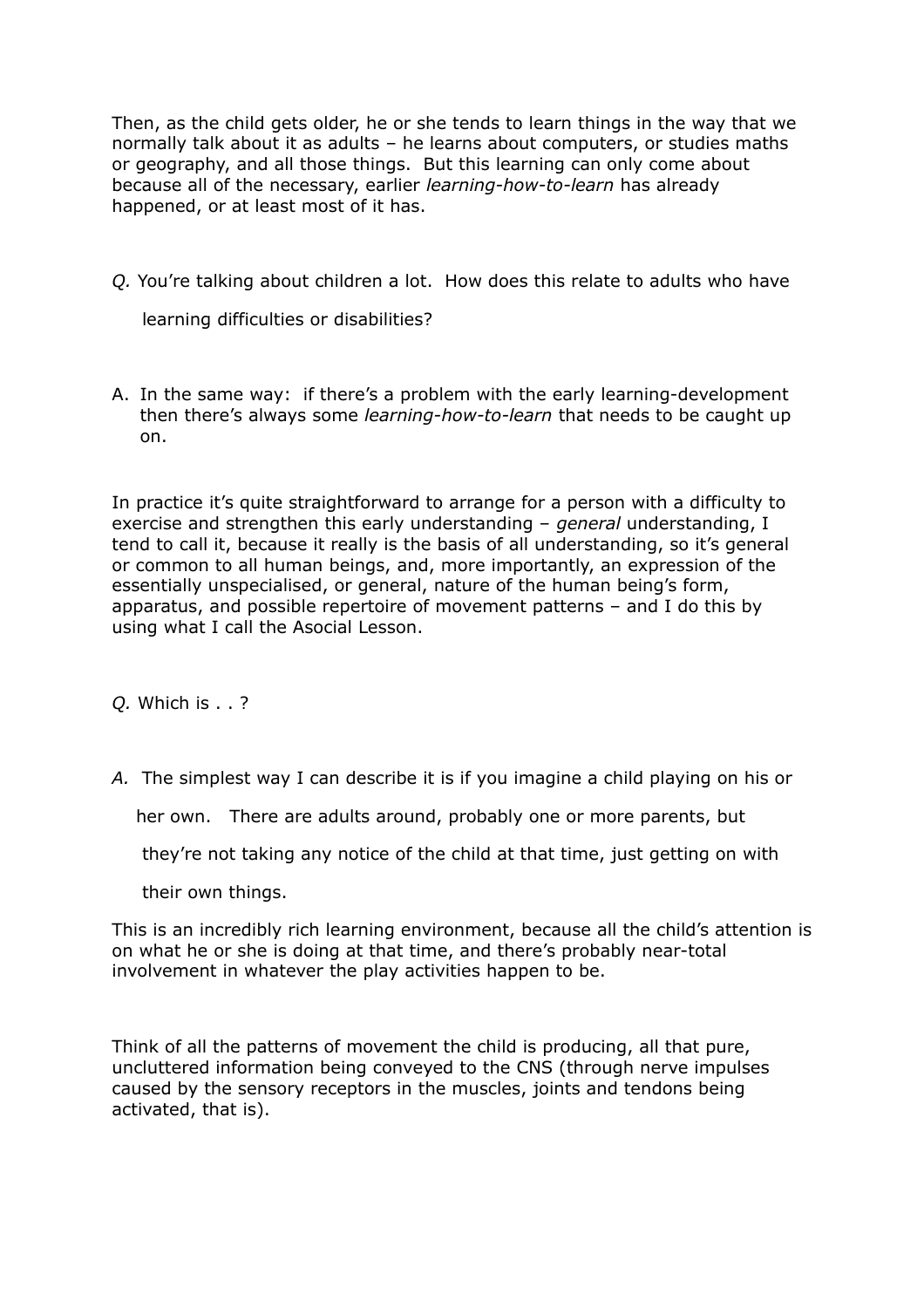That is the situation I try to simulate in the asocial lesson: a highly motivated learner engaging in a great variety of activities – basically, movement patterns – that carry a wealth of relevant, high quality information to the parts of his system that can process it and make use of it.

It's what I call fundamental learning. In actual fact, it provides the neural substrate for conscious awareness, for understanding – for everything, really.

That is why I consider it so important

*Q.* You talk about the "highly motivated learner", but what if the

person does not want to learn – or does not seem to want to do very

much at all?

*A.* You've got to step in and help them out! Get them to be active in whatever way you can, and gradually they'll acquire the habit of

doing things, and then want to carry on doing, and so will end up

doing more and more.

But notice that **the doing comes first.** You asked about someone who doesn't want to learn, or who doesn't want to do very much.

Well, in normal development, the baby has to do things – and this means *a lot of things a lot of the time* - before he or she gets to the point of being *able to want to do* anything at all.

Like just about everything else*, wanting* has to be learnt, and since you can only learn by doing, the *doing must come first.*

*Q.* But what about the child's natural curiosity, or inquisitiveness … ?

*A.* I'm afraid there are a lot of mistaken assumptions about this. Any careful observer of a developing child will notice that a normally active child *becomes* what we call an inquisitive child; a less active child, possibly one with some problem in the early learning-development, becomes noticeably less inquisitive.

So this "curiosity" is another learnt behaviour. If you're not used to being consistently active, and attentive to what you're doing, you simply do not have the basis for speculating about something that you have not yet done – which is what curiosity is, in essence.

And, if you think about it in evolutionary terms, that does make sense, because what would happen to a species in which the young were driven by a strong